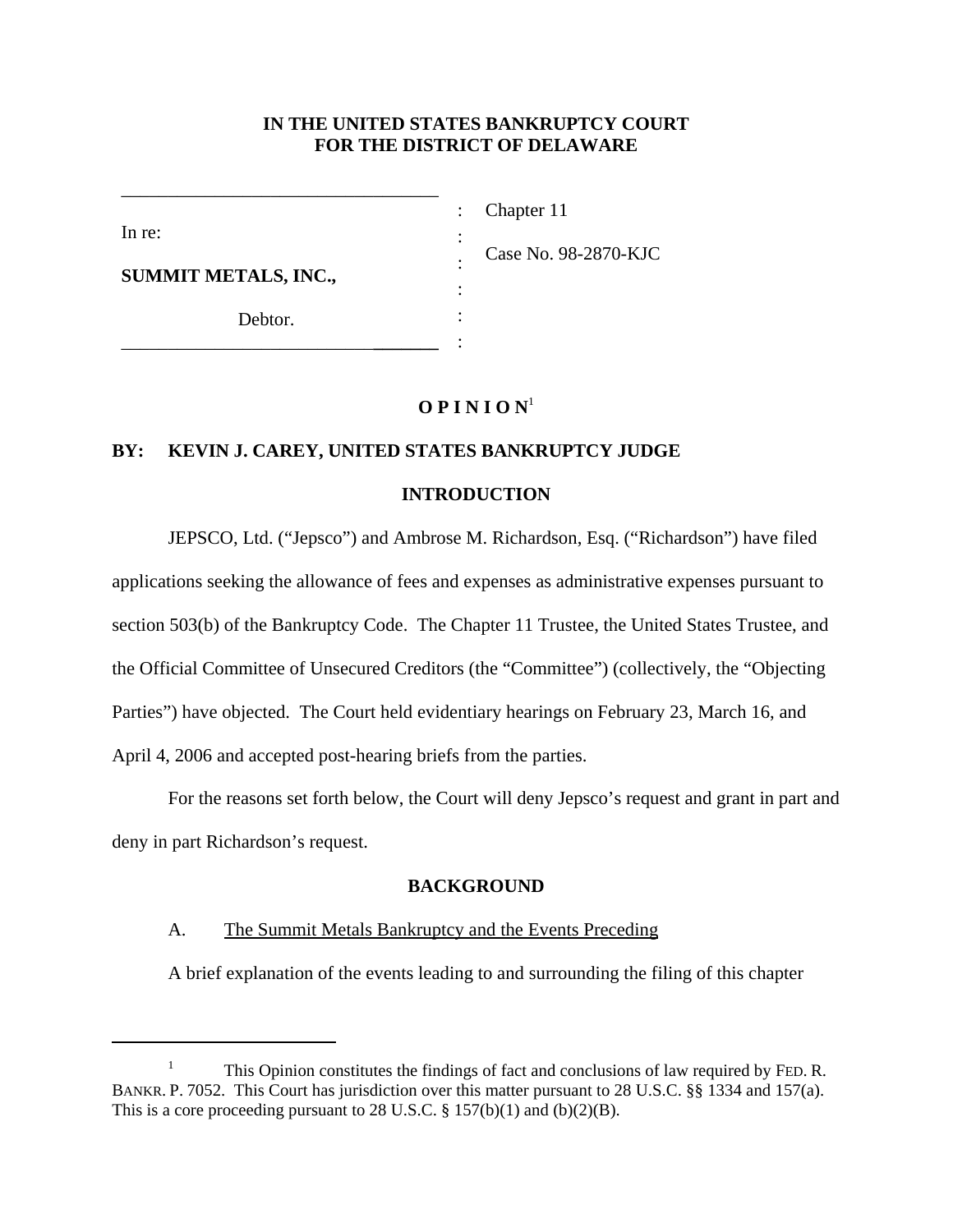11 proceeding (the "Case")<sup>2</sup> is helpful to the resolution of the instant dispute.

#### 1. The New York Proceedings

During the period from 1991 to 1995, Richard E. Gray, the sole director and majority shareholder of The Chariot Group, Inc. ("Chariot") caused Chariot to pay approximately \$7.7 million in fees to its indirect majority shareholder, Chariot Holdings Ltd. ("Chariot Holdings"), and to VDC Recovery Corporation, a Gray-controlled entity. During this time, Gray also caused Chariot to write-off loans it had made to Chariot Holdings and to Gray. These events led to the August 1995 filing of a New York shareholder lawsuit against Gray (the "First NY Shareholder Lawsuit").

After the commencement of the First NY Shareholder Lawsuit, Gray attempted to sell Chariot's operating subsidiaries -- Energy Savings Products, Inc. ("ESP"), in which Chariot held a 92% interest, and B.F. Rich Co., Inc. ("B.F. Rich"), ESP's wholly-owned subsidiary. Gray was successful in June 1995, causing Chariot to sell its interest in ESP to Homestar Acquisition Corporation ("Homestar Acquisition"), a company wholly owned by Gray. In exchange for ESP's stock, Gray arranged for Chariot to receive a \$15 million note (the "Note") from Hallowell Industries, Inc. ("Hallowell"), another entity owned and controlled by Gray. Following the sale of ESP to Homestar Acquisition, Gray merged Homestar Acquisition into ESP. The Note remains unpaid.

In August 1995, Gray merged Summit Metals, Inc. ("Summit" or the "Debtor") with Chariot, transferred the remaining Chariot operations to Chariot Management, Inc., another

<sup>&</sup>lt;sup>2</sup> These background facts have been derived substantially from then District Judge Jordan's Post-Trial Findings of Fact and Conclusions of Law resolving Summit Metals, Inc. v. Gray (In re Summit Metals, Inc.), No. 00-387 (D. Del. Aug. 6, 2004), submitted as Exhibit 22. Judge Jordan has since been elevated to the Court of Appeals for the Third Circuit.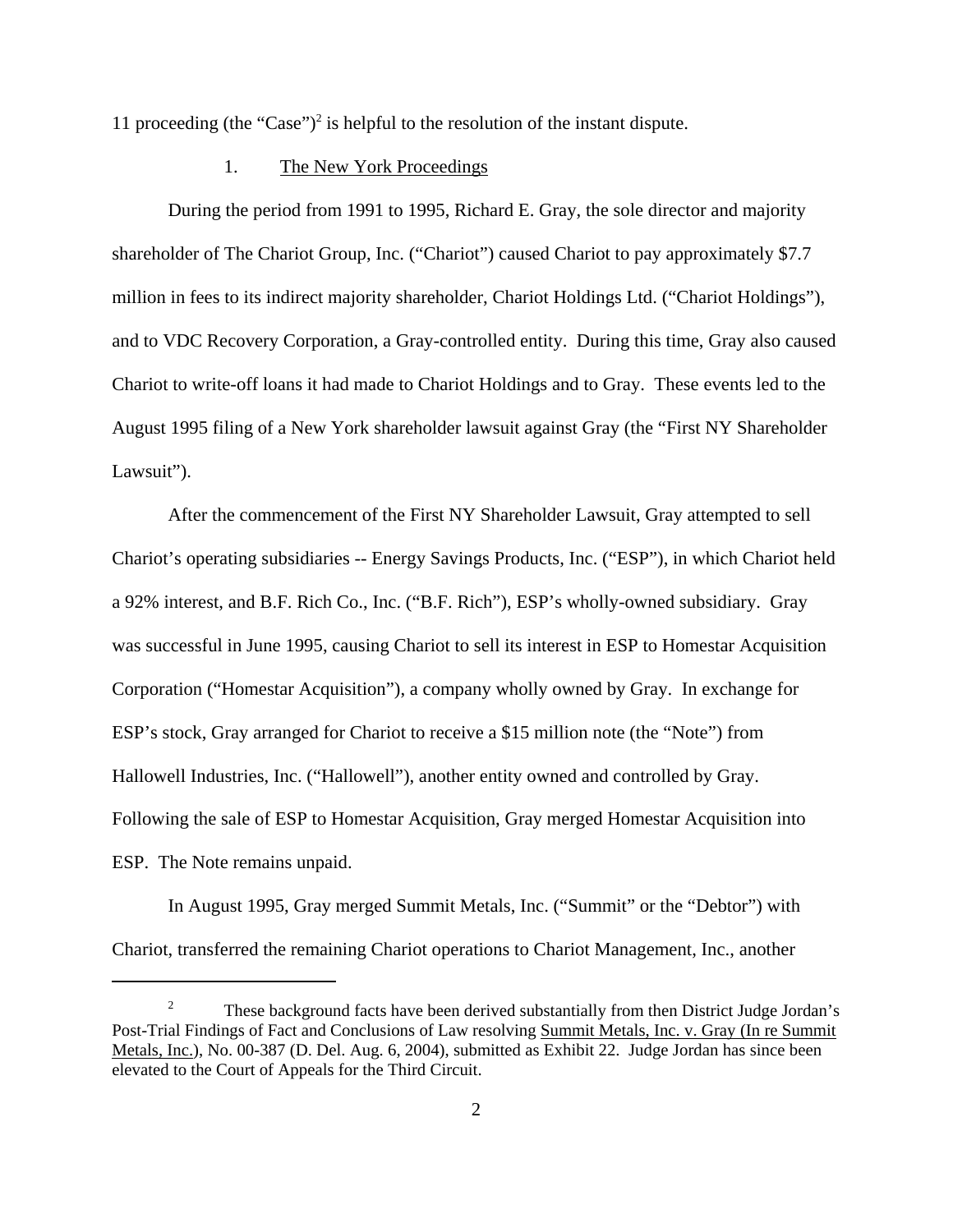entity affiliated with Gray, and shut down Chariot operations. The events surrounding the Summit/Chariot merger led to the filing of a second shareholder lawsuit (the "Second NY Shareholder Lawsuit," together, with the First NY Shareholder Lawsuit, the "NY Shareholder Lawsuits").

In October 1996, the plaintiffs in the NY Shareholder Lawsuits successfully obtained preliminary injunctive relief with respect to the: (i) alleged looting of Chariot by Gray; (ii) sale of Chariot's interest in ESP to Homestar Acquisition; and (iii) merger of Chariot into Summit (the "Preliminary Injunction Proceeding"). As a result, Gray was enjoined from transferring any of ESP's assets to himself or any other entity that he owned or controlled (the "Preliminary Injunction"). In October 1998, Gray was found to have violated the Preliminary Injunction by misappropriating \$4.3 million from ESP and was held in civil contempt (the "Contempt Proceeding"). An order was entered in January 1999 providing Gray an opportunity to purge the judgement of contempt by returning the \$4.3 million. However, Gray refused to do so. He was committed to prison from November 2001 until November 2003, at which time he stipulated to deposit the stock of the Debtor, ESP, Rivco (as defined below), and Jenkins (as defined below) into escrow pending the resolution of the DE Adversary Proceeding (as defined below).

#### 2. The Delaware Proceedings

On December 30, 1998, the Debtor commenced this Case, seeking protection under chapter 11 of the Bankruptcy Code. The filing of the petition stayed the NY Shareholder Lawsuits. The Committee was formed by the United States Trustee on March 4, 1999. Richardson, the former partner of Gray and officer of Chariot and its subsidiaries, was appointed as its Chairman. On October 1, 2004, the Court appointed Francis A. Monaco, Jr. as the Chapter

3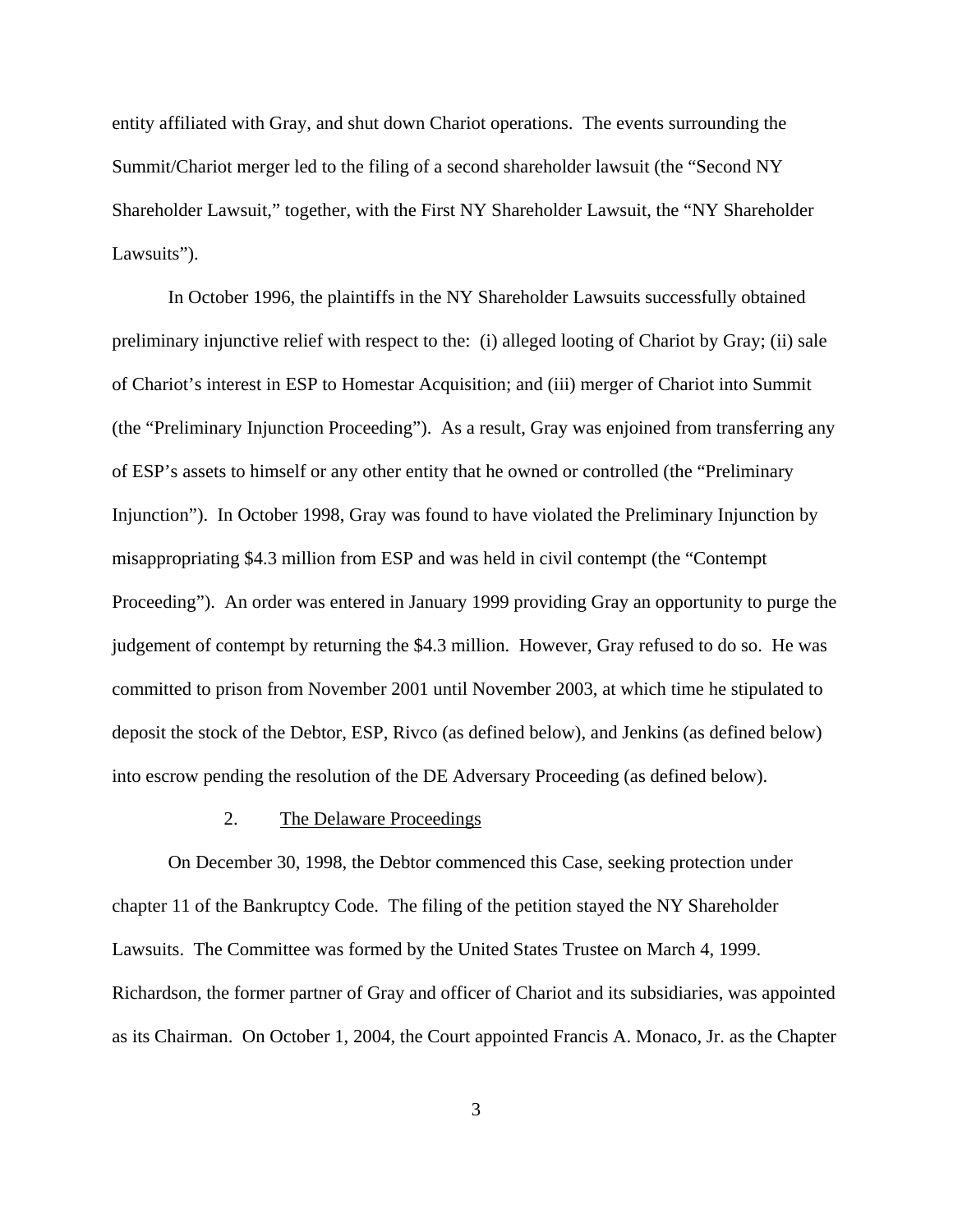11 Trustee.

On October 29, 1999, the Committee filed a complaint on behalf of the Debtor to recover property from Gray and his affiliated entities, including ESP (the "DE Adversary Proceeding"). The Complaint alleged that Gray breached his fiduciary duties owed to the Debtor and Chariot by engaging in unfair and fraudulent self-dealing transactions, which included the looting of Chariot from 1991 to 1995 and the sale of Chariot's interest in ESP for the unpaid Note. The Complaint also alleged that, following the shut-down of Chariot's operations, Gray took two corporate opportunities of the Debtor when he acquired ownership in Riverside Millwork Co., Inc. ("Rivco") and Jenkins Manufacturing, Inc. ("Jenkins") with the Debtor's money. On August 6, 2004, the District Court for the District of Delaware found for the Debtor, awarding a \$40 million judgment against Gray and directing Gray and his affiliated entities to transfer their interests in Rivco and Jenkins to the Debtor. In 2005, the Debtor sold its interests in Rivco and Jenkins -- the estate's only marketable assets -- for approximately \$18 million.

#### 3. Miscellaneous Relevant Proceedings

In 1997, creditors commenced an involuntary bankruptcy proceeding against Homestar Industries, Inc. ("Homestar"), another entity owned by Gray, in the Eastern District of Missouri (the "MO Bankruptcy Proceeding"). A chapter 7 trustee was subsequently appointed, who recovered approximately \$600,000 in insurance proceeds misappropriated by Gray from Homestar (the "MO Adversary Proceeding"). While in prison for contempt, Gray pled guilty to bankruptcy and tax fraud relating to the MO Bankruptcy Proceeding (the "MO Criminal Proceeding"). Additional unrelated criminal investigations into Gray's activities also occurred in Connecticut and New York.

4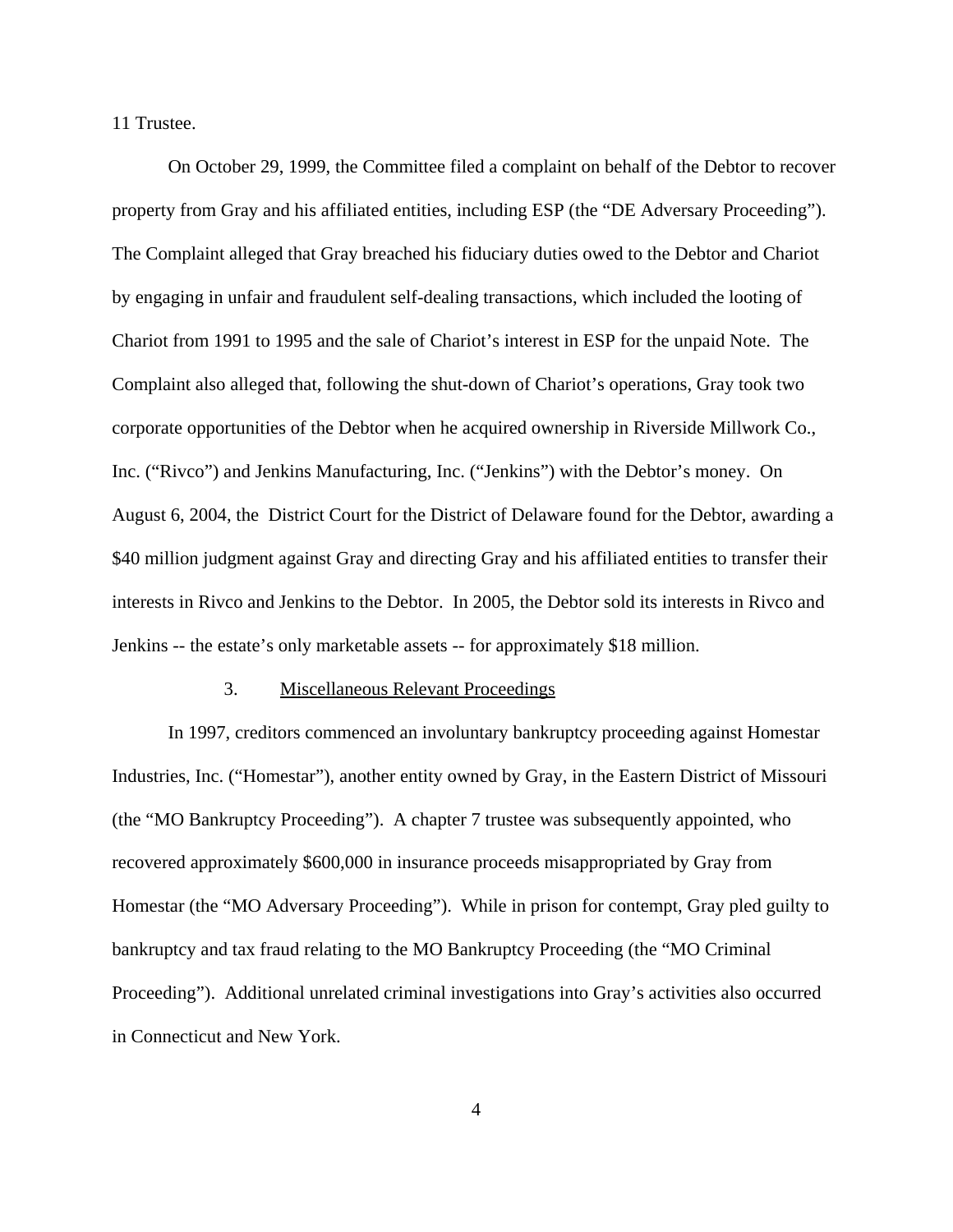In 2000, while the DE Adversary Proceeding was pending, creditors of ESP commenced an involuntary bankruptcy proceeding against it in the Middle District of Tennessee (the "TN Bankruptcy Proceeding"). Following the commencement of the TN Adversary Proceeding (as defined below), the Committee dismissed ESP as a defendant from the DE Adversary Proceeding. The Committee then filed a proof of claim on behalf of the Debtor in the TN Bankruptcy Proceeding. To resolve ESP's objection to the Debtor's proof of claim, the Committee agreed to relinquish the Debtor's claim against ESP in exchange for 92% of ESP's outstanding equity post-bankruptcy and any of ESP's rights or causes of action against Gray or his affiliated entities, including any Rivco and Jenkins corporate opportunity claims.

In 2001, Richardson commenced a lawsuit in New Hampshire against Gray and his affiliated entities on the Debtor's behalf, alleging claims identical to those alleged in the DE Adversary Proceeding (the "NH Proceeding"). The NH Proceeding was stayed shortly thereafter.

#### 4. Proceedings Against Richardson

Four separate proceedings filed against Richardson are relevant here. First, prior to the filing of this Case, Gray and Summit sued Richardson in New York, alleging that Richardson violated his fiduciary duties as an officer of Chariot (the "Richardson Fiduciary Duty Proceeding"). Ultimately, the Richardson Fiduciary Duty Proceeding was dismissed and Summit was held responsible to indemnify Richardson for his fees and expenses.

In 1998, a portion of Richardson's fees and expenses incurred in the Richardson Fiduciary Proceeding was reimbursed by Summit. It was this reimbursement that was the subject of the second proceeding against Richardson. In May 1999, following the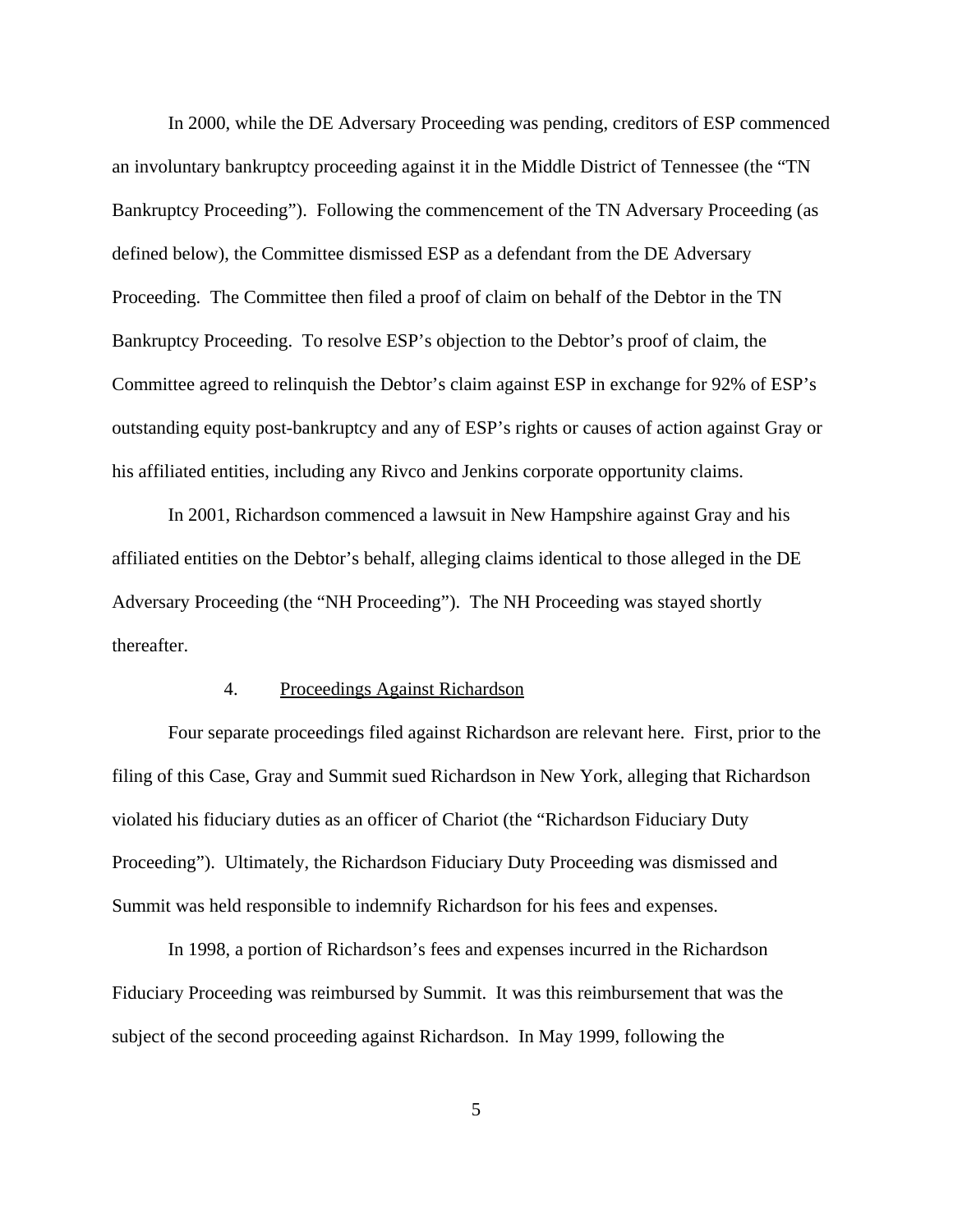commencement of this Case, the Debtor filed an adversary proceeding against Richardson seeking the avoidance and recovery of the reimbursement as an alleged preference (the "Richardson Preference Proceeding").

The third proceeding against Richardson was commenced in August 1999 by the Debtor and alleged racketeering, conspiracy, tortious interference with a contract and economic relations, prima facie tort, abuse of process, breach of fiduciary duty, and vexatious litigation (the "Richardson Racketeering Proceeding"). The life span of the Richardson Racketeering Proceeding was short as it was dismissed after ten days.

The fourth and final proceeding against Richardson was commenced by ESP after the filing of the TN Bankruptcy Proceeding. ESP filed suit against the Committee, Richardson, and their individual lawyers and law firms, alleging that the DE Adversary Proceeding violated the automatic stay (the "TN Adversary Proceeding"). ESP also sought punitive damages from Richardson, arguing that his failure to prosecute certain objections he raised in the TN Bankruptcy Proceeding amounted to egregious conduct.

#### B. Procedural History

On February 11, 2005, Jepsco filed its application (the "Application" or "Jepsco Application") seeking the allowance of fees and expenses totaling \$78,366.78 as an administrative expense under section 330 of the Bankruptcy Code. Jepsco subsequently amended its Application (the "Amended Application" or Jepsco Amended Application") on April 26, 2005 to seek the allowance of its fees and expenses under section 503(b)(3)(D) for its "substantial contribution" to the Case. The Objecting Parties have argued, inter alia, that: (i) Jepsco lacks standing under section 503(b)(3)(D); (ii) Jepsco did not substantially contribute to

6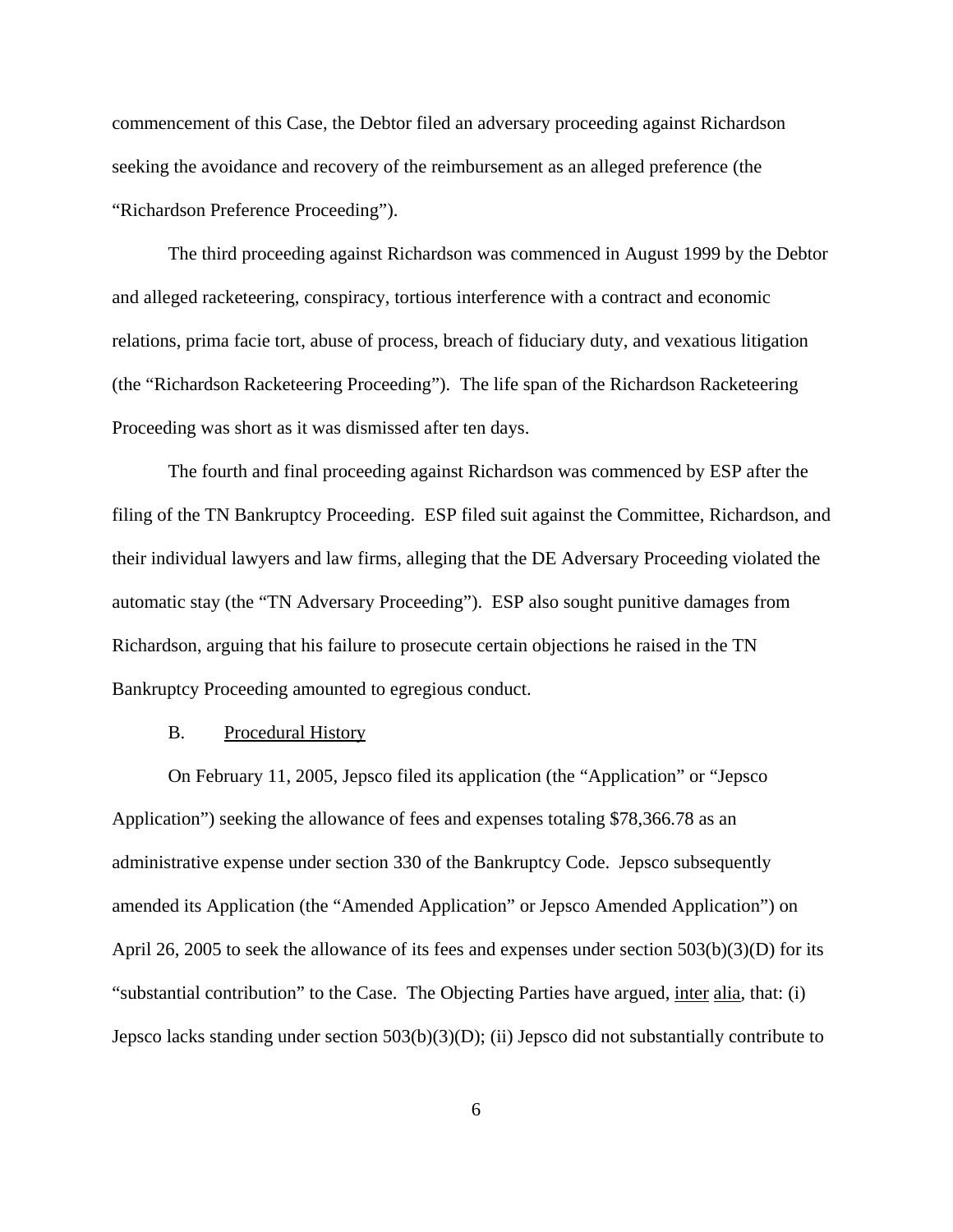the Debtor's estate or creditors; and (iii) even if Jepsco substantially contributed, Jepsco is ineligible to seek its fees as an administrative expense.

On February 15, 2005, Richardson filed his application (the "Application" or "Richardson Application") seeking the allowance of fees and expenses totaling \$877,752.59 as an administrative expense under sections  $507(a)(1)$  and  $503(b)$ . Richardson subsequently amended his Application (the "Amended Application" or "Richardson Amended Application") on March 13, 2006, reducing his request to \$869,631.50 and relying only upon sections  $503(b)(1)(A)$ ,  $3503(b)(3)(B)$ , (C), (D), and (F), and  $503(b)(4)$ . On April 3, 2006, Richardson supplemented (the "Supplement") his Amended Application with more detailed invoices and further amended his request to remove section  $503(b)(3)(B)$  as a supporting provision.<sup>4</sup> The Objecting Parties have argued, inter alia, that: (i) Richardson is unable to collect his expenses under section  $503(b)(1)(A)$  because they did not arise from a post-petition transaction with the Debtor or provide an actual benefit to the Debtor's estate; (ii) Richardson cannot collect expenses under section  $503(b)(3)(C)$  because the criminal matters in which he assisted do not relate to the Case, the Debtor's business or its property; (iii) Richardson cannot recover his expenses under section  $503(b)(3)(D)$  because his efforts failed to make a substantial contribution

<sup>&</sup>lt;sup>3</sup> In his Amended Application, Richardson cites section  $503(b)(1)(A)(i)$ . Under the Bankruptcy Abuse Prevention and Consumer Protection Act of 2005 ("BAPCPA"), section  $503(b)(1)(A)$  was renumbered section  $503(b)(1)(A)(i)$ . Section  $507(a)(1)$  has also been renumbered as Section 507(a)(2). Because this Case was filed before the effective date of BAPCPA, the Court will refer to the pertinent sections as they were designated at the time the Case was filed.

It is unclear whether Richardson removed section  $503(b)(3)(F)$  as well. According to Richardson's testimony on April 4, 2006, he no longer wished to rely upon section 503(b)(3)(F). (Hr'g Tr. 122:13-123:13, Apr. 4, 2006.) Moreover, the Supplement lumps his time spent on Committee matters into his section 503(b)(1)(A) claim. (Supplement 5.) However, Richardson's Post-Trial Brief proffers a section 503(b)(3)(F) argument. (Richardson Post-Hr'g Br. 16-18.) Because of this ambiguity and because the Objecting Parties have addressed section  $503(b)(3)(F)$  in their papers, the Court will examine whether the reimbursement of Richardson's expenses under section  $503(b)(3)(F)$  is appropriate.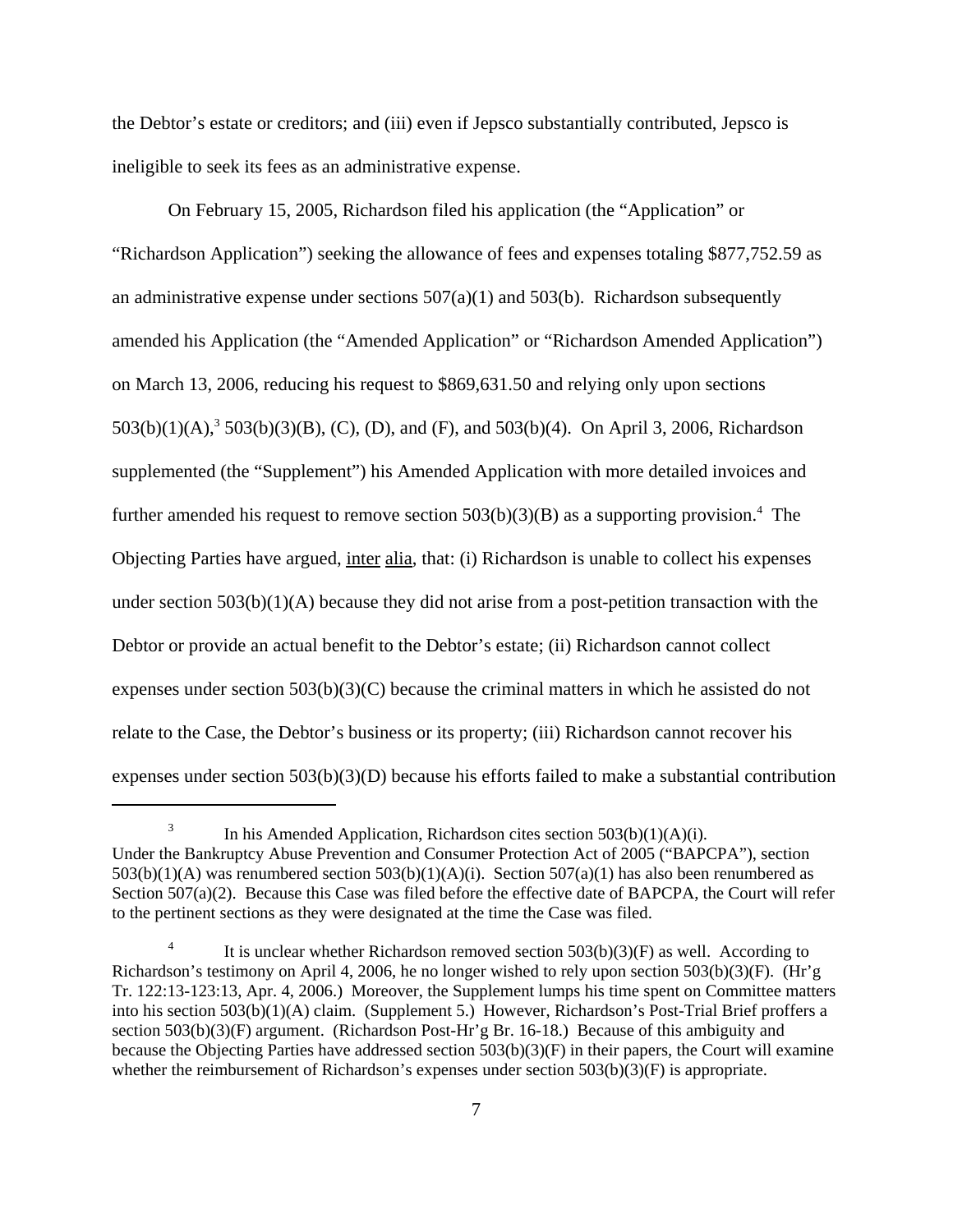to the Debtor's estate or creditors; (iv) by the plain language of the statute, Richardson is unable to recover his fees under sections 503(b)(3)(C), (D), and (F); and finally, (v) Richardson cannot recover his fees under section 503(b)(4) because his status as an attorney does not entitle him to recover his professional rate, his efforts were duplicative, his fees are unreasonable, and his invoices are vague and ambiguous.

#### **DISCUSSION**

In deciding whether to grant the relief sought in the Jepsco Amended Application, the Court is called upon to determine: (i) whether Jepsco is eligible to pursue an administrative expense claim under section  $503(b)(3)(D)$ ; (ii) if so, whether Jepsco substantially contributed to the Debtor's chapter 11 case; and (iii) whether Jepsco can recover its fees under sections 503(b)(3)(D) or 503(b)(4).

In deciding whether to grant the relief sought in the Richardson Amended Application, the Court is called upon to determine: (i) whether Richardson's expenses qualify for reimbursement under sections  $503(b)(1)(A)$  and  $503(b)(3)(C)$ , (D) or (F); and (ii) whether Richardson's fees qualify for reimbursement under section 503(b)(4).

I. Jepsco Amended Application

#### A. **Jepsco is eligible to pursue administrative allowance of expenses but not fees**

In its Amended Application, Jepsco relies upon section  $503(b)(3)(D)$  to seek an administrative expense recovery of \$76,344 in fees and \$2,022.78 in expenses. Under 11 U.S.C. § 503(b)(3)(D), the Court may allow as administrative expenses,

> the actual, necessary expenses, other than compensation and reimbursement specified in [section 503(b)(4)], incurred by . . . a creditor, an indentured trustee, an equity security holder, or a committee representing creditors or equity security holders other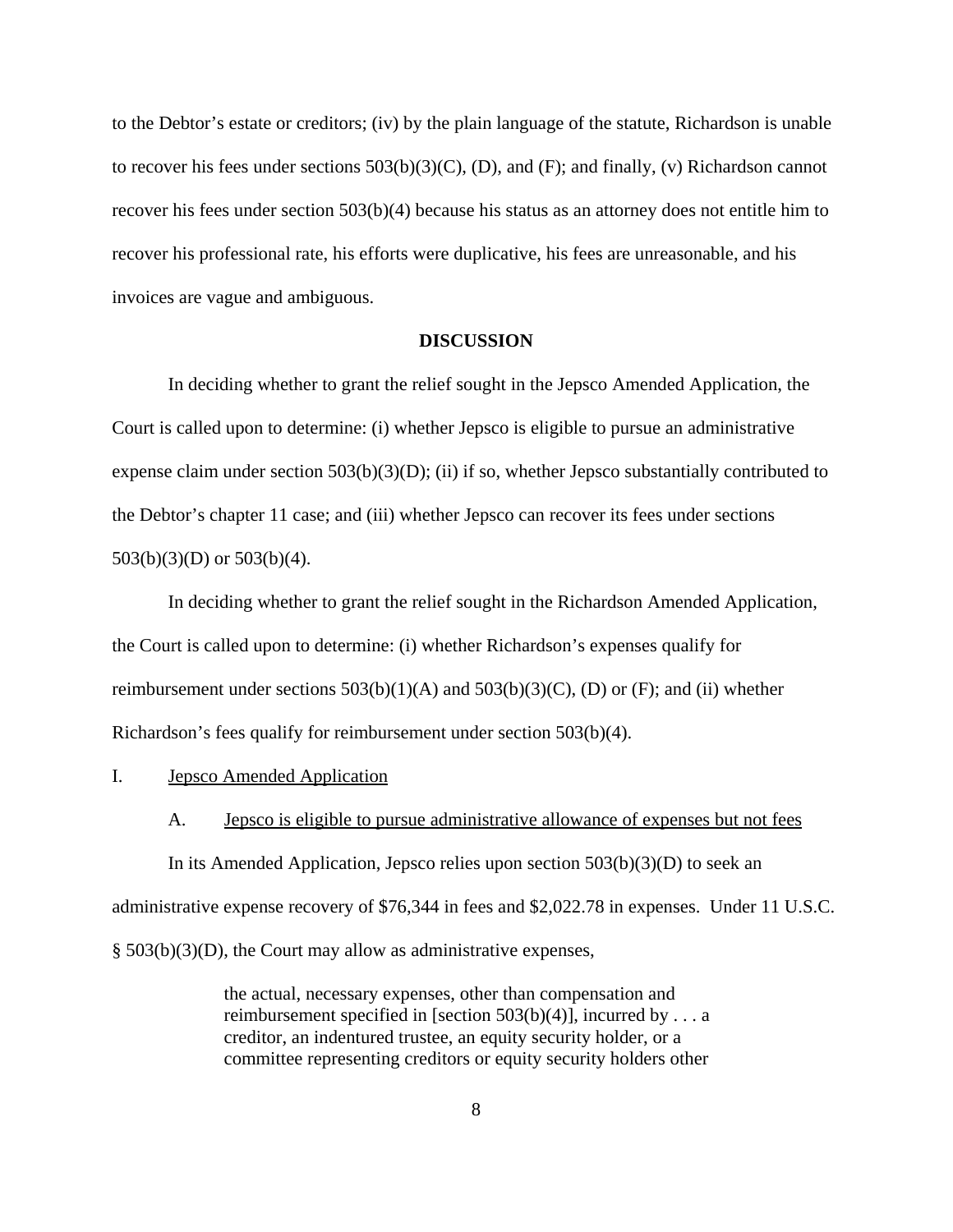than a committee appointed under section 1102 of this title, in making a substantial contribution in a case under chapter 9 or 11 of this title . . . .

 The Objecting Parties argue that Jepsco is ineligible to recover its fees and expenses under this provision because (i) Jepsco is not "a creditor, an indentured trustee, an equity security holder or a committee representing creditors or equity security holders[;]" and (ii) section 503(b)(3)(D) does not permit the recovery of compensation.

In defending its eligibility under section  $503(b)(3)(D)$ , Jepsco argues that the approximate \$1 million claim held in this Case by James T. Kelly ("Kelly"), Jepsco's president, chief executive officer, sole director, and sole employee, qualifies it as a creditor of the Debtor. According to Kelly, he used Jepsco as his alter ego and often operated Jepsco under his name. (Hr'g Tr. 37:20-38:1, Feb. 23, 2006.) Essentially, Jepsco asserts that Jepsco and Kelly are the same entity.

The Court will consider the Jepsco Amended Application under section 503(b)(3)(D). The evidence submitted indicates that the totality of fees and expenses requested in the Jepsco Amended Application were generated solely by Kelly. At first, Kelly drafted the Jepsco Application improperly and without the assistance of counsel. (Hr'g Tr. 39:22-24, Feb. 23, 2006.) Thereafter, with the help of counsel, Kelly sought to adopt the Application for himself. The Court finds no reason to refuse such a request and will reach the merits of the Jepsco Amended Application.<sup>5</sup>

Although the Court concludes that Kelly may adopt the Jepsco Amended Application for himself, Kelly is eligible to pursue only an award of expenses -- not fees -- under section

<sup>&</sup>lt;sup>5</sup> The Court will use "Kelly" and "Jepsco" interchangeably herein.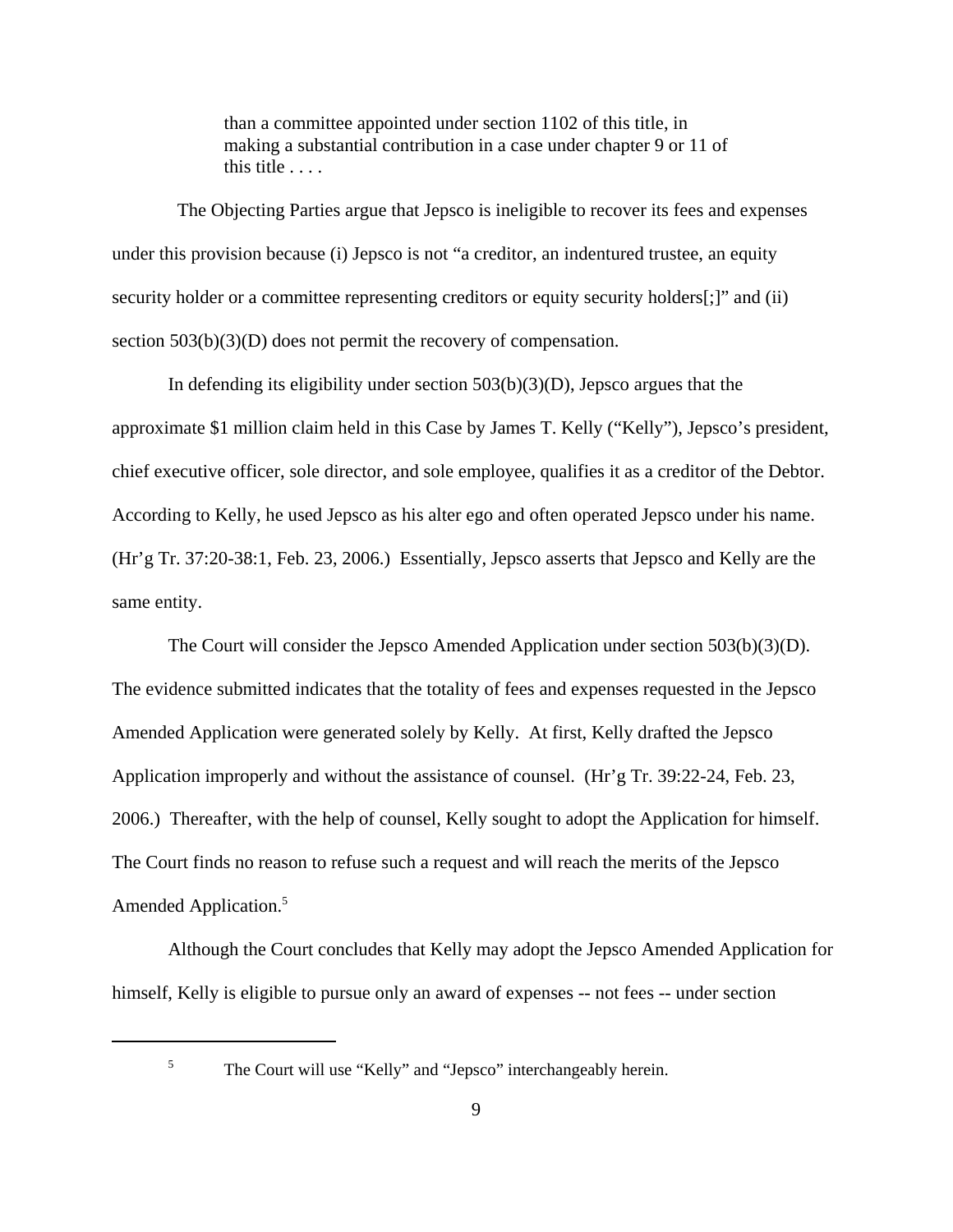$503(b)(3)(D)$ . The plain language of section  $503(b)(3)(D)$  is clear that an applicant who substantially contributes to a debtor's estate and creditors may be awarded only actual and necessary expenses. For an award of compensation, applicants must rely on section 503(b)(4), which allows as an administrative expense,

> reasonable compensation for professional services rendered by an attorney or an accountant of an entity whose expense is allowable under [section 503(b)(3)], based on the time, the nature, the extent, and the value of such services, and the cost of comparable services other than in a case under this title, and reimbursement for actual, necessary expenses incurred by such attorney or accountant . . . .

11 U.S.C. § 503(b)(4) (emphasis added). In the instant case, the Objecting Parties have argued that section 503(b)(4) cannot apply because Kelly is neither an accountant nor a lawyer. The Court agrees. Kelly operates and provides the services of a "management consulting firm." (Hr'g Tr. 36:8, Feb. 23, 2006.) Therefore, because Kelly cannot meet the standard for eligibility under section 503(b)(4), the Court must deny Jepsco's request for allowance of \$76,344 in fees.

#### B. Jepsco did not substantially contribute to the Debtor's estate or creditors

Under section  $503(b)(3)(D)$ , Kelly can recover his remaining \$2,022.78 in expenses if he proves by a preponderance of the evidence that he incurred the expenses as a result of activities which substantially contributed to the Debtor's estate or creditors. See, e.g., In re Buckhead Am. Corp., 161 B.R. 11, 15 (Bankr. D. Del. 1993) ("Because creditors are presumed to act primarily in their own interest and not for the benefit of the estate as a whole, they have the burden of proving . . . that they made the requisite substantial contribution."). The Bankruptcy Code does not define "substantial contribution." However, courts have determined that an applicant's activities substantially contribute if they "'resulted in an actual and demonstrable benefit to the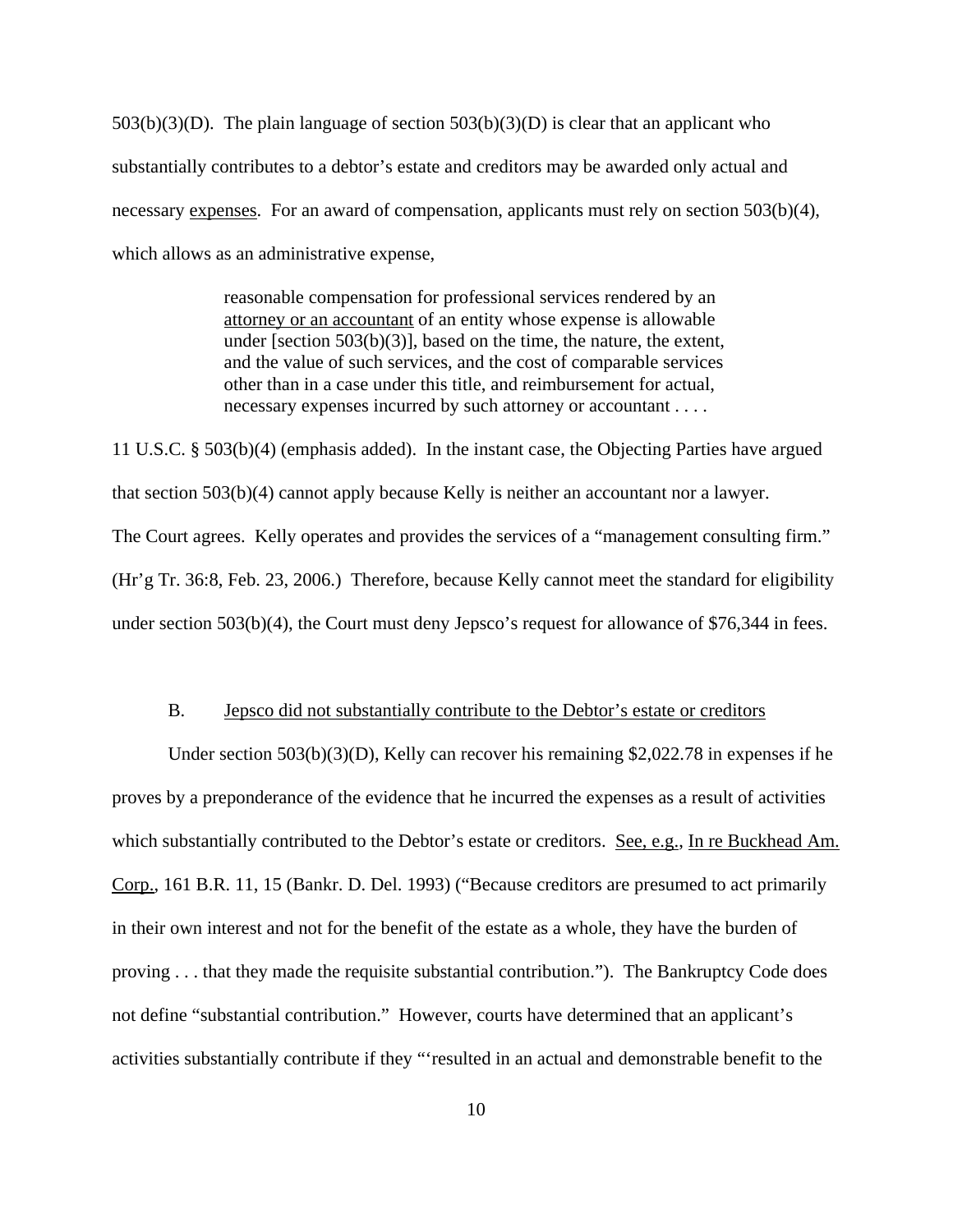debtor's estate and the creditors.'" Lebron v. Mechem Fin. Inc., 27 F.3d 937, 944 (3d Cir. 1994) (quoting Haskins v. United States (In re Lister), 846 F.2d 55, 57 (10th Cir. 1988)). The activities must "facilitate progress in the case, rather than . . . retard or interrupt." In re Gurley, 235 B.R. 626, 636 (Bankr. W.D. Tenn. 1999).

Courts have examined several factors to determine whether applicants' efforts have substantially contributed, including: "whether the services were provided to benefit the estate itself or all of the parties in the bankruptcy case; whether the services conferred a direct benefit upon the estate; and whether services were duplicative of services performed by others." Id.; accord Buckhead, 161 B.R. at 15; In re FRG, Inc., 124 B.R. 653, 658 (Bankr. E.D. Pa. 1991); In re Alert Holdings Inc., 157 B.R. 753, 757 (Bankr. S.D.N.Y. 1993). Additionally, courts have considered the motivation of the applicant, holding that applicants who act "primarily to serve their own interests and . . . [who would have acted] absent an expectation of reimbursement from the estate" cannot be compensated under section 503(b)(3)(D). Lebron, 27 F.3d at 944 (emphasis added). If the benefit received by the estate was incidental "arising from activities the applicant has pursued in protecting his or her own interests[,]" courts have found an applicant's contribution insubstantial. Id.

It is undisputed that Kelly participated voluntarily, not only in this Case and the DE Adversary Proceeding, but also in several of the miscellaneous yet relevant proceedings. More specifically, Kelly provided deposition testimony to aid the DE Adversary Proceeding, testified in this Case to fight against consolidation, reviewed and assembled files in anticipation of the DE Adversary Proceeding, and attended approximately ten meetings with the Committee in preparation for the DE Adversary Proceeding. Moreover, Kelly met with ESP's general counsel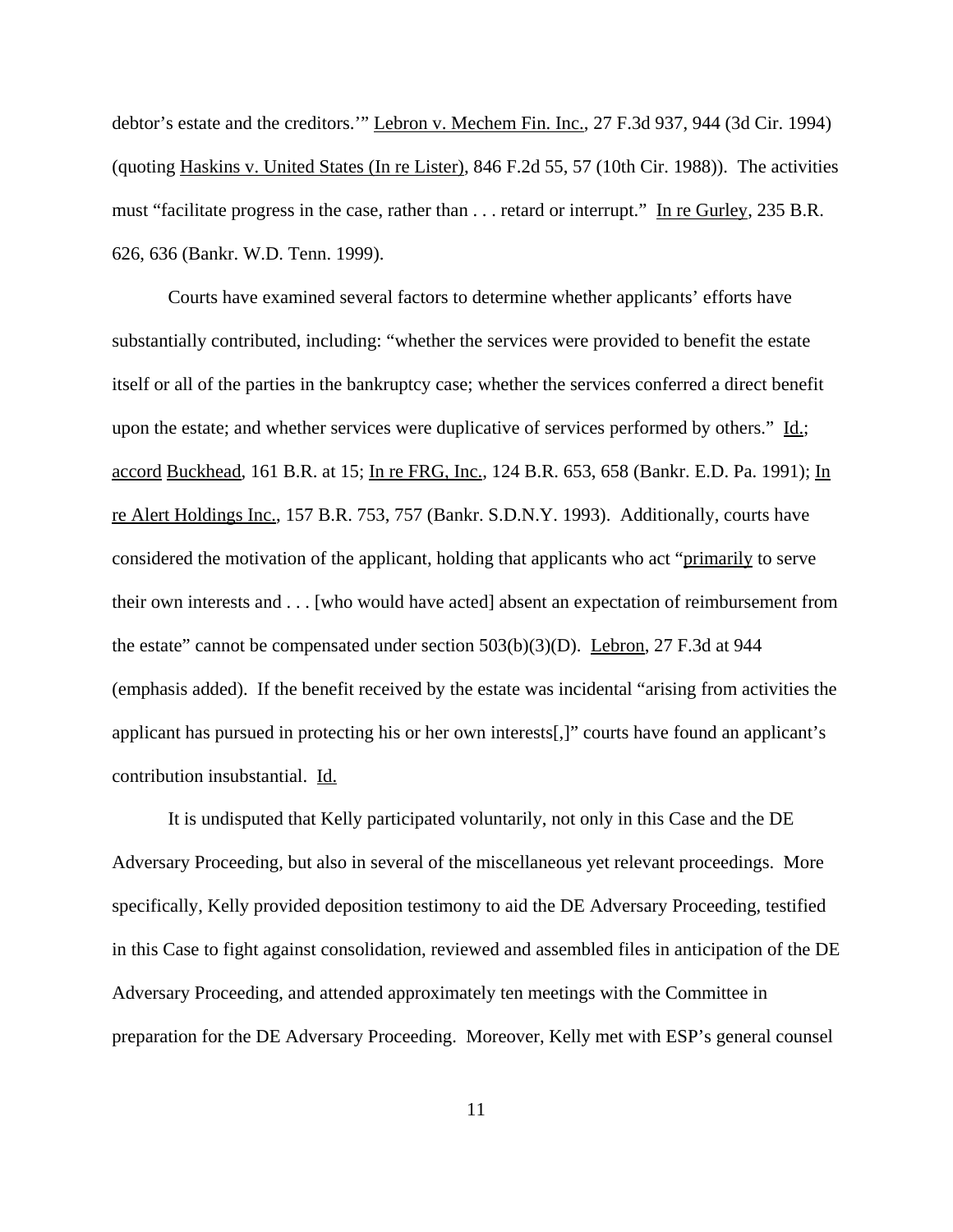to review business records, met with BF Rich's attorneys and Rivco and Jenkins shareholders to discuss monetary demands from Gray, met with U.S. Attorneys in Missouri, Connecticut, and New York as well as the Federal Bureau of Investigation (the "FBI") and the Internal Revenue Service (the "IRS"), and testified at the Contempt Proceeding and the TN Bankruptcy Proceeding's sale hearing. (Jepsco App. 6-8.)

Kelly asserts that his efforts substantially contributed to this Case because: (i) his efforts "prevented Gray from pilfering money from what ultimately would be part of the Summit estate, [he] organized documents and exhibits, and helped send Gray to jail so this [C]ase could proceed" (Jepsco Post-Hr'g Br. 5); (ii) the DE Adversary Proceeding, in which he participated, "conferred substantially all, if not all, of the assets on the Debtor's estate" (Jepsco Post-Hr'g Br. 5); and (iii) he "lessened the burden on the [d]ebtors' professionals and expedited a smooth transition through the bankruptcy process" (Jepsco Post-Hr'g Br. 9 (alteration in original) (citation omitted)).

The Objecting Parties disagree with Kelly's assessment of his efforts' effect on the Debtor's estate and creditors. First, the Objecting Parties argue that any contribution conferred upon this Case was merely incidental, because Kelly's primary motive in assisting the parties was to acquire Rivco and Jenkins from the Committee. Second, the Objecting Parties contend that Kelly's assistance in the TN Bankruptcy Proceeding, the various criminal investigations, the Contempt Proceeding, and the BF Rich, Jenkins and Rivco matters did not relate to this Case and, therefore, no benefit was conferred. Finally, the Objecting Parties assert the success of the DE Adversary Proceeding resulted from the Committee's efforts and that Kelly's testimony could have been compelled through the Federal Rules of Civil Procedure.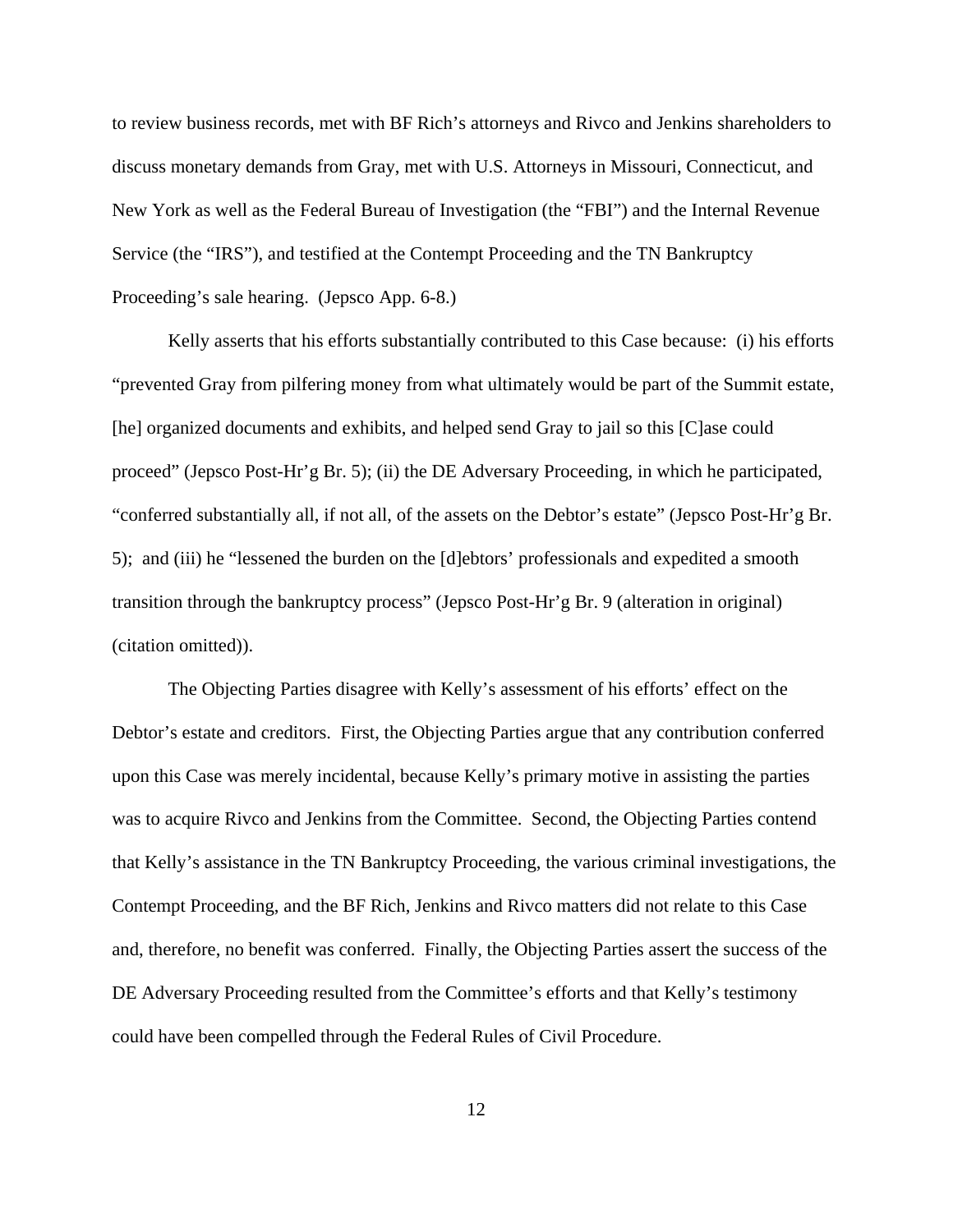The Court agrees with the Objecting Parties and concludes that Kelly's activities did not make a substantial contribution to this Case. First, the record fails to establish how Kelly's activities in the criminal investigations, the TN Bankruptcy Proceeding, and the BF Rich matter- - or even how those matters themselves -- conferred a direct benefit on the Debtor's estate and creditors. Kelly testified that the criminal investigations led to the indictment of Gray in Missouri and Connecticut, may have reduced the IRS's claim in this Case, and placed the IRS in a position to seize Gray's assets. (Hr'g Tr. 281:18-283:1, Apr. 4, 2006.) Kelly also testified that ESP, along with its subsidiary, BF Rich, "were part of the umbrella of Summit Metals" (Hr'g Tr. 41:13-15, Feb. 23, 2006), thereby implying that any contribution to the TN Bankruptcy Proceeding and BF Rich matter contributed to this Case. However, there is no evidence proving that Kelly's efforts in the TN Bankruptcy Proceeding, the BF Rich matter, and the criminal investigations increased the assets of this Case or prevented them from diminishing. See In re Granite Partners, L.P., 213 B.R. 440, 446 (Bankr. S.D.N.Y. 1997) ("[I]nsubstantial services include those that do not actually increase the size of the estate . . . ."); Marcus Montgomery Wolfson & Burten P.C. v. AM Int'l (In re AM Int'l, Inc.), 203 B.R. 898, 904 (D. Del. 1996) (finding that the applicants substantially contributed because their negotiations allowed the creditors committee to receive full payment on their claims). Kelly's actions may have helped the TN Bankruptcy Proceeding by stopping the flow of money from BF Rich to Gray and helping the IRS pursue claims against Gray but none of Kelly's actions have been proven to have increased or maintained the assets of the Debtor. Kelly himself admits this. (See generally Hr'g Tr. 253:1-300:2, Apr. 4, 2006.) Moreover, there is no indication that, absent Kelly's efforts, a different outcome would have been produced in this Case. See, e.g., Lebron, 27 F.3d at 946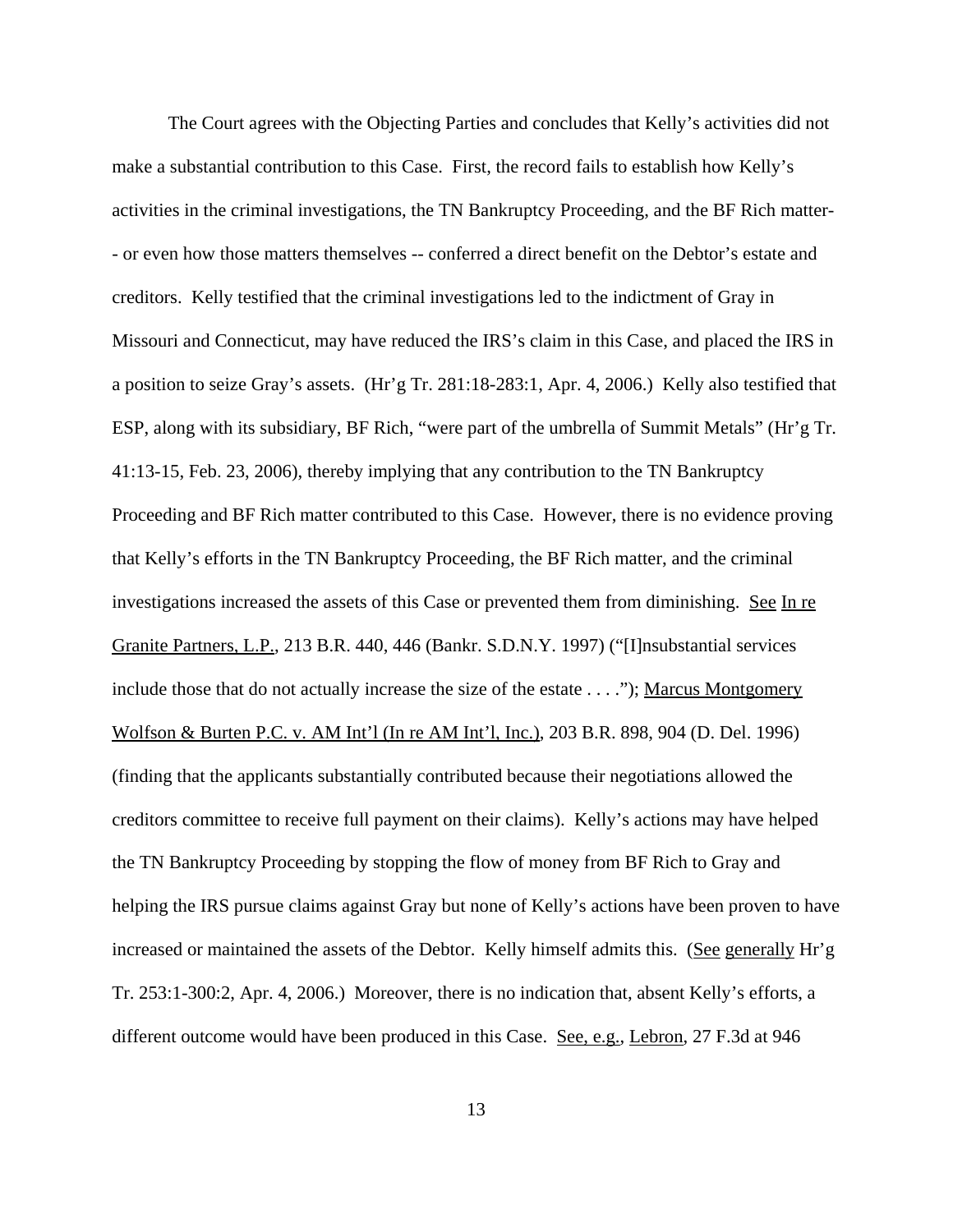(holding that the applicant's contributions were substantial because they were "critical" to both the court and the trustee); Granite, 213 B.R. at 449 ("Here, the applicants' objections to the disclosure statement did not alter the character of the document, and did not, therefore, rise to the level of a substantial contribution."); In re Columbia Gas Sys., Inc., 224 B.R. 540, 552 (Bankr. D. Del. 1998) ("Exxon's activities were not of the type that if absent, progress towards reorganization of [the Debtor] would have been substantially diminished.").

Second, although Kelly's request of and participation in meetings of the Jenkins and Rivco shareholders may have stopped monetary payments to Gray, which ultimately may have decreased Jenkins' and Rivco's sale value, the record shows that Kelly's motivation for participating in the meetings stemmed from his minority shareholder positions in Rivco and Jenkins. (Hr'g Tr. 50:24-51:2, Feb. 23, 2006 ("[B]oth Ailward and I were shareholders of Jenkins and Rivco, and so we though it was a pretty good idea to find out whether or not these companies were being denuded by Gray . . . .").) According to Kelly, his primary concern was to prevent Rivco and Jenkins from "paying money out that had been prohibited by a restraining order." (Hr'g Tr. 286:1-3, Apr. 4, 2006.) Therefore, because Kelly requested and participated in the meetings for the purpose of protecting Rivco and Jenkins, any benefit accruing to this Case as a result of these efforts was merely incidental. See, e.g., Mfrs. Hanover Trust Co. v. Bartsh (In re Flight Transp. Corp. Sec. Litig.), 874 F.2d 576, 583 (8th Cir. 1989) (finding lack of substantial contribution where indenture trustee's services, which included monitoring of and intervention in security and bankruptcy litigation, filing proofs of claims, and communicating and advising its clients, were designed primarily to benefit its clients); In re Lister, 846 F.2d at 57 (denying reimbursement for the applicant's pre-petition efforts to collect a judgment when he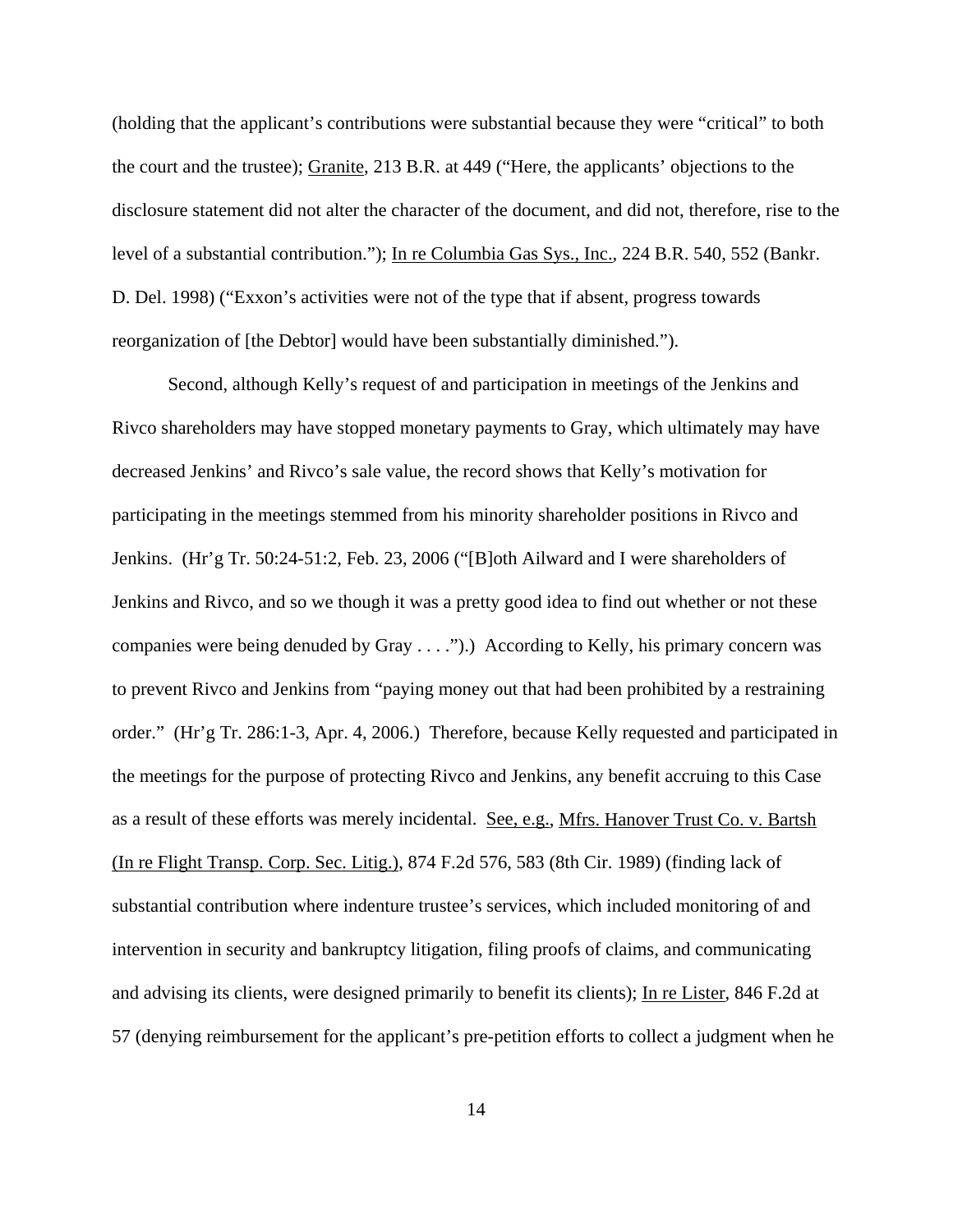"was unaware of the pendency of bankruptcy proceedings[,]" and thus, were solely for his own interest); Columbia Gas, 224 B.R. at 549 (noting, as a factor in its decision to withhold reimbursement, the applicant's "strong economic self-interest" in the global settlement); FRG, 124 B.R. at 659 (holding that potential purchasers of the debtors' assets did not substantially contribute to the estate by participating in the bidding process because their actions were "primarily on behalf of their own interests").

Finally, although the Contempt Proceeding and the DE Adversary Proceeding substantially contributed to this Case by ultimately providing for the recovery and sale of the Jenkins and Rivco stock, the Court cannot find that Kelly's testimony and fact-finding assistance in those proceedings substantially contributed. While it is true that Kelly's participation in the DE Adversary Proceeding was extensive, totaling approximately eighty hours, "extensive participation in a case, without more, is insufficient to compel compensation." Gurley, 235 B.R. at 636. Kelly relies on In re Essential Therapeutics, Inc., 308 B.R. 170 (Bankr. D. Del. 2004), arguing that his extensive participation "'lessened the burden on the [d]ebtors' professionals and expedited a smooth transition through the bankruptcy process.'" (Jepsco Post-Hr'g Br. 9 (alteration in original) (quoting Essential, 308 B.R. at 176).) Kelly's reliance on Essential is misplaced. In Essential, the applicants assisted the estate by taking over a portion of the debtors' counsel's responsibilities. For example, the applicants drafted key plan provisions, participated in hearings, and prepared necessary corporate documents. The Essential Court held that "[w]ithout this assistance, the [d]ebtors' counsel would have had to devote significant time and resources to perform these services . . . . As a result, the Debtors were able to cut costs by focusing their efforts on their areas of expertise and allowing the [applicants] to assist where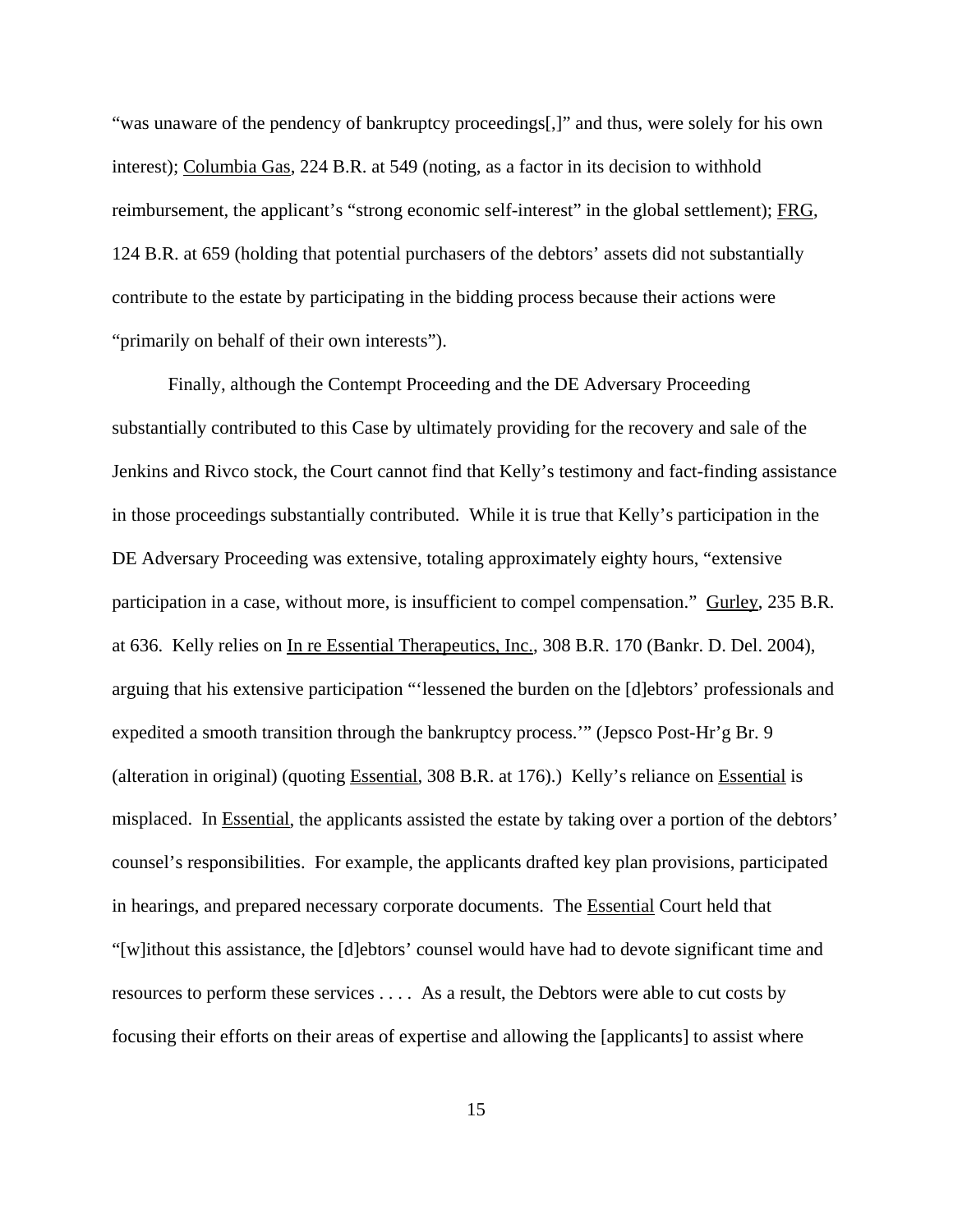appropriate . . . ." Essential, 308 B.R. at 176. Here, unlike the applicants in Essential, Kelly's testimony and fact-finding assistance did not relieve the Committee of any of its duties or enable the Committee to focus its attention elsewhere. Essential is inapplicable here.

The success of the Contempt Proceeding and the DE Adversary Proceeding did not result solely from Kelly's efforts, but rather, from the participation of many, including the Objecting Parties, the plaintiffs of the NY Shareholder Lawsuits, and their respective attorneys.<sup>6</sup> See, e.g., In re Worldwide Direct, Inc., 334 B.R. 112, 125 (Bankr. D. Del. 2005) (concluding that applicant's participation in a sale did not substantially contribute because there was "no evidence what amount was due solely (or even primarily) to [the applicant's] efforts . . . . [and the applicant] acknowledges that it was one of many parties participating in the negotiations"); Columbia Gas, 224 B.R. at 549 (noting, as one of the court's reasons for denying reimbursement, that the settlement, which provided \$550 to \$600 million in estate value, required the participation of many).

Finally, the Court is unwilling to award reimbursement under section 503(b)(3)(D) for an applicant's time and effort in testifying. The Court agrees with the reasoning set forth in In re Gherman, 105 B.R. 714, 717 (Bankr. S.D. Fla. 1989): "Virtually all litigation is dependent to some degree upon the testimony and, therefore, the time and effort, of lay witnesses. A witness subject to a court's subpoena power, who voluntarily furnishes evidence, is simply performing a

 $6 \text{ In support of Jepsco's request, Richardson testified that there would not have been a DE.}$ Adversary Proceeding without the participation of Kelly. (Hr'g Tr. 252:11-12, Apr. 4, 2006.) As courts have held, "Corroborating testimony by a disinterested [emphasis added] party attesting to a claimant's instrumental acts has proven to be a decisive factor in awarding compensation to activities which otherwise might not constitute a 'substantial contribution.'" In re U.S. Lines, Inc., 103 B.R. 427, 430 (Bankr. S.D.N.Y. 1989). The Court may also use its "own first-hand observance of the services provided" in addition to any corroborating testimony to find a substantial contribution. Id.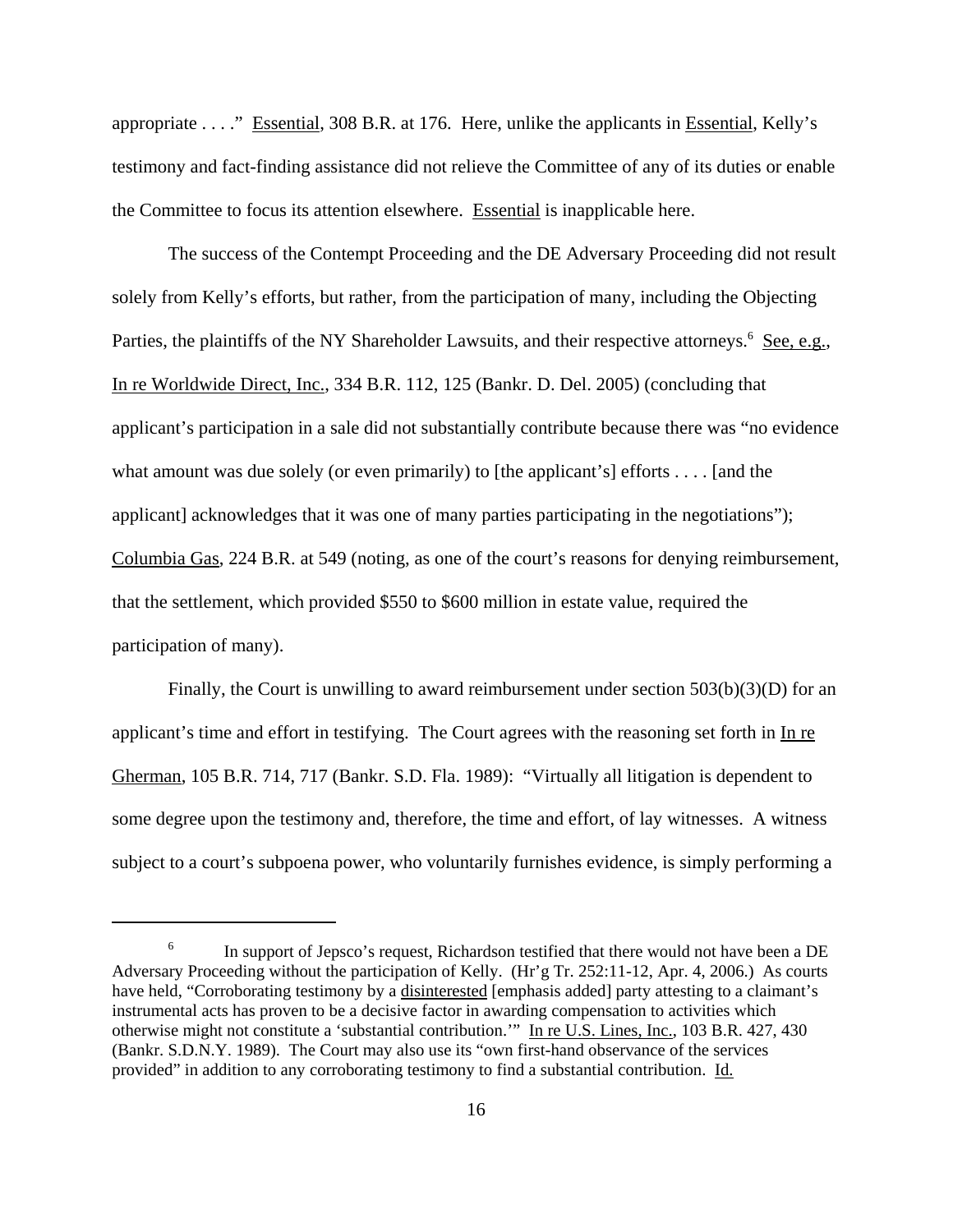civic duty." Reimbursing a lay witness who provides testimony for the prevailing party would encourage lay witnesses to demand reimbursement from a debtor regardless of the substance or significance of the testimony, thereby adding an unwelcome incentive to the process.

Therefore, because the Court has determined that Kelly's efforts throughout the TN Bankruptcy Proceeding, the BF Rich, Rivco, and Jenkins matters, the various criminal investigations, the DE Adversary Proceeding, and the Contempt Proceeding did not substantially contribute to this Case, Jepsco's request for an allowance of \$2,022.78 in administrative expenses will be denied.

## C. Jepsco failed to meet its burden of proving that its expenses are actual and necessary

Even if this Court concludes that Kelly's efforts substantially contributed to the Debtor's estate and creditors, the Court cannot award Kelly his expenses because he has failed to meet his burden of proving that they are actual and necessary. Under section  $503(b)(3)(D)$ , a finding of substantial contribution is only the first step. After such a finding, the Court must determine whether an applicant's expenses were actual and necessary. The applicant must provide sufficient details of each expense incurred for which reimbursement is sought. See generally In re Jensen-Farley Pictures, Inc., 47 B.R. 557, 584 (Bankr. D. Utah 1985) (noting that required details include the date, type, and amount of each expense). Local Rule 2016-2 provides guidance to applicants. It requires that an applicant requesting payment of an administrative expense under section 503(b)(3) must provide the Court with "an expense summary by category for the entire period of the request. Examples of such categories are computer-assisted legal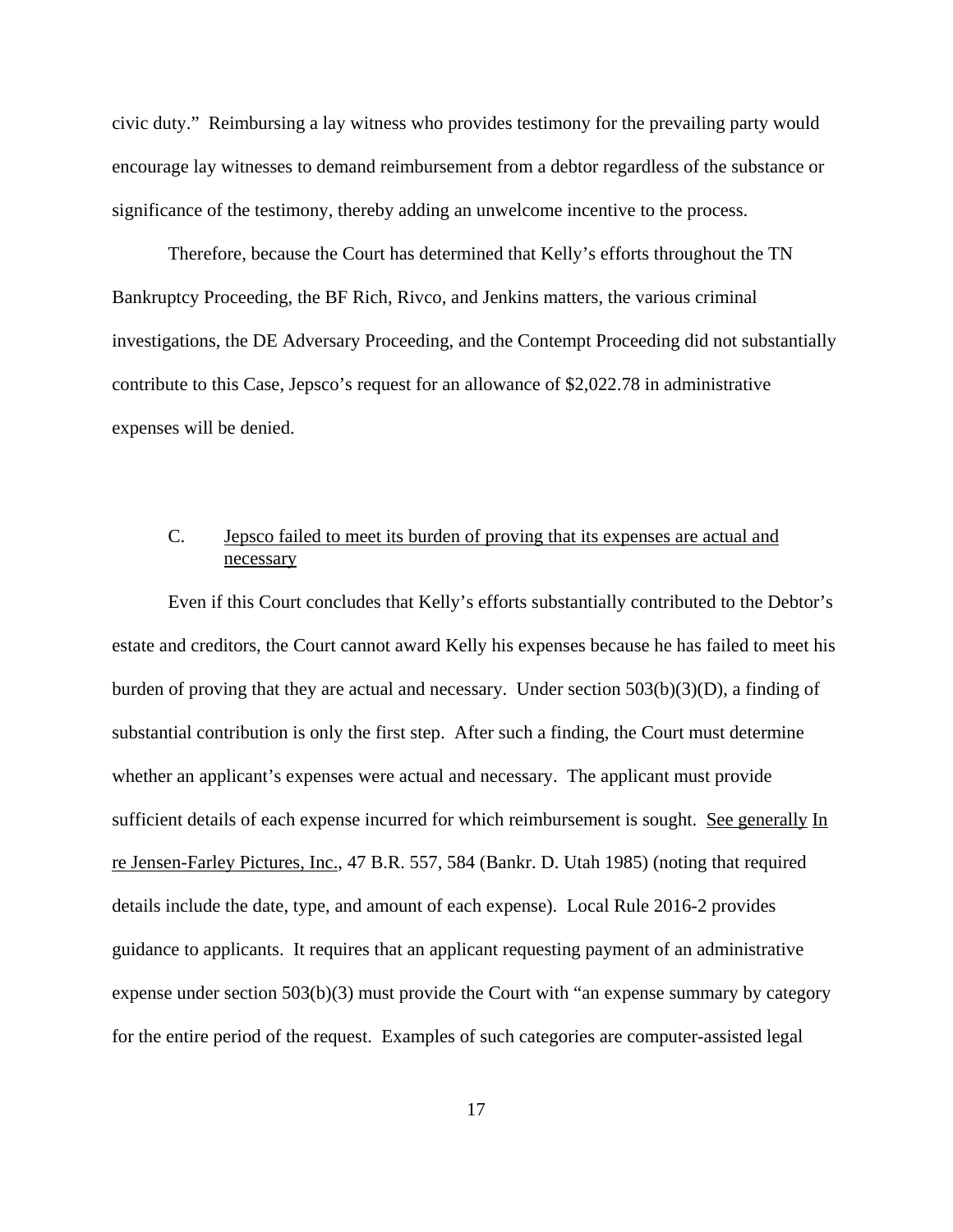research, photocopying, outgoing facsimile transmissions, airfare, meals and lodging." Del. Bankr. L.R. 2016-2(e). Additionally, each expense within each category must be itemized, with "the date the expense was incurred, the charge and the individual incurring the expense, if available." Id.

In the Jepsco Application, which provides the only expense detail submitted to the Court, Kelly's activities from February 2001 until February 2004 are listed with some detail, but his expenses are merely totaled and listed under each activity. For example, Kelly's submission for February 2001 states: "Meeting in Counsel's office regarding transfer of records (HR) Expense: \$32."

(Jepsco App. 6.) The Application does not provide any explanation of the expenses except for the January 2004 expense described as "hotel 2 nights and late check out." (Jepsco App. 8.) Moreover, the testimony of both Richardson and Kelly provides no additional insight. Consequently, without any supporting detail, the Court is unable to award Kelly's requested expenses. See, e.g., Jensen-Farley, 47 B.R. at 584 ("Undocumented expenses will not be allowed."); Worldwide Direct, 334 B.R. at 120 (holding that "a request for an administrative claim under section 503(b) requires the same level of documentation and substantiation as a request for compensation under section 330"); In re F.A. Potts & Co., Inc., 114 B.R. 92, 94-95 (Bankr. E.D. Pa. 1990) (denying the reimbursement of "administrative costs" for the applicant's failure to specify its components).

### II. Richardson Amended Application

#### A. Section  $503(b)(1)(A)$

Richardson relies upon section 503(b)(1)(A) to seek an administrative expense recovery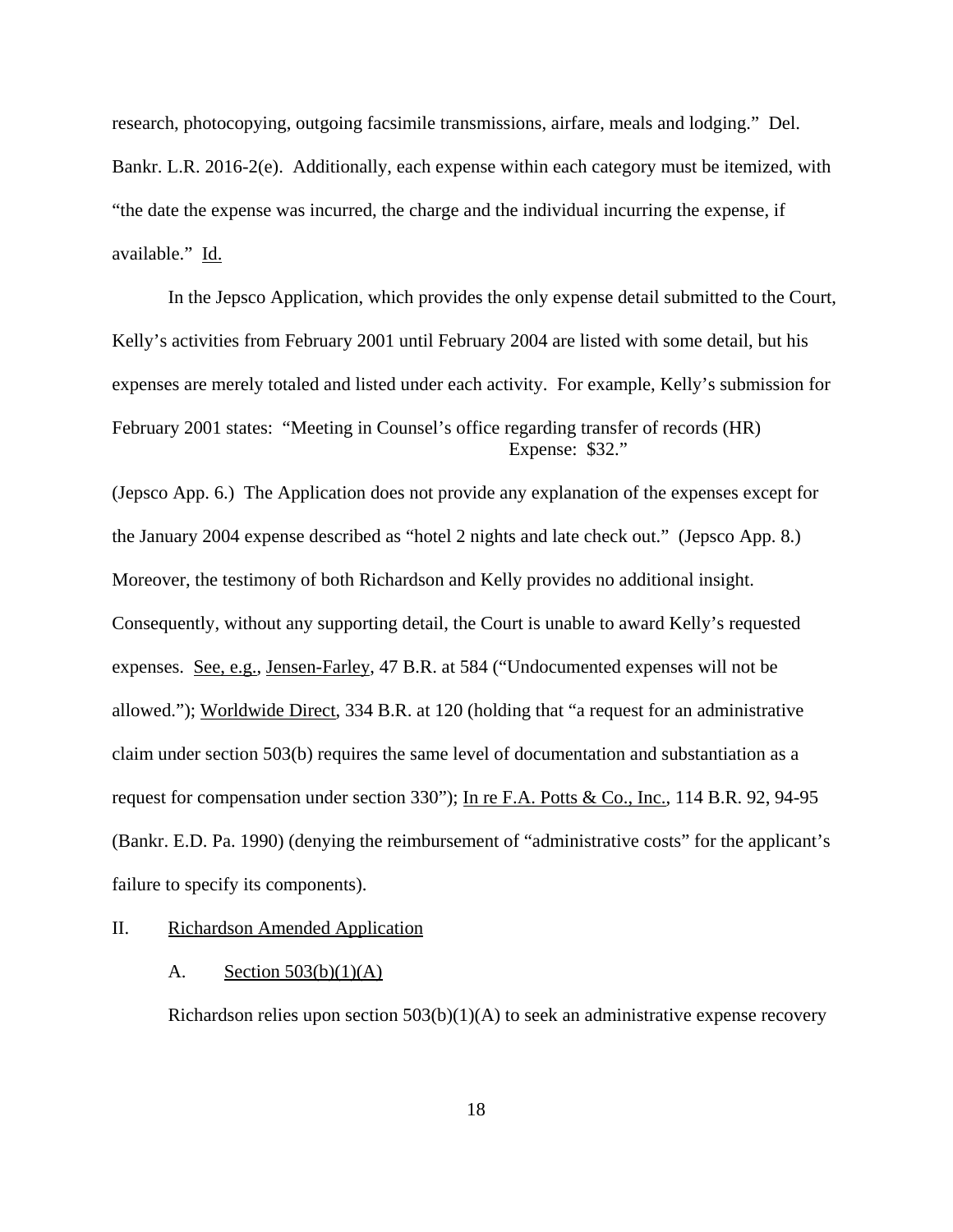of \$618,995.87<sup>7</sup> in fees and \$82,358.20 in expenses. Part of Richardson's claim is comprised of the Richardson Fiduciary Duty Proceeding indemnification award and his subsequent collection costs. The collection costs include Richardson's fees and expenses incurred for efforts in this Case, the DE Adversary Proceeding, the MO Bankruptcy Proceeding, the MO Adversary Proceeding, the MO Criminal Proceeding, the TN Bankruptcy Proceeding, the TN Adversary Proceeding, the NH Proceeding, the Richardson Preference Proceeding, the Richardson Racketeering Proceeding, the Contempt Proceeding, and the Preliminary Injunction Proceeding, taken to recover assets for the estate so that he could collect his indemnification award (the "Collection Costs"). According to Richardson, he is entitled to an award of the Collection Costs because of Chariot's corporate by-laws, providing indemnification "to the fullest extent now or hereafter permitted by law" (Richardson Post-Hr'g Br. 3), and the Delaware Supreme Court's decision in Stifel Financial Corp. v. Cochran, 809 A.2d 555 (Del. 2002), permitting the indemnification of expenses incurred by a corporate officer in successfully prosecuting an indemnification suit under 8 Del. C.  $\S 145(a)^8$  (Richardson Post-Hr'g Br. 3-4).

In response to Richardson's request, the Objecting Parties argue that an indemnification award of Collection Costs is improper because: (i) Richardson failed to introduce into evidence the Chariot bylaws; (ii) the Stifel decision does not entitle Richardson to receive indemnification

<sup>&</sup>lt;sup>7</sup> Of the \$618,995.87 requested under section  $503(b)(1)(A)$ , \$561,380.81 is also sought under sections  $503(b)(3)(D)$  and  $503(b)(4)$ .

<sup>8</sup> Richardson also relies upon In re Women First Healthcare, Inc., 332 B.R. 115 (Bankr. D. Del. 2005), and Reading Co. v. Brown, 391 U.S. 471 (1986), to argue that he may recover his indemnification claim under section 503(b)(1)(A) without a showing of substantial contribution because his claim was incurred while defending an action brought by the Debtor, as successor in interest to Chariot. (Richardson Post-Hr'g Br. 5-6.) Those cases stand for the proposition that a tort committed by a debtor can give rise to an administrative claim. In the instant case, Richardson's reliance on Women First and Reading is misplaced as he has not accused the Debtor of committing a tort.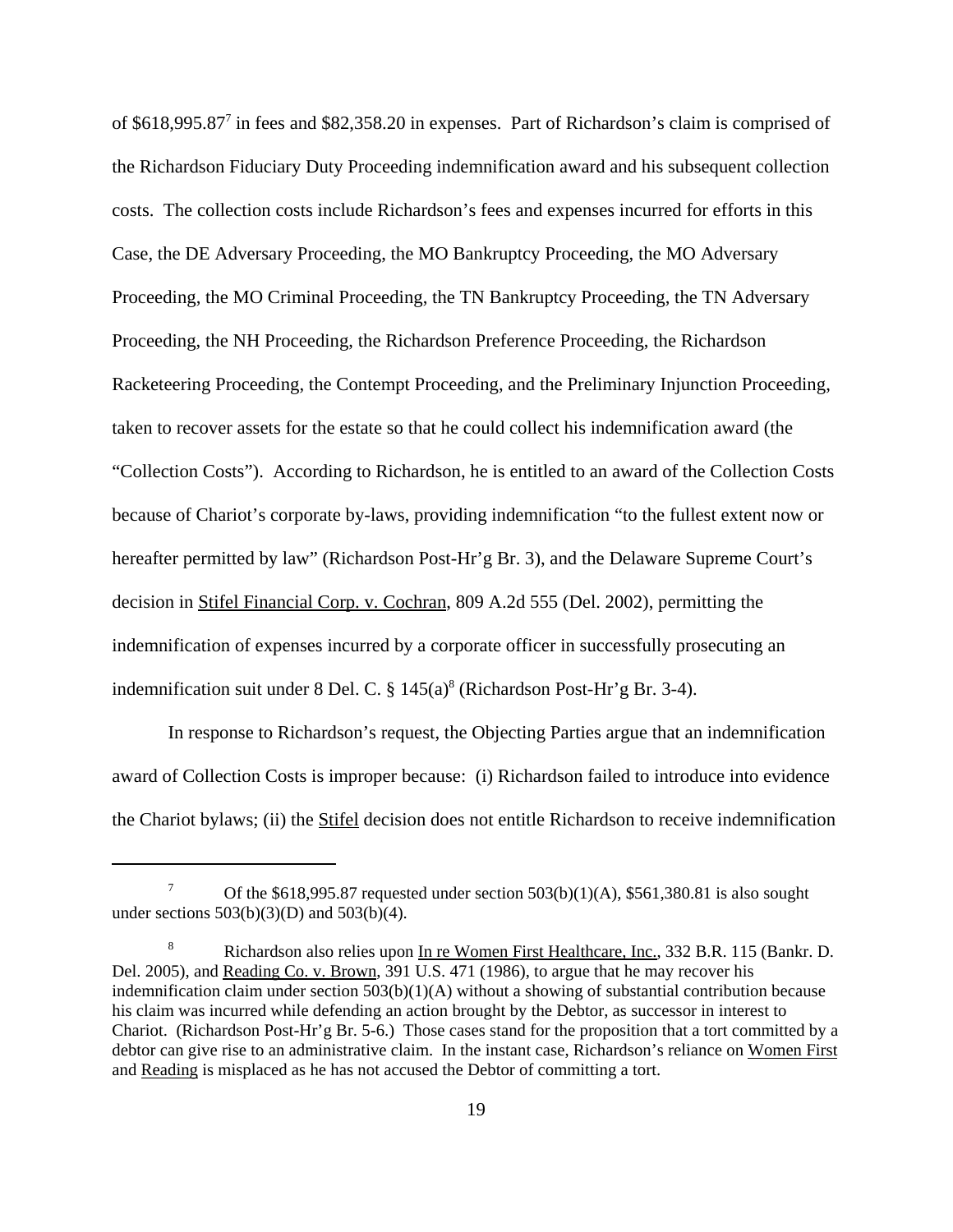for the Collection Costs; and (iii) the Collection Costs are unreasonable. Additionally, even if the Court awards Richardson the Collection Costs, the Objecting Parties assert that Richardson's entire indemnification claim under section  $503(b)(1)(A)$  is improper because it did not arise out of a post-petition transaction between the Debtor and because Richardson's actions did not directly and substantially benefit the estate.

It is unnecessary for the Court to decide whether Richardson is entitled to an award of his Collection Costs. Even if the Court awarded them, Richardson's indemnification claim is not entitled to administrative status. Under 11 U.S.C.  $\S$  503(b)(1)(A), the Court may allow as administrative expenses, "the actual, necessary costs and expenses of preserving the estate, including wages, salaries, commissions for services rendered after the commencement of the case." For a request to be allowed under section  $503(b)(1)(A)$ , the applicant must prove that "'the debt [arises] from a transaction with the debtor-in-possession . . . [and] the consideration supporting the claimant's right to payment [is] beneficial to the debtor-in-possession in the operation of the business.'" Calpine Corp. v. O'Brien Envtl. Energy, Inc. (In re O'Brien Envtl. Energy, Inc.), 181 F.3d 527, 532-33 (3d Cir. 1999) (quoting Cramer v. Mammoth Mart, Inc. (In re Mammoth Mart, Inc.), 536 F.2d 950, 954 (1st Cir. 1976) (first alterations in original)); accord In re Women First Healthcare, Inc., 332 B.R. 115, 121 (Bankr. D. Del. 2005); In re Pinnacle Brands, Inc., 259 B.R. 46, 51 (Bankr. D. Del. 2001); In re Mid-American Waste Sys., Inc., 228 B.R. 816, 821 (Bankr. D. Del. 1999); In re Phila. Mortgage Trust, 117 B.R. 820, 827 (Bankr. E.D. Pa. 1990).

In this Case, Richardson's section 503(b)(1)(A) indemnification claim fails because it did not arise from a transaction with the Debtor. Rather, it arose from the Richardson Fiduciary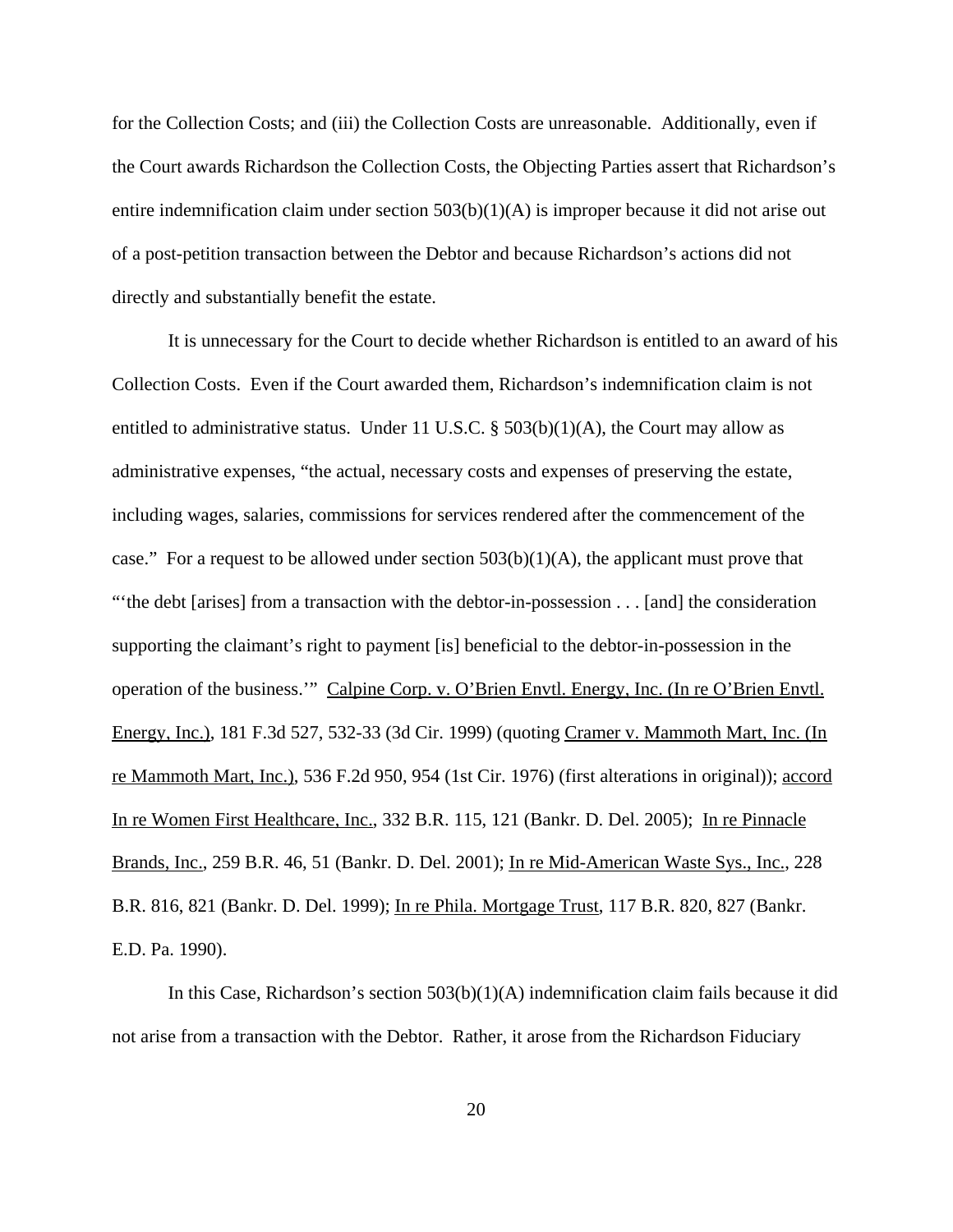Duty Proceeding, which was filed pre-petition and stemmed from Richardson's pre-petition conduct as an officer of Chariot. Consistently, courts have held that an indemnification claim based upon pre-petition services or conduct is not a cost or expense for "services rendered after the commencement of a case." 11 U.S.C.  $\S$  503(b)(1)(A). Instead, it is a form of prepetition compensation for services that is not entitled to administrative expense priority. See, e.g., Pinnacle, 259 B.R. at 51-52 (denying administrative status to applicant's indemnification claim arising from a contract executed pre-petition); Mid-American, 228 B.R. at 821-22 (refusing to award administrative expense status for indemnification claims arising from securities litigation, which arose pre-petition out of the applicants' pre-petition conduct); In re Overland Park Fin. Corp., 240 B.R. 402, 405-06 (Bankr. D. Kan. 1999) (refusing to grant administrative expense priority to former officer/director's indemnification claim for expenses incurred in a lawsuit based upon his pre-petition actions); Houbigant, Inc. v. ACB Mercantile, Inc. (In re Houbigant, Inc.), 188 B.R. 347, 359 (Bankr. S.D.N.Y. 1995) (holding that because the agreement at issue was executed pre-petition, any contractual right to indemnification arising therefrom would be a pre-petition unsecured claim); In re Highland Group, Inc., 136 B.R. 475, 481 (Bankr. N.D. Ohio 1992) (same); Phila. Mortgage, 117 B.R. at 828-30 (finding that claims based upon pre-petition conduct cannot be afforded administrative expense priority because claims must arise postpetition); In re Amfesco Indus., Inc., 81 B.R. 777, 784 (Bankr. E.D.N.Y. 1988) (same); cf. In re Heck's Props., Inc., 151 B.R. 739, 767-68 (S.D. W. Va. 1992) (awarding administrative cost priority to officers' and directors' indemnification claims that arose from a lawsuit based upon their post-petition conduct and services).

The remainder of Richardson's section  $503(b)(1)(A)$  claim is comprised of his time and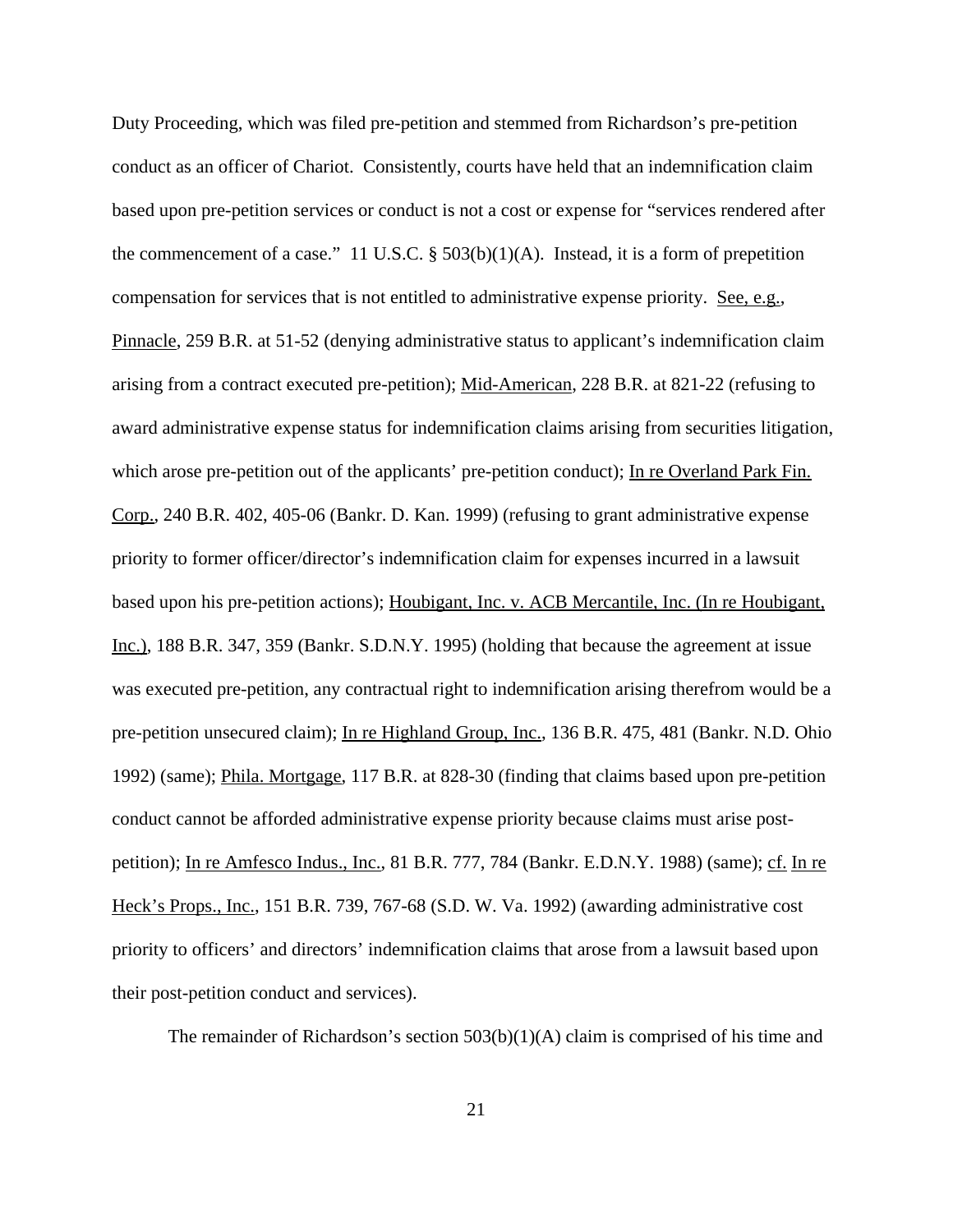expenses spent on Committee matters. According to Richardson, his time and expenses devoted to Committee matters -- and also to collecting his indemnification award -- are entitled to priority under section  $503(b)(1)(A)$  because his efforts enabled the recovery of assets for the estate. (Supplement 5-6.) "One of the main policies underlying section  $503(b)(1)(A)$  is to provide an incentive for creditors and others to continue or commence doing business with an insolvent entity." 4 COLLIER ON BANKRUPTCY ¶ 503.06[2] (Alan N. Resnick et al. eds., 15th ed. rev. 2006); see also Mammoth Mart, 536 F.2d at 954 ("[I]f a business is to be reorganized, third parties must be willing to provide the necessary goods and services. Since they clearly will not do so unless their claims for payment will be paid ahead of the pre-petition debts and liabilities of the debtor, [the Code] provides a priority for expenses incurred by the debtor-in-possession in order to maintain, preserve, or rehabilitate the bankrupt estate."). Thus, a section  $503(b)(1)(A)$ applicant must demonstrate that "the costs and fees for which it seeks payment provided an actual benefit to the estate and that such costs and expenses were necessary to preserve the value of the estate assets." O'Brien Envtl., 181 F.3d at 533 (citations omitted) (emphasis added). Examples of costs and expenses often awarded priority under section 503(b)(1)(A) are "outlays for repairs, upkeep, freight, [and] insuring the value of the property . . . . [as well as] for storage of property, for rent and for other goods and services incidental to protecting, conserving, maintaining and rehabilitating the estate . . . ." 4 COLLIER ON BANKRUPTCY at  $\P$  503.06[1]. In the instant case, although Richardson argues extensively that he conferred an actual benefit to the estate, he failed to establish that his costs and expenses were necessary to preserve the value of estate assets. Therefore, Richardson has failed to meet the burden required under section 503(b)(1)(A). Richardson's request for an administrative expense priority claim under section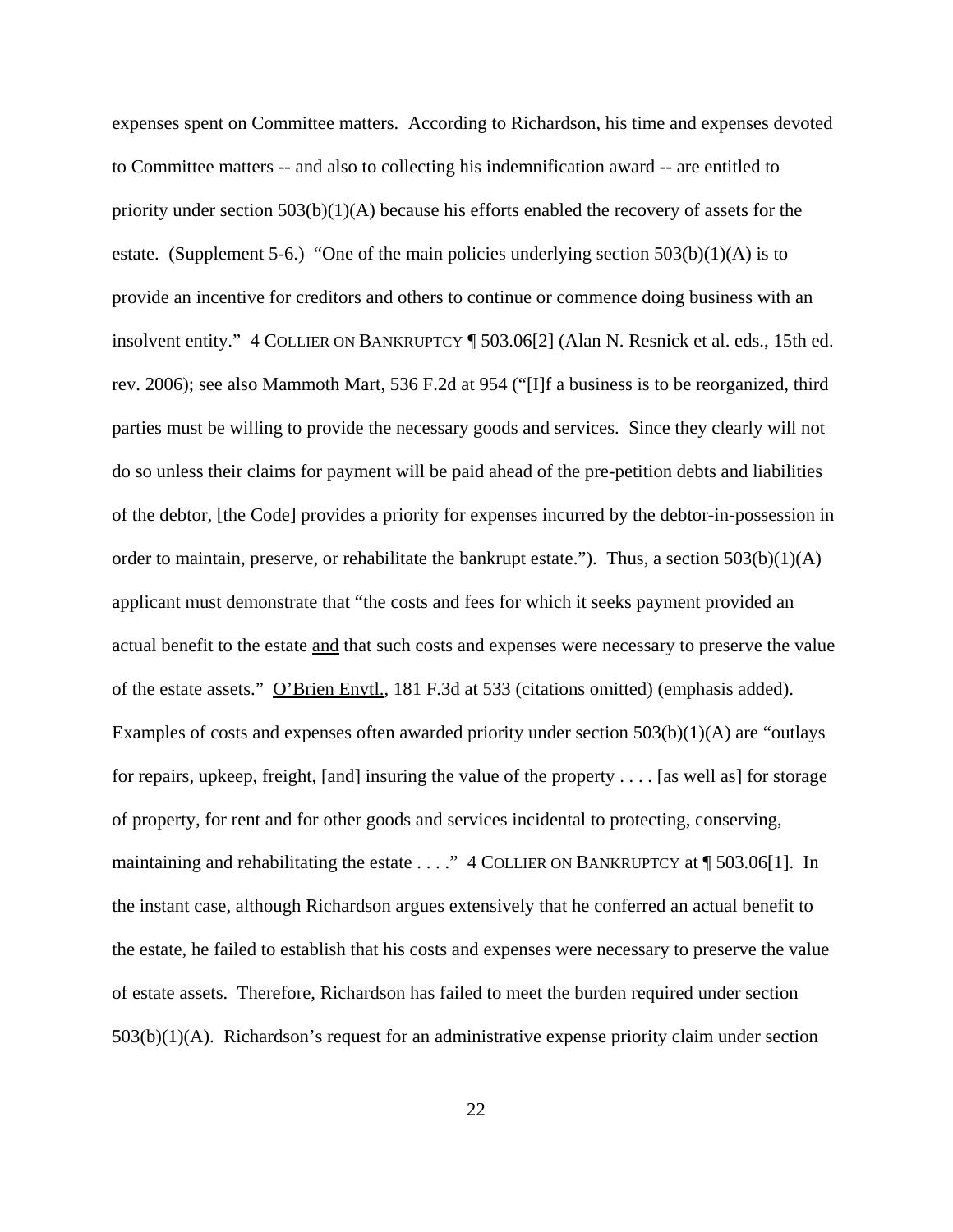$503(b)(1)(A)$  will be denied.

#### B. Section 503(b)(4)

Richardson seeks reimbursement of fees totaling \$711,326.65 under section  $503(b)(4)$ .<sup>9</sup> As set forth above, section 503(b)(4) allows for the reimbursement of "reasonable compensation for professional services rendered by an attorney or an accountant of an entity whose expenses is allowable under [section  $503(b)(3)$ ] . . . ." As indicated by the plain language of the statute, the issue of whether fees can be awarded as administrative expenses under section 503(b)(4) typically is not decided until after the Court allows an administrative expense recovery under section 503(b)(3). Nevertheless, the Court will address section 503(b)(4) first, but concludes that Richardson's request must be denied.

Richardson, an attorney admitted to practice in the state of New York, has submitted his fee request under section 503(b)(4) and seeks reimbursement of his and his employees' legal services in the NY Shareholder Lawsuits, the Contempt Proceeding, the Preliminary Injunction Proceeding, this Case, the DE Adversary Proceeding, the MO Bankruptcy Proceeding, the MO Adversary Proceeding, the MO Criminal Proceeding, the TN Bankruptcy Proceeding, the TN Adversary Proceeding, the NH Proceeding, the Richardson Fiduciary Duty Proceeding, the Richardson Preference Proceeding, and the Richardson Racketeering Proceeding. Services included drafting, reviewing and filing pleadings, undertaking discovery, providing advice,

<sup>&</sup>lt;sup>9</sup> Richardson requests reimbursement of his fees under sections  $503(b)(1)(A)$ ,  $503(b)(3)(C)$ , (D), and  $(F)$ , and  $503(b)(4)$ . However, reimbursement of fees can be awarded only under sections  $503(b)(1)(A)$  and  $503(b)(4)$ . See 11 U.S.C. §  $503(b)(3)$  ("There shall be allowed as administrative expenses . . . the actual and necessary expenses, other than compensation and reimbursement . . . ."). As explained in Discussion supra Part II.A., Richardson's request for fees under section 503(b)(1)(A) is denied. The remainder of his requested fees will be analyzed under section 503(b)(4).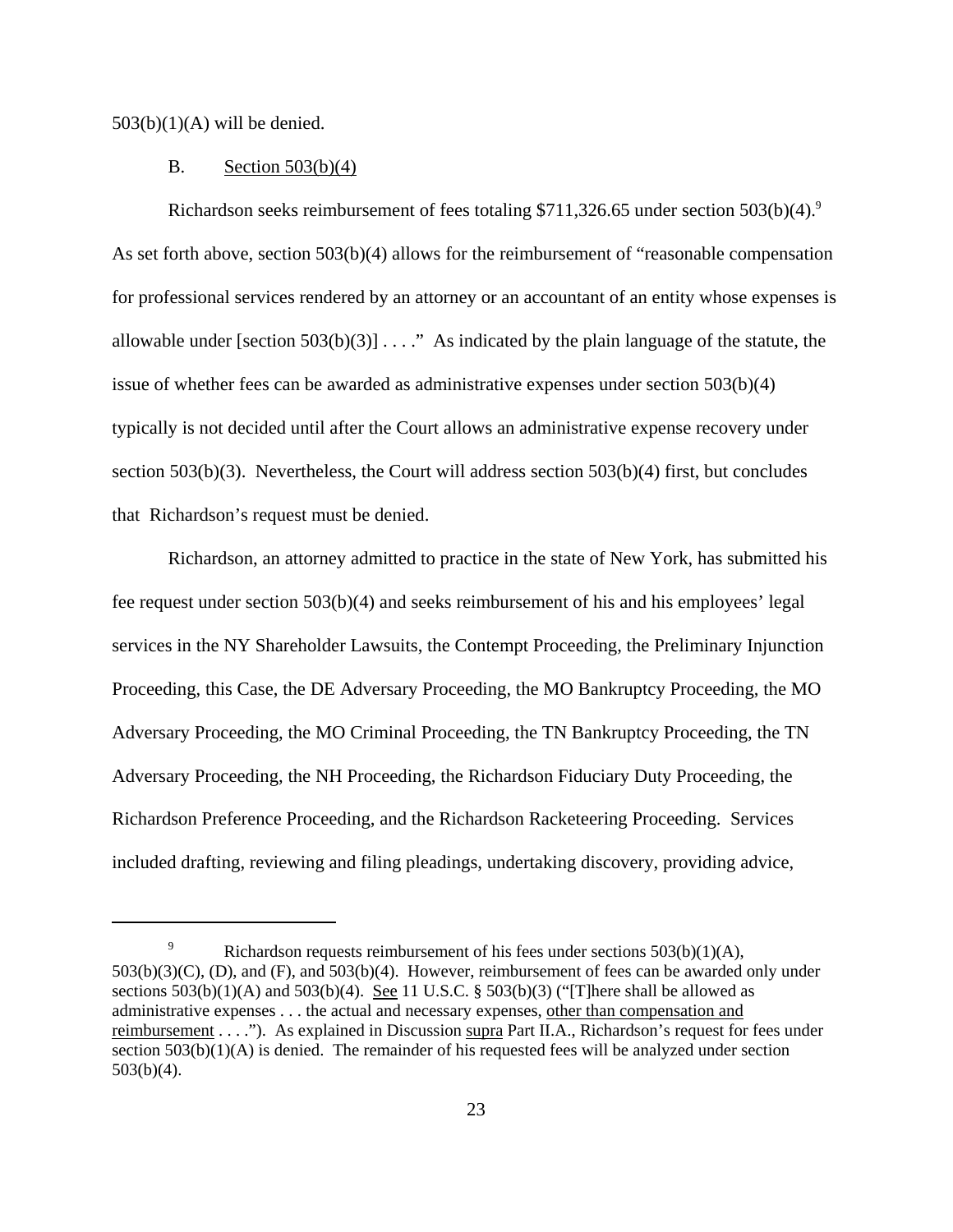performing research, and developing legal theories. (Richardson Post-Hr'g Br. 16.) Richardson's time has been billed at the rate of \$250-275 per hour, his associate's time at \$150 per hour, and his paralegal's time at \$75 per hour. (Richardson Am. App. 8.)

The Objecting Parties have argued that Richardson was not employed as an attorney for any party and, therefore, is seeking improperly an hourly wage for services he provided while representing himself. In support of this argument, the Objecting Parties rely on In re Gimelson, Nos. 04-3216, 00-11773F, 2004 WL 2713059 (E.D. Pa. Nov. 23, 2004), and In re Pappas, 277 B.R. 171 (Bankr. E.D.N.Y. 2002), both of which are helpful to the Court's present inquiry.

In Gimelson and Pappas, attorneys sought reimbursement of their time devoted to assisting trustees in the recovery of assets. Both courts denied the requests. The Pappas Court reasoned: "The mere fact that the creditor happens to be an attorney who bills \$250 per hour does not change the inquiry. Section 503(b) provides that 'actual' 'expenses' may be afforded administrative expense status. Marshall's billable time, although valuable, was not an 'actual expense' to Marshall." 277 B.R. at 177. The **Gimelson** Court agreed with the Bankruptcy Court, which held, "Section 503(b)(4) does not include the time spent by a creditor who represents himself and has not incurred any attorney's fees, but affords an administrative priority to reimburse a creditor for compensation paid for professional services provided by an attorney for an entity." 2004 WL 2713059, at \*22.

The Court agrees with the reasoning of Pappas and Gimelson. The fact that Richardson is an attorney does not change the relevant inquiry of eligibility under section 503(b)(4). Only "an attorney or an accountant of an entity whose expense is allowable under [section 503(b)(3)]" is eligible for reimbursement of the "actual and necessary expenses incurred by such an attorney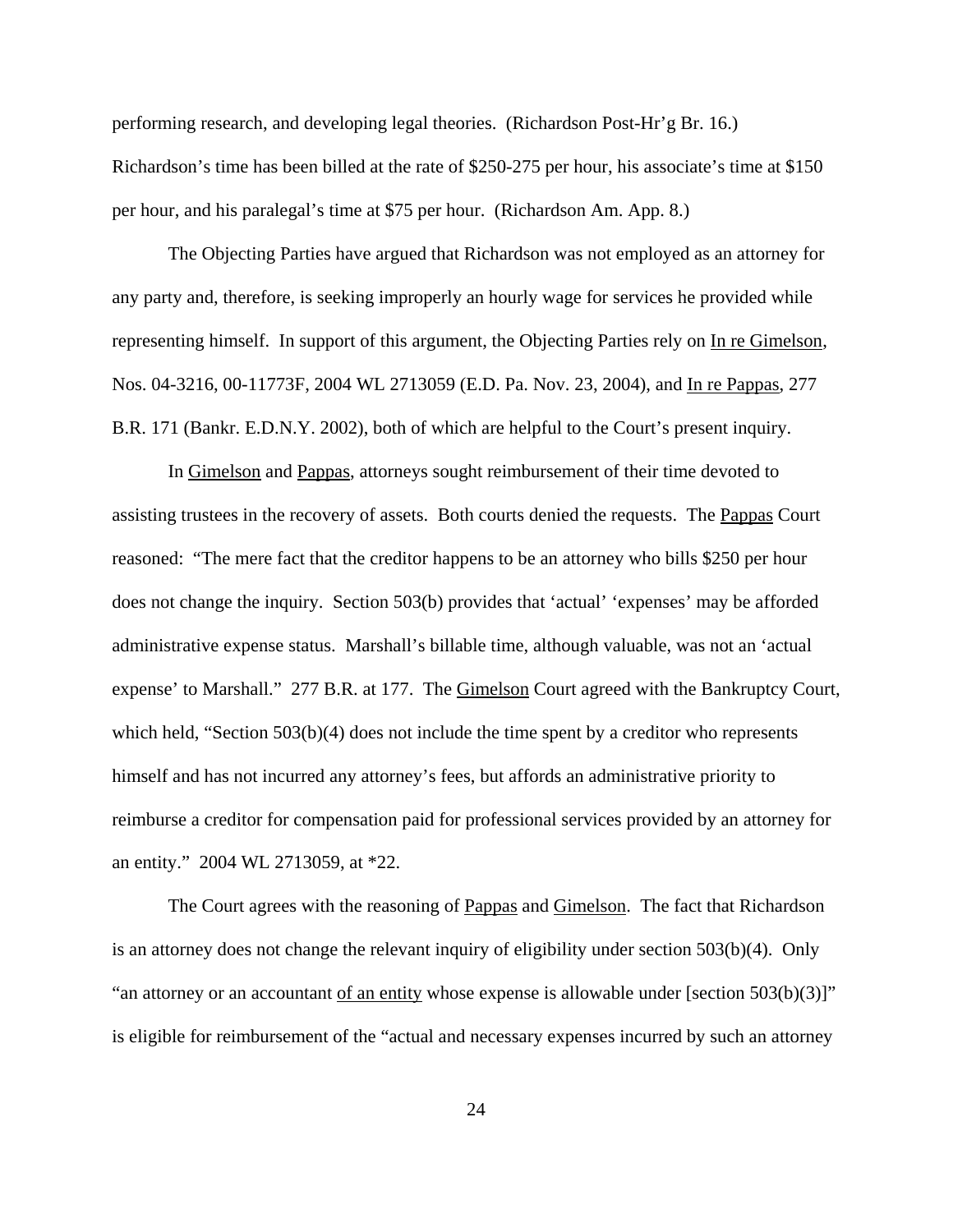or accountant . . . ." 11 U.S.C. § 503(b)(4) (emphasis added). Here, although Richardson's actions may have been motivated , at least in part, by the prospect of helping other case participants, Richardson was not employed as an attorney for those participants and thus, could have been acting only in his personal capacity. Therefore, because Richardson, "as an attorney representing himself, does not seek reimbursement of professional fees that he incurred, but seeks compensation for his own time expended[,]" Richardson is ineligible to seek reimbursement of his fees under section 503(b)(4). Gimelson, 2004 WL 2713059, at \*21. Richardson's request for reimbursement of \$711,326.65 in fees under section 503(b)(4) is denied.

## C. Section  $503(b)(3)(C)$

Richardson next argues that he is entitled to an administrative expense recovery of \$1,830.59 under section  $503(b)(3)(C)^{10}$  for his expenses<sup>11</sup> incurred while assisting state and federal officials in developing and prosecuting bankruptcy and tax fraud claims against Gray. More specifically, Richardson asserts that he worked with the FBI and U.S. Attorneys prosecuting the MO Criminal Proceeding by answering questions, establishing the falsity of Gray's statements under oath at the MO Bankruptcy Proceeding's meeting of creditors, identifying supporting evidence, and providing "extensive background information . . . relating to the New York proceedings and the overall big picture." (Richardson Am. App. 27.) The Objecting Parties argue that the MO Criminal Proceeding does not relate to the Debtor's case,

<sup>&</sup>lt;sup>10</sup> Of the \$1,830.59 requested under section 503(b)(3)(C), \$1,827.59 is also sought under section 503(b)(3)(D).

<sup>&</sup>lt;sup>11</sup> The Court will not address Richardson's fee request under this section for the reasons stated above. See Discussion supra Part II.B.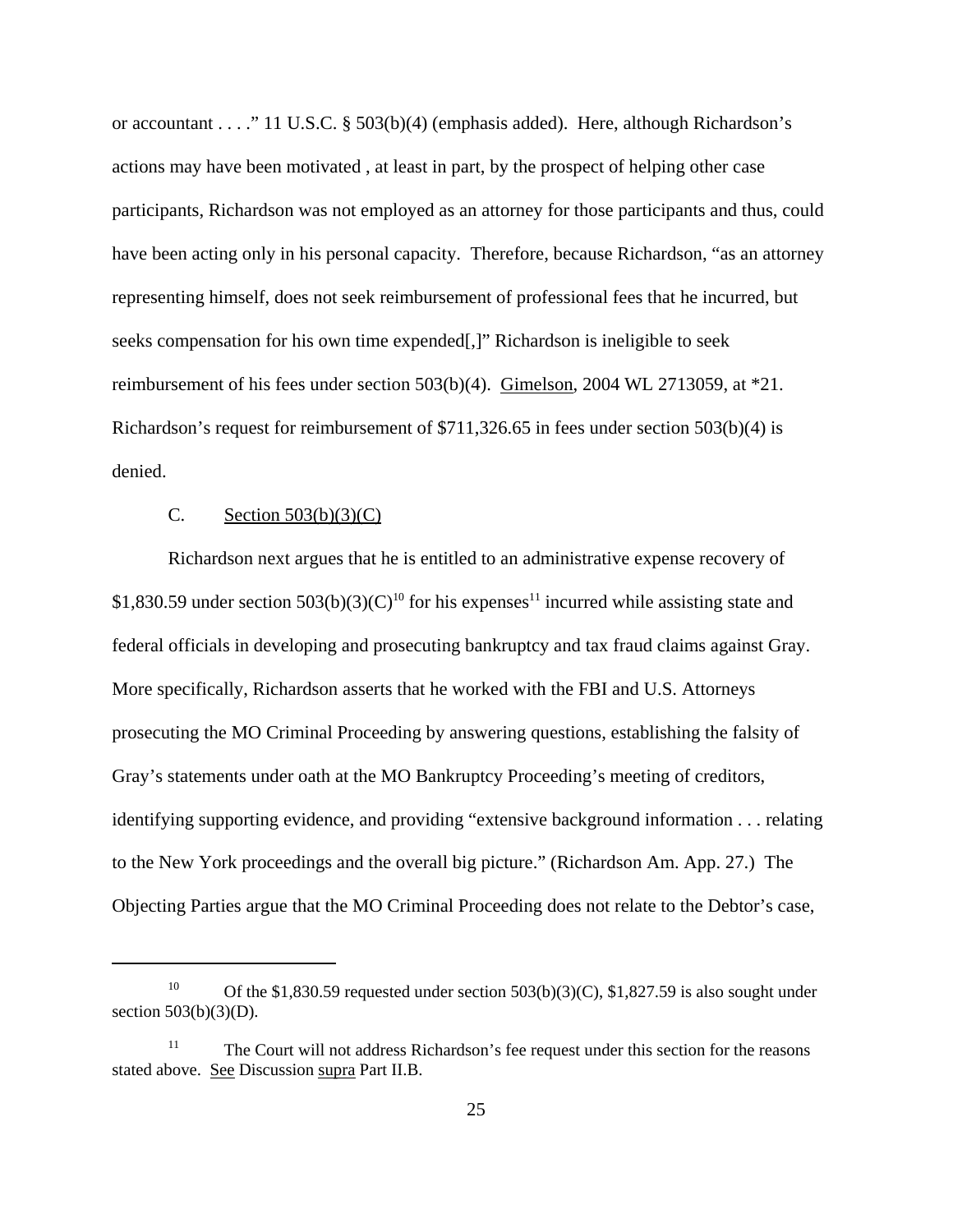business, or property but rather, stems from Gray's misappropriation of Homestar's insurance proceedings and false testimony in the MO Bankruptcy Proceeding's meeting of creditors.

The Court cannot allow Richardson's request under section 503(b)(3)(C). Under 11 U.S.C.  $\S$  503(b)(3)(C), the Court may allow as administrative expenses, "the actual, necessary expenses, other than compensation and reimbursement specified under [section 503(b)(4)], incurred by . . . a creditor in connection with the prosecution of a criminal offense relating to the case or to the business or property of the debtor . . . ." Unlike sections  $503(b)(1)(A)$  and 503(b)(3)(B) and (D), section 503(b)(3)(C) does not require that the expenses incurred by the creditor provide a benefit to the estate. However, the applicant bears the burden of satisfying a two-prong test. First, the applicant must show a direct relationship between the expenses sought and the prosecution of the criminal activity. See Lebron, 27 F.3d at 943 n.1 (holding that section 503(b)(3)(C) was unavailable to an applicant because his efforts, although ultimately leading to a criminal prosecution of the debtor, were not incurred in the course of a criminal proceeding); In re Petit, 291 B.R. 582, 591 (Bankr. D. Me. 2003) (refusing an award under section 503(b)(3)(C) because there was no showing that the applicant's expenses incurred in providing information to the court, which led to the investigation and prosecution of the debtor, were incurred in connection with a criminal investigation). Second, the applicant must prove that the prosecution of the criminal offense relates to a debtor's case, business, or property. See, e.g., In re Holder, 207 B.R. 574, 576 (Bankr. M.D. Tenn. 1997) (prosecuting the debtor for the improper representations and omissions on his statements and schedules).

In the instant case, Richardson fulfilled his burden under the first prong but did not do so under the second. The record establishes that Richardson's expenses were incurred in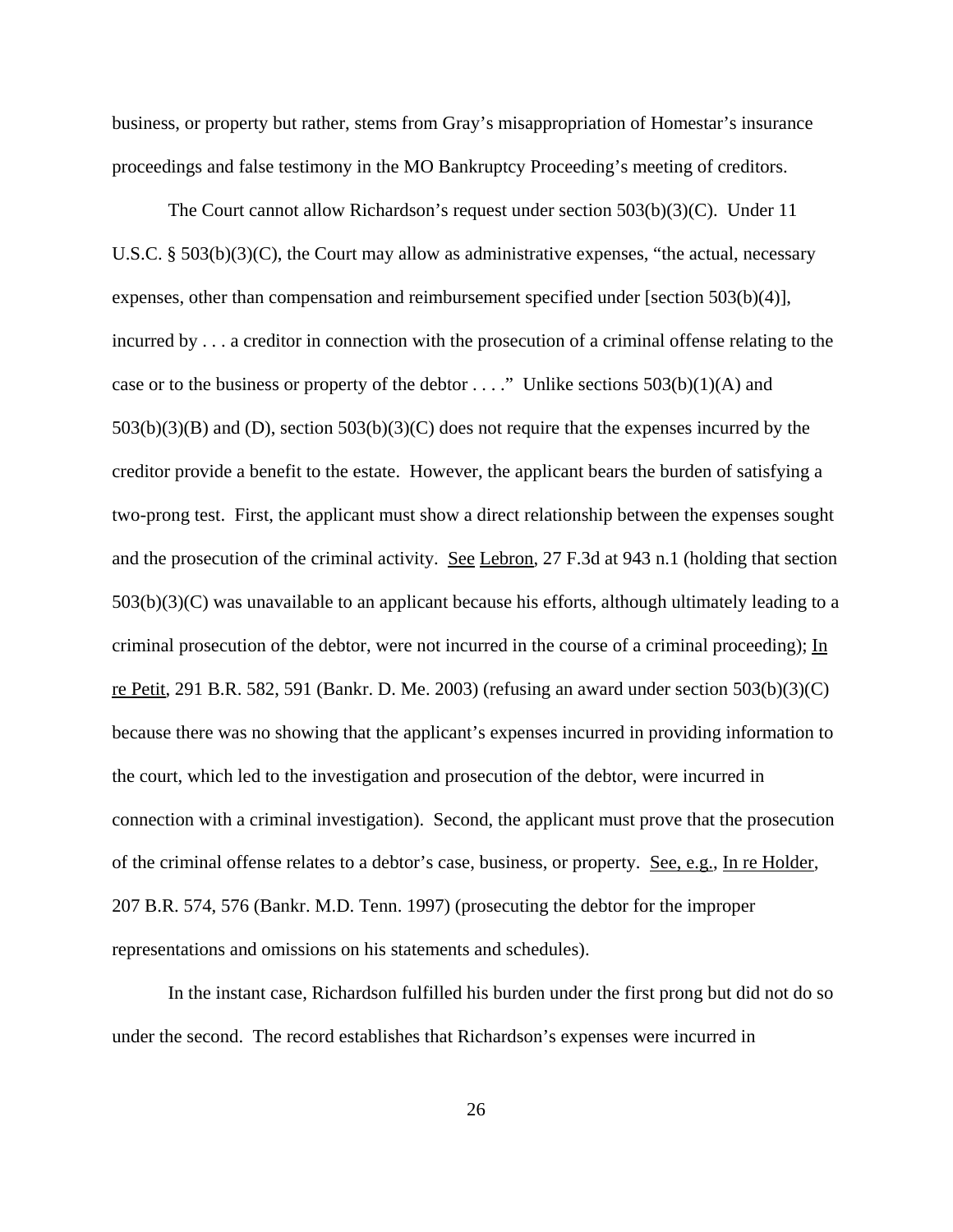connection with the prosecution of the MO Criminal Proceeding. Richardson's activities assisted the FBI and U.S. Attorneys in formulating an indictment and provided evidence against Gray. See In re Fall, 93 B.R. 1003, 1012 (Bankr. D. Or. 1988) ("The phrase 'in connection' could encompass a wide variety of activities. Its use suggests a legislative intent that a creditor whose activities can be shown to have contributed in any direct way to the results which led to prosecution of a criminal offense . . . ."). However, the record is unclear how the MO Criminal Proceeding -- or even how the MO Bankruptcy Proceeding or the MO Adversary Proceeding - relates to this Case, the Debtor's property or its business. There is no evidence that the Debtor had an interest in the insurance proceeds misappropriated by Gray or that it had any interest in the MO Bankruptcy Proceeding. Moreover, there is no evidence establishing how the Debtor's business related to the MO Criminal Proceeding or to Homestar. Richardson argues that the Homestar trustee may have asserted a claim to Jenkins but did not because of the successful outcome of the MO Adversary Proceeding. (Hr'g Tr. 30:15-25, Mar. 16, 2006.) This argument is unpersuasive in light of the lack of evidence supporting such a claim. Because Richardson has failed to meet his burden of proof, this Court must deny his request for an administrative expense under section  $503(b)(3)(C)$ .

#### D. Section  $503(b)(3)(D)$

Turning next to Richardson's most lengthy argument, the Court must decide whether Richardson's request for an administrative expense recovery of \$107,282.41 in expenses under section  $503(b)(3)(D)$  is proper.<sup>12</sup> Richardson has set forth eighteen specific examples of how his

<sup>&</sup>lt;sup>12</sup> Of the \$107,282.41 requested under section 503(b)(3)(D), \$81,816.65 is also sought under section 503(b)(1)(A) and \$1,827.59 under section 503(b)(3)(C), but these expenses are disallowed for the reasons discussed previously. The Court will not address Richardson's fee request under §  $503(b)(3)(D)$  for the reasons stated above. See Discussion supra Part II.B.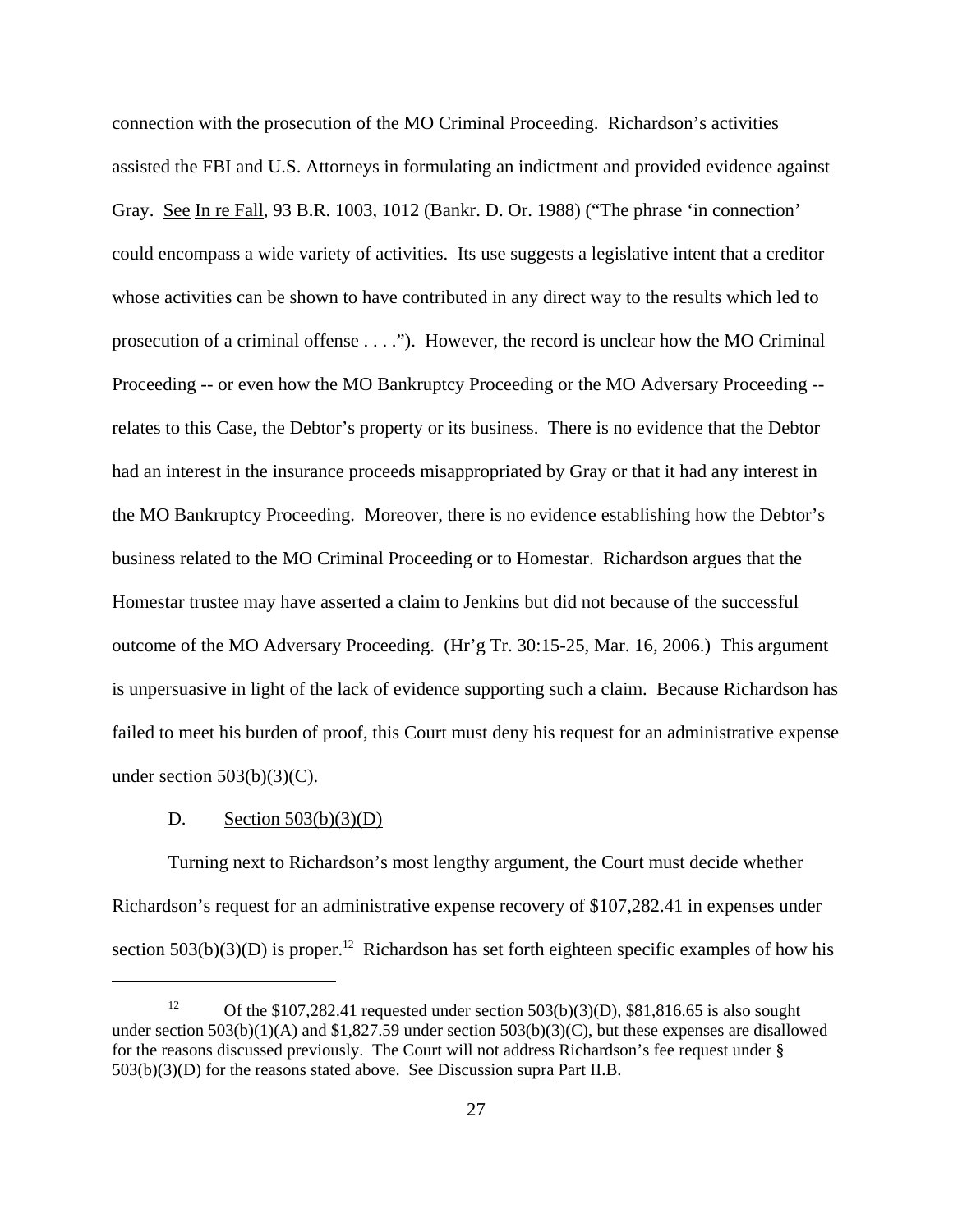efforts in thirteen different proceedings substantially contributed to this estate and its creditors. The Objecting Parties contend that an award under section 503(b)(3)(D) is inappropriate because: (i) Richardson's efforts provided no actual and direct benefit to the Case; (ii) if a contribution was made, it was the result of numerous retained professionals; (iii) Richardson's primary motivation in acting was to benefit himself or to fulfill the fiduciary duties owed to Committee members; and (iv) many of Richardson's efforts were duplicative of retained professionals in the Case. Below, the Court addresses separately Richardson's efforts in each one of the thirteen proceedings and determines that an allowed administrative expense totaling \$2,533.65 is appropriate.

#### 1. NY Shareholder Lawsuits

According to Richardson, his participation in the NY Shareholder Lawsuits, more specifically, his efforts regarding the Preliminary Injunction Proceeding and Contempt Proceeding, substantially contributed to the Debtor's estate and creditors by "establish[ing] the facts and theories of the Debtor's looting and fraudulent transfer claims" (Richardson Post-Hr'g Br. 8) asserted in the DE Adversary Proceeding and by ultimately causing Gray's incarceration, which led to the escrow of Jenkins and Rivco stock and prevented further actions adverse to the Debtor (Richardson Post-Hr'g Br. 8). Additionally, Richardson has argued that his efforts in the Preliminary Injunction Proceeding provided evidence for the DE Adversary Proceeding. More specifically, Richardson gathered evidence, recruited witnesses, drafted pleadings, and supervised attorneys. (Hr'g Tr. 23:4-7, Mar. 16, 2006.) With respect to the Contempt Proceeding, Richardson worked to unseal the record of the Contempt Proceeding, prevented its resealing, discovered and evaluated evidence, and worked with H. Adam Prussin ("Prussin"), the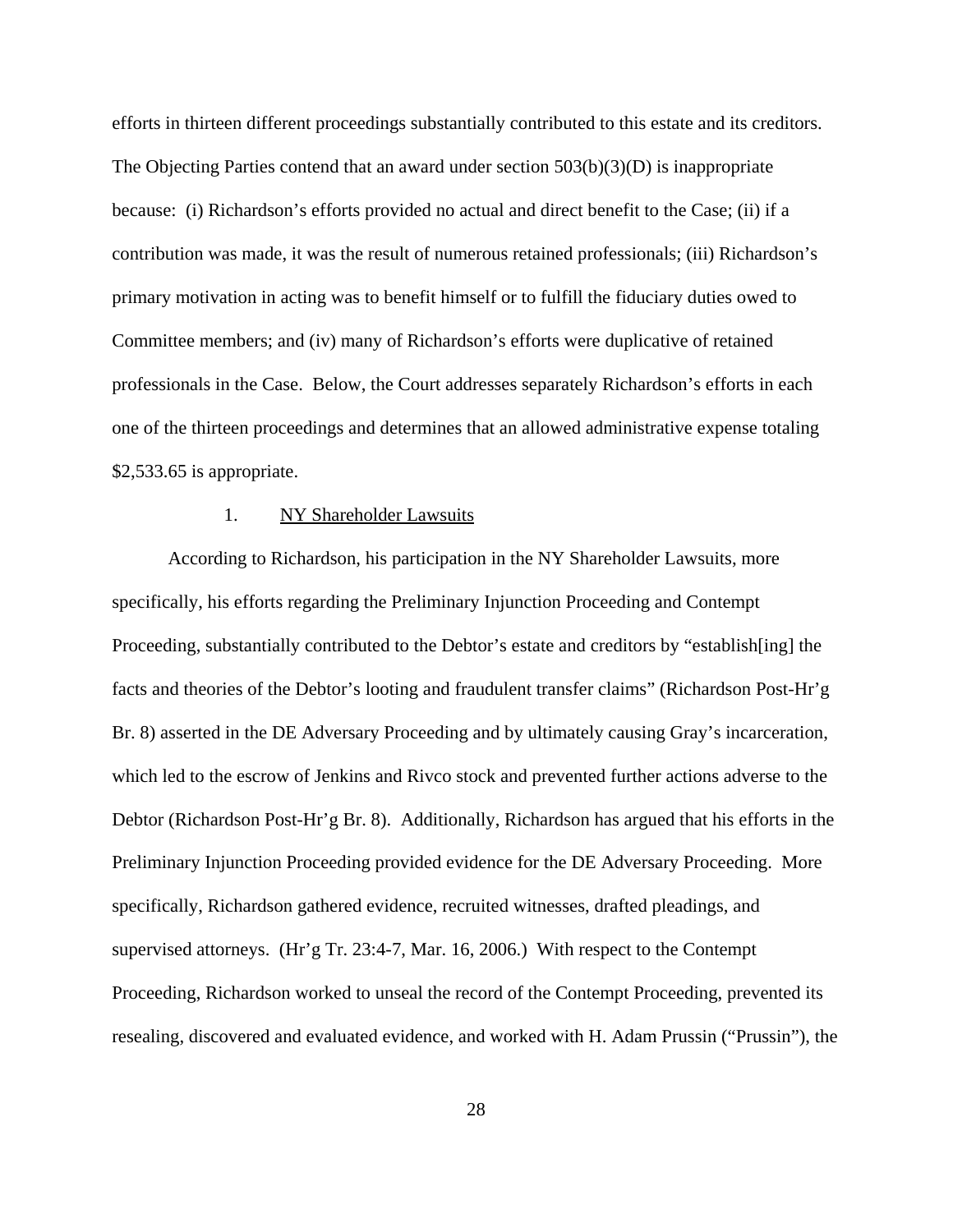attorney for the NY Shareholder Lawsuit plaintiffs and special counsel to the Committee. (Richardson Post-Hr'g Br. 8; Hr'g Tr. 24:4-22, Mar. 16, 2006.)

In this Case, the Preliminary Injunction Proceeding and the Contempt Proceeding substantially contributed to the estate. Those proceedings established facts and theories asserted in the DE Adversary Proceeding, and thereby "lessened the burden on the Debtor['s] professionals[,]" reduced fees and expenses, and eased the professionals' preparation. Essential, 308 B.R. at 176. Moreover, the proceedings led to the escrow of Rivco and Jenkins stock, ensuring its preservation for the Debtor's estate and its creditors. However, the Court cannot conclude that it was Richardson's efforts which directly caused these benefits.<sup>13</sup> The benefits produced from the Preliminary Injunction Proceeding and the Contempt Proceeding resulted from the participation of many, especially Prussin. (Richardson Am. App. 19 ("Richardson . . . worked with H. Adam Prussin to discredit Gray's arguments of not owning his affiliates and having purged his contempt."); Hr'g Tr. 43:4-7, Mar. 16, 2006 ("[I]n connection with the contempt proceeding and even with respect to the adversary proceeding, it [Richardson's effort] was supportive of Mr. Prussin who was . . . the barrister in this case . . . .").) Richardson claims to have "supplied the evidence to show that . . . Gray had sufficient resources to purge the contempt" (Richardson Am. App. 19), "established the facts and theories of the Debtor's looting and fraudulent transfer claims against Gray" (Richardson Am. App. 5), and been "substantially responsible for [the] injunction" (Hr'g Tr. 23:7, Mar. 16, 2006). Without any additional evidence to support such assertions or the Court's first-hand observance of Richardson's role in

<sup>&</sup>lt;sup>13</sup> Some of Richardson's efforts occurred pre-petition. Pre-petition expenses are recoverable under section 503(b)(3)(D) only if the applicant can "establish that the pre-petition efforts resulted in a substantial contribution to the estate post-petition." Essential, 308 B.R. at 175 (emphasis added).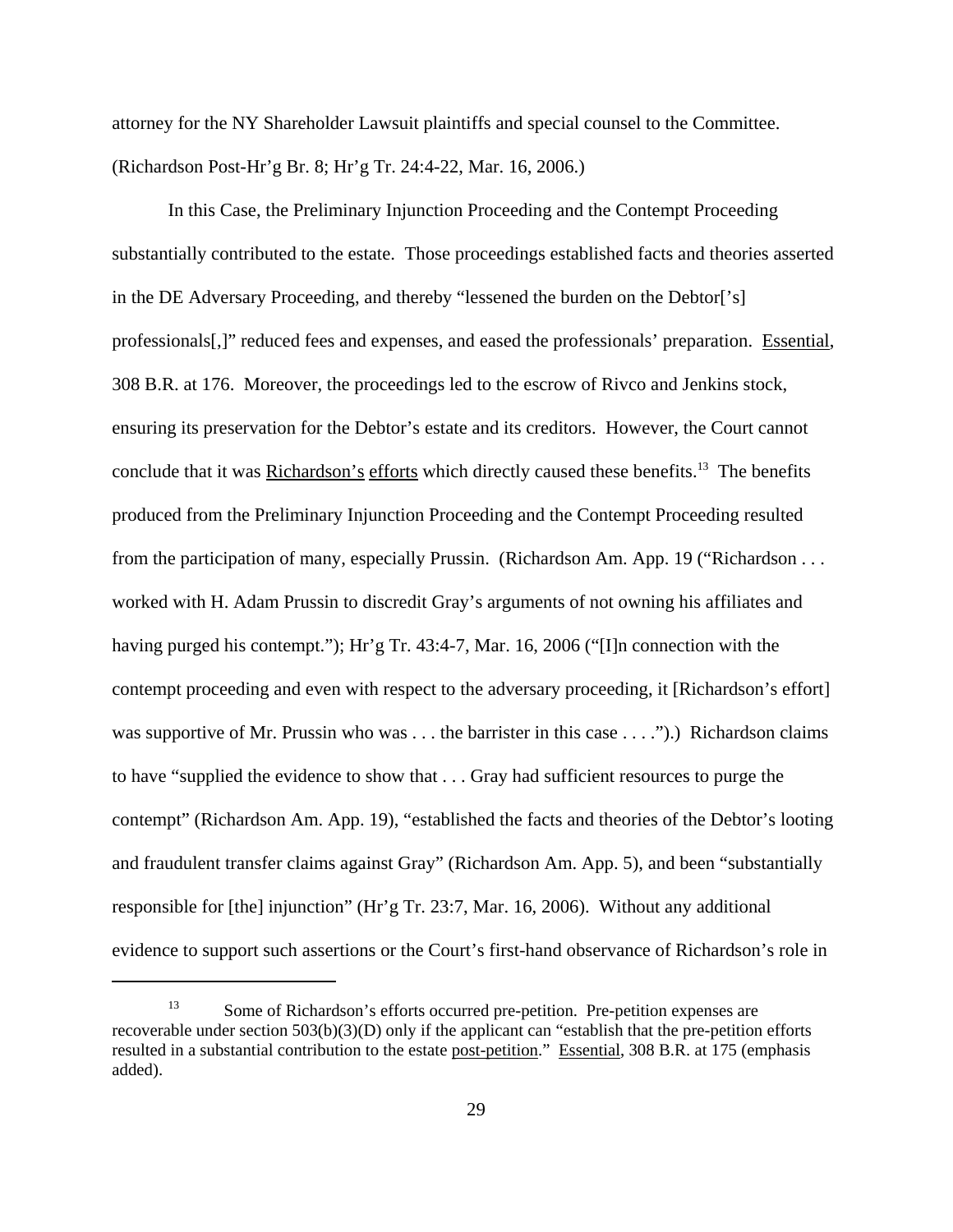the Contempt Proceeding and the Preliminary Injunction Proceeding, the Court cannot conclude that his efforts substantially contributed to the Case. See, e.g., In re 9085 E. Mineral Office Bldg., Ltd., 119 B.R. 246, 249-50 (Bankr. D. Colo. 1990) ("Something more than mere conclusory self-serving statements regarding one's involvement in a case which allegedly resulted in a 'substantial contribution' must be presented to the Court before compensation can be allowed . . . . '[A] court's own first-hand observance of the services provided may be a sufficient basis . . . . "" (quoting In re U.S. Lines, Inc., 103 B.R. 427, 430 (Bankr. S.D.N.Y. 1989)).

Moreover, the Court cannot agree that Richardson's efforts to unseal the Contempt Proceeding's record directly benefitted this estate and creditors. In 1999, Richardson's efforts permitted public access to the court file and the records. (See Richardson Post-Hr'g Br. Ex. A (J. Cozier Order dated Dec. 9, 1999).) However, this effort was duplicated by the Committee. The parties involved with the NY Shareholder Lawsuits entered into a Stipulation and Protective Order, which forbade them from using the materials produced in connection with those proceedings in additional litigation. (Ex. 24 (Stipulation & Protective Order dated July 1, 1997).) In 2001, the Committee fought successfully to obtain and use the confidential materials in the DE Adversary Proceeding. (Ex. 516 (Hr'g Tr., Oct. 21, 2002).) Richardson has failed to produce any evidence except for conclusory statements to indicate that the record he worked to unseal included materials not already included in those obtained by the Committee. (See Richardson Post-Hr'g Br. 11). Moreover, even though the Contempt Proceedings' evidentiary record may have been unsealed, the Court is unclear whether the parties to the DE Adversary Proceeding could have used them without first seeking additional court approval. (See Ex. 24  $\P$ )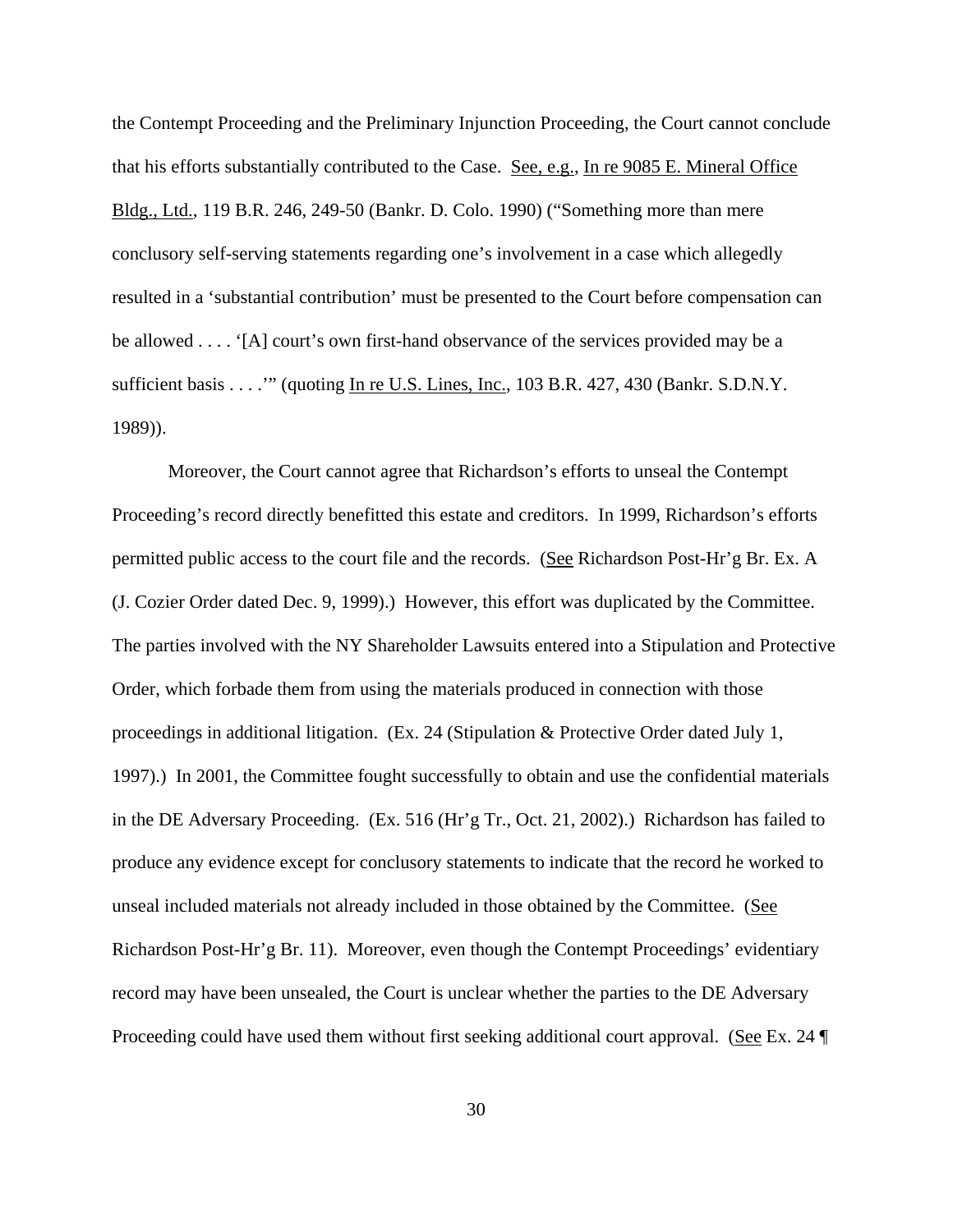7 ("Any Confidential Material which is admitted into evidence shall not lose its protection under this Stipulation and Protective Order unless ordered by the Court.").) As such, the Court must conclude that it was the Committee's efforts, not Richardson's efforts, which directly benefitted the estate and its creditors.

## 2. MO Bankruptcy Proceeding, MO Adversary Proceeding, MO Criminal Proceeding (collectively, the "MO Proceedings")

In the MO Bankruptcy Proceeding, Richardson exchanged information with the chapter 7 trustee, evaluated evidence, and identified instances of Gray's false testimony at the meeting of creditors. These efforts, according to Richardson, led to the success of the MO Adversary Proceeding, which recovered \$600,000 for the Homestar estate, and the MO Criminal Proceeding, which led to Gray's guilty plea of bankruptcy and tax fraud. (Richardson Am. App. 26-27.) According to Richardson, the success of the MO Adversary Proceeding stopped the chapter 7 trustee from asserting a claim to Jenkins. (Hr'g Tr. 30:15-20, Mar. 16, 2006.) Also, Richardson argues that Gray's guilty plea discredited Gray in the DE Adversary Proceeding. (Hr'g Tr. 30:24-25, Mar. 16, 2006.)

The Court cannot conclude that Richardson's efforts in the MO Proceedings substantially contributed to the Debtor's estate and creditors. For the Court to find a substantial contribution, "the applicant must show a 'causal connection' between the service and the contribution." Granite, 213 B.R. at 447 (citation omitted). Here, no such connection has been shown. First, as the Court previously indicated, it is unclear how the MO Proceedings provided a direct benefit to the estate and its creditors. See Discussion supra Part II.C. Second, even if the Court found a direct benefit, it is unclear how Richardson' efforts substantially contributed. There has been no evidence submitted to indicate that the chapter 7 trustee in the MO Bankruptcy Proceeding had a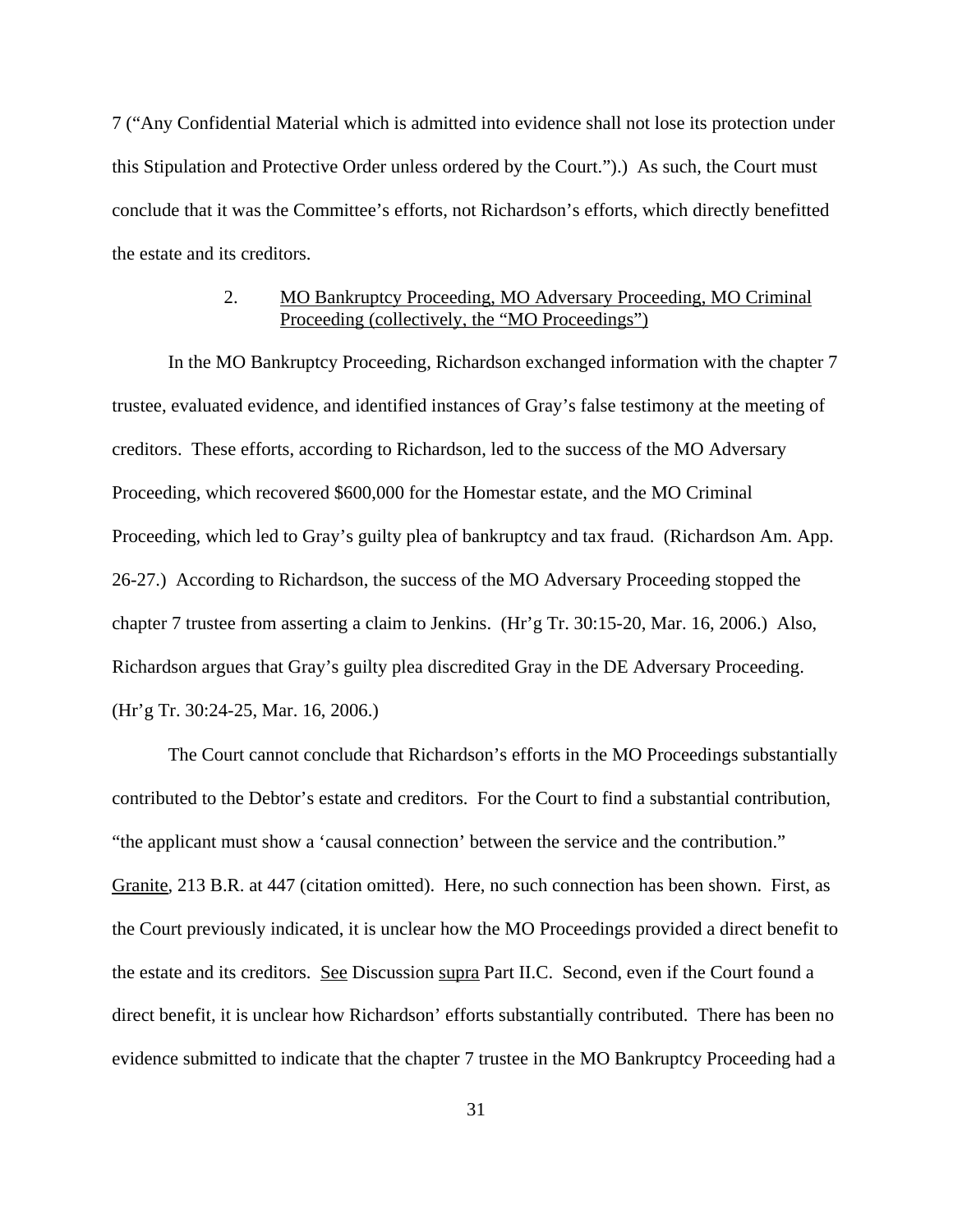claim to Jenkins and deferred asserting that claim because of the MO Adversary Proceeding's success. Moreover, there is no evidence that the MO Proceedings increased the assets within Debtor's estate or prevented them from diminishing. Finally, although Gray may have been discredited by the MO Criminal Proceeding, the likelihood of the success of the DE Adversary Proceeding would have remained unchanged in its absence. The transactions underlying the DE Adversary Proceeding had already occurred and Gray was already imprisoned for violating the Preliminary Injunction.

## 3. TN Bankruptcy Proceeding

Richardson's participation in the TN Bankruptcy Proceeding took many forms. First, he unsuccessfully attempted to transfer the case to Delaware and to oppose the sale of BF Rich. According to Richardson, these efforts served to educate the parties regarding Gray's prior history and ultimately stopped the sale of BF Rich. (Richardson Am. App. 24.) A party's efforts, while unsuccessful, may substantially contribute to an estate and its creditors. See, e.g., Hall Fin. Group, Inc. v. DP Partners, Ltd. (In re DP Partners, Ltd.), 106 F.3d 667, 670 (5th Cir. 1997) (explaining how creditor's unsuccessful proposed plan set off a bidding war, resulting in a final amended plan that provided \$3 million more for the creditors); Granite, 213 B.R. at 449 (considering whether applicants' unsuccessful objections altered the character of the proposed disclosure statement to add value or facilitate a successful reorganization). However, in this case, Richardson merely argues that his unsuccessful efforts substantially contributed to the TN Bankruptcy Proceeding. He offers no suggestion or proof as to how they substantially contributed to the Debtor's estate or creditors.

Second, Richardson opposed Gray's proposed plan of reorganization. According to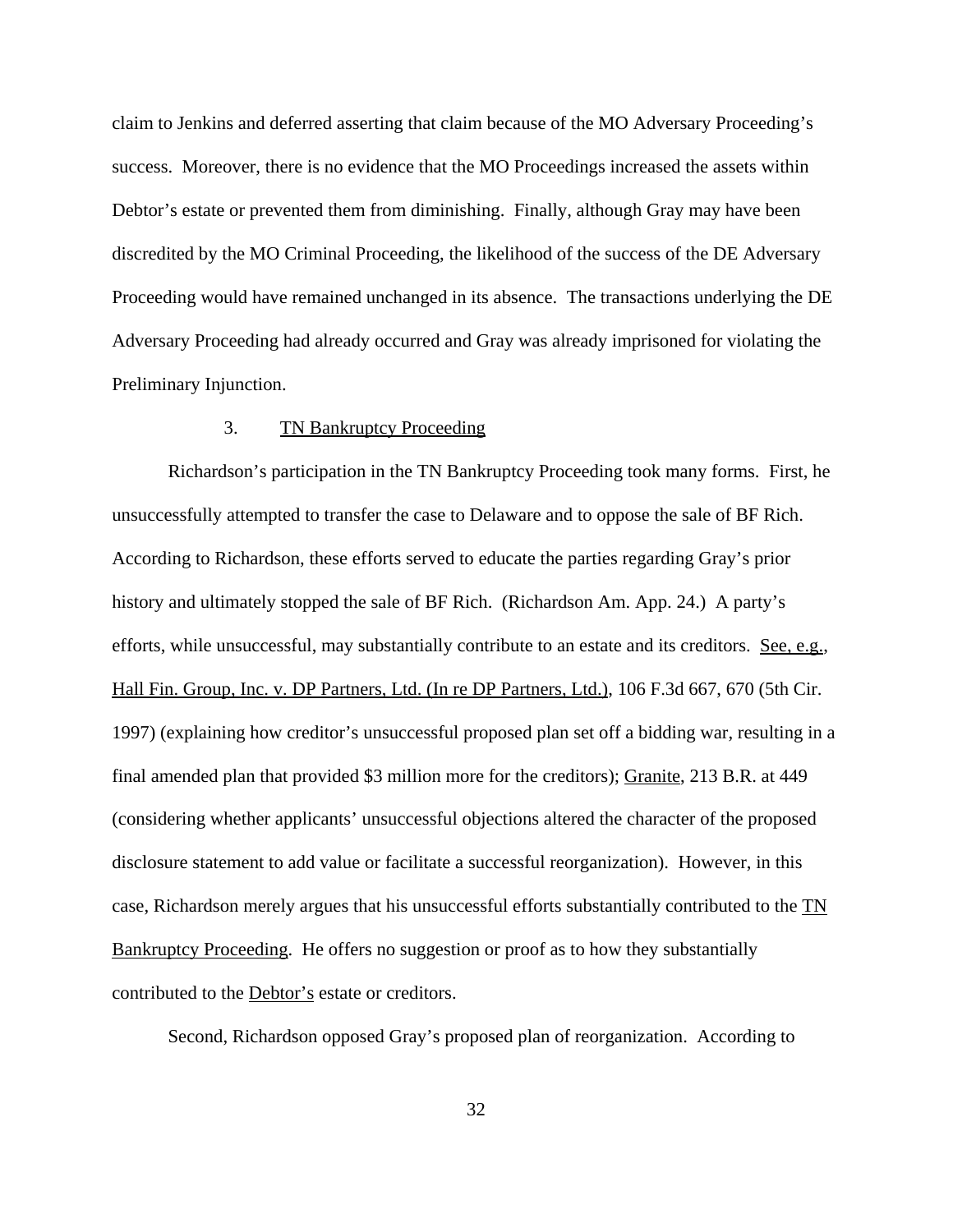Richardson, the proposed plan "would have deprived the Debtor of everything" because it subordinated the claims of ESP's stockholders to those of BF Rich, foreclosing the Debtor's chances of receiving a distribution. (Richardson Post-Hr'g Br. 9.) The Court cannot conclude that these efforts substantially contributed to the Debtor's estate and creditors. The Committee, in resolving the proof of claim dispute, relinquished the Debtor's claim against ESP. As a result, ESP's plan of reorganization and its proposed distribution schedule bore no effect on the Debtor's estate and creditors.

Third, Richardson submitted, defended, and pursued claims on behalf of the Debtor, which resulted "in the Debtor's [sic] obtaining the rights to [Rivco and Jenkins.]" (Richardson Post-Hr'g Br. 9.) More specifically, Richardson, while acting in his personal capacity, filed a separate claim in the TN Bankruptcy Proceeding and "prosecuted [both the Committee's claim and his claim] on behalf of the Committee . . . ." (Hr'g Tr. 33:22-23, Mar. 16, 2006.) According to Richardson, the settlement of the Debtor's claim resulted in the assignment of ESP's corporate opportunity claims against Gray to the Debtor -- "the basis of the Debtor's legal claim to [Rivco and Jenkins]." (Richardson Am. App. 25.) Richardson's argument fails. With regard to Richardson's submission of his own proof of claim, it was duplicative of the Committee's effort and no evidence has been submitted to demonstrate a resulting benefit to the estate or creditors. See, e.g., Essential, 308 B.R. at 175 (denying reimbursement where applicant's services were duplicative of the Debtor's professionals); Buckhead, 161 B.R. at 17 (holding that, because the debtor was responsible for the sale of assets, any services provided by the committee in the asset sales "were duplicative rather than actual and necessary"). As to the settlement of the Debtor's proof of claim, it did not result in the Debtor's ownership of Rivco and Jenkins. As the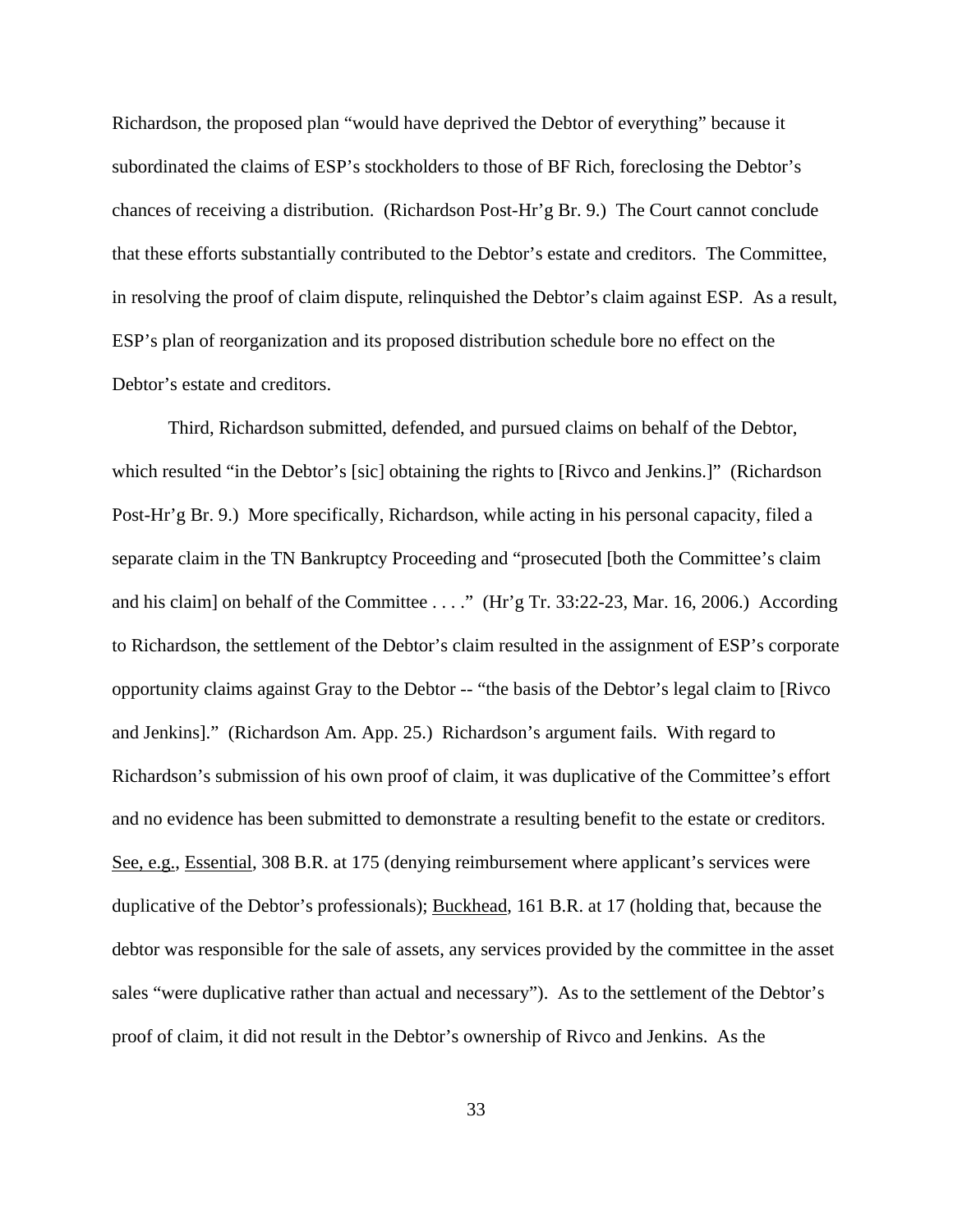Committee and Chapter 11 Trustee correctly emphasized, Judge Jordan's opinion in the DE Adversary Proceeding found that "the acquisition of Rivco and Jenkins were corporate opportunities that belonged to Summit" -- not ESP. (Ex. 509 ¶ 94.)

#### 4. TN Adversary Proceeding

According to Richardson, his defense of the TN Adversary Proceeding successfully resisted an "attempt to enjoin the adversary proceeding against Gray in Delaware." (Richardson Am. App. 25.) At the outset, it is important to note that the outcome of the TN Adversary Proceeding benefitted the Debtor's estate and creditors only by allowing the DE Adversary Proceeding to continue. However, the Court cannot conclude that Richardson's efforts substantially contributed to that outcome. First, the success of the TN Adversary Proceeding was a result of numerous participants, including the Committee and its counsel. Second, because Richardson did not specify in detail his efforts taken in the TN Adversary Proceeding, it is impossible for this Court to determine whether Richardson's efforts were duplicative of those performed by the Committee. Third, and finally, like the Richardson Fiduciary Duty Proceeding, the Richardson Preference Proceeding, and the Richardson Racketeering Proceeding discussed below, the benefit conferred upon the estate as a result of Richardson's efforts was merely incidental. By his own testimony, Richardson admits that the actions he undertook in connection with the TN Adversary Proceeding were to prove he was not liable for any wrongdoing. (Hr'g Tr. 164:23-165:2, Apr. 4, 2006.) In fact, a portion of the expenses for which he is seeking reimbursement constitute the fees of his own counsel, Baker, Donelson, Bearman, Caldwell & Berkowitz, PC. The Court cannot allow reimbursement of Richardson for expenses incurred as a result of services rendered for his own benefit, rather than for the estate and its creditors. See,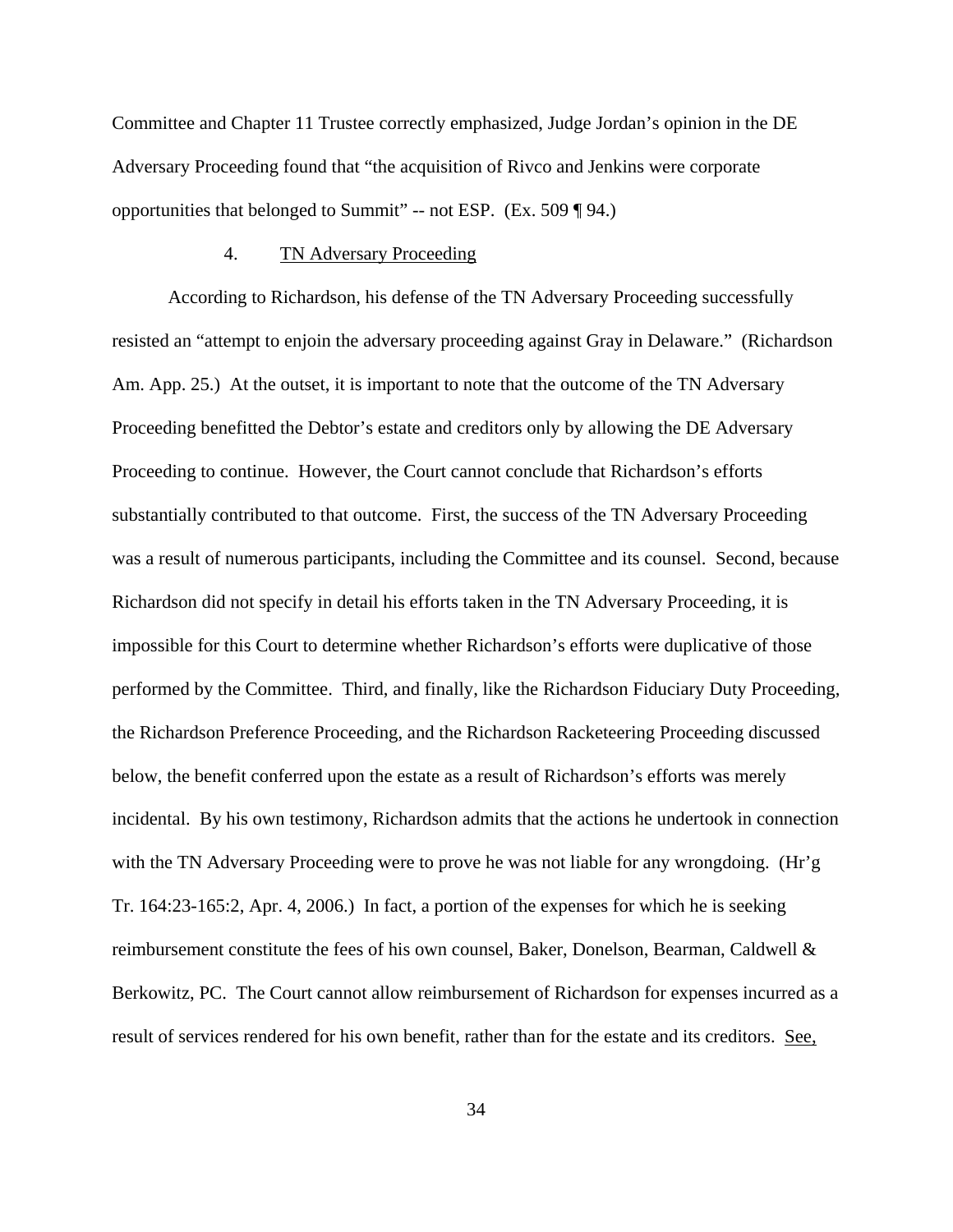e.g., Lister, 846 F.2d at 57 (opining, as support for the Court's denial of a section 503(b)(3)(D) claim, that the applicant's pre-petition efforts were undertaken solely for the purpose of collecting a judgment); Phila. Mortgage, 117 B.R. at 831 ("The only activities which took place post-petition were Sarp's efforts to defend himself . . . . The expenditures appear to have been clearly made for Sarp's own benefit, and any benefit to the Debtor's estate appears to have been, at best, incidental.").

## 5. NH Proceeding

Richardson next argues that the NH Proceeding, filed and pursued solely by Richardson and his local counsel, substantially contributed to the Debtor's estate and creditors by preventing the expiration of the New Hampshire fraudulent transfer statute of limitations, "plac[ing] a cloud on Gray's title and prevent[ing] any attempts by Gray to sell Rivco out from under Summit." (Richardson Am. App. 26-27.) The Court cannot agree. First, like the MO Proceedings, the Court does not believe the NH Proceeding conferred any benefit to the Debtor's estate or creditors. The NH Proceeding was stayed with the commencement of this Case and no judgment was ever entered on behalf of the Debtor. Although Richardson stated that the proceeding prevented looting (Richardson Am. App. 26), there is no evidence that Gray was attempting to sell Rivco and that the NH Proceeding prevented such a sale. Second, Richardson's own testimony indicates that the NH Proceeding was duplicative of the Committee's efforts in Delaware, and therefore, non-compensable. (See Hr'g Tr. 167:6-9, Apr. 4, 2006 ("Q: The New Hampshire claims were duplicative of the claims that were pending in Tennessee and Delaware, right? [Richardson's] A: Well, they were duplicative of the claims that were pending in Delaware."); <u>see also</u> Ex. 35 (July 28, 2003 facsimile from Richardson to Cameron Schilling,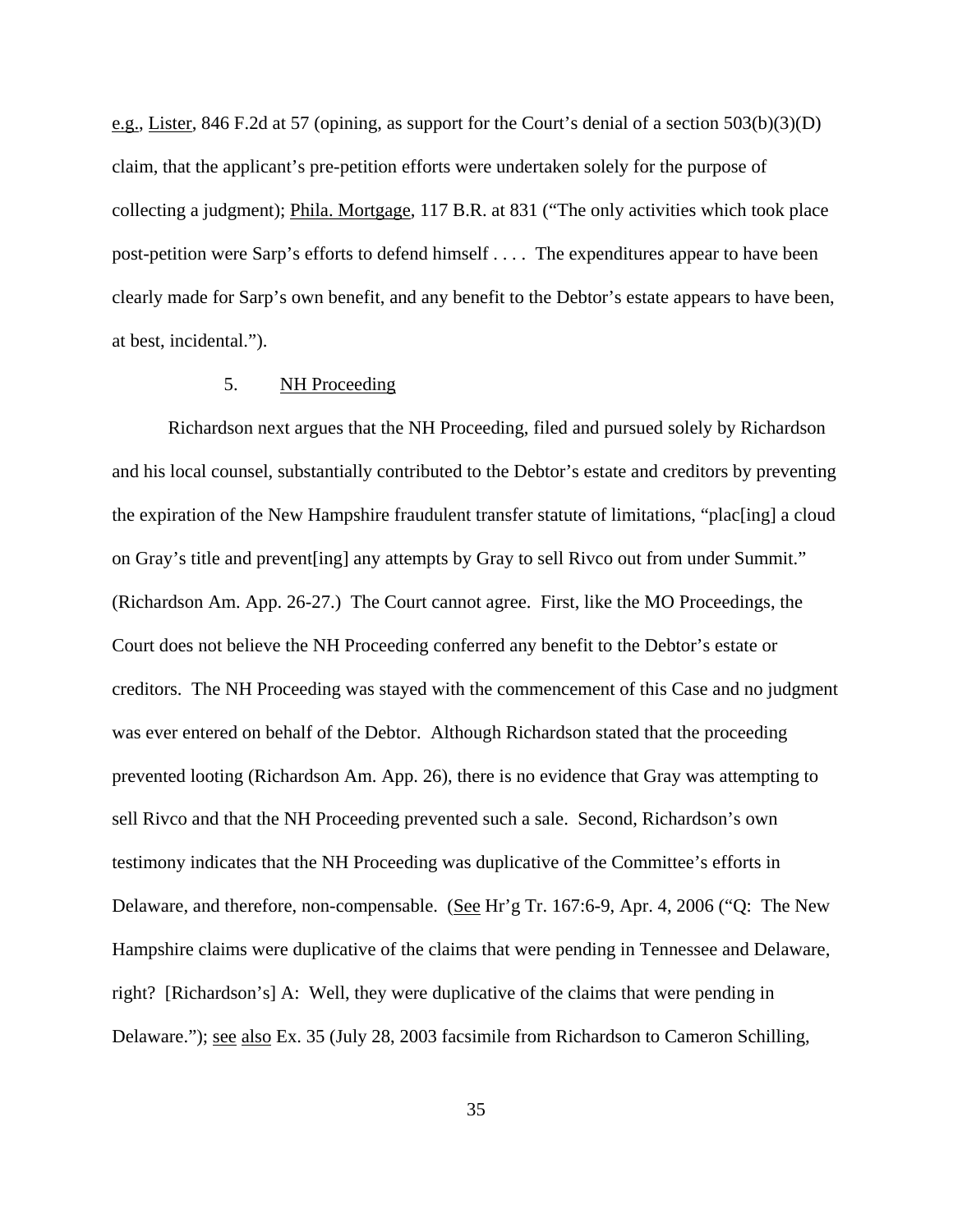Esq. stating that, "The Delaware action  $\dots$  covers the same issues as the NH action  $\dots$ .").)

#### 6. Richardson Fiduciary Duty Proceeding

Although Richardson's primary argument for the reimbursement of expenses he incurred while defending the Richardson Fiduciary Duty Proceeding falls under section  $503(b)(1)(A)$ , Richardson also argues that this proceeding led to discovery that established the corporate opportunity claims alleged in the DE Adversary Proceeding. (Hr'g Tr. 131:19-22, Apr. 4, 2006.) Richardson's argument is flawed in two respects. First, Richardson admitted that the evidence establishing the corporate opportunity claims originated from the discovery performed in the Richardson Preference Proceeding and not the Richardson Fiduciary Duty Proceeding. (Hr'g Tr. 132:10-14, Apr. 4, 2006.) Second, Richardson's primary purpose in acquiring this information was to further his own defense. Because any benefit to the estate and creditors was merely incidental, Richardson cannot receive reimbursement for these expenses.

#### 7. Richardson Preference Proceeding

Richardson argues that the discovery he obtained while defending the Richardson Preference Proceeding substantially contributed to the Debtor's estate and creditors by establishing the corporate opportunity claims alleged in the DE Adversary Proceeding. Again, Richardson primary purpose in acquiring this information was to further his own defense. (Hr'g Tr. 144:16-22, Apr. 4, 2006 ("Q: And the actions that you undertook in the suit were taken with the intent of proving that you weren't liable? [Richardson's] A: Yes. Q: In connection with those actions, you sought documents . . . to prove that Summit was solvent . . . ? [Richardson's] A: That's correct."); accord Hr'g Tr. 16:10-17:11, Mar. 16, 2006.) Therefore, any benefit to the estate and creditors was merely incidental.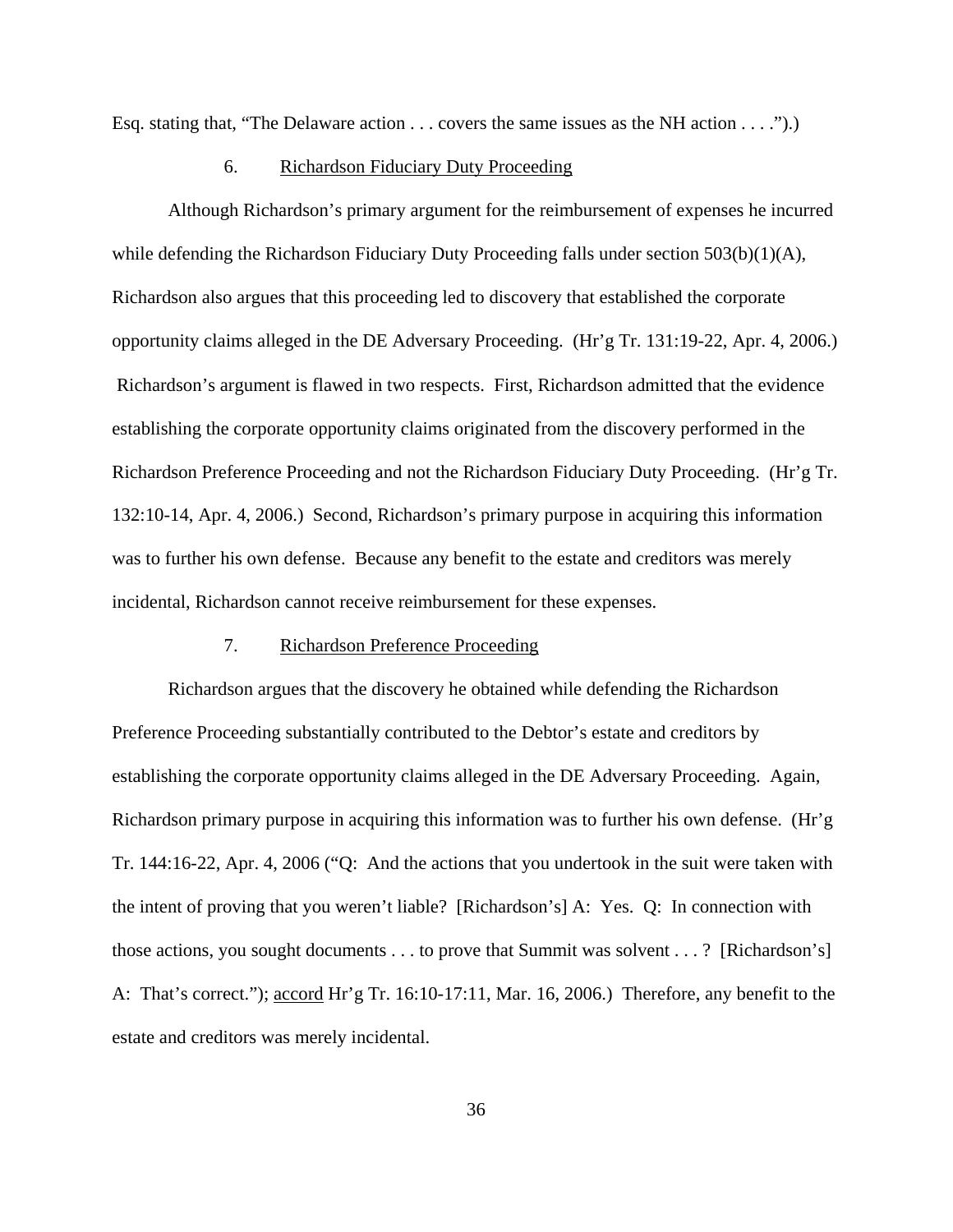#### 8. Richardson Racketeering Proceeding

Richardson seeks reimbursement of his expenses incurred in defending the Richardson Racketeering Proceeding, commenced on August 3, 1999 and voluntarily dismissed ten days later. However, Richardson admits that his defense of the proceeding provided no substantial benefit to the Debtor's estate or creditors. (Hr'g Tr. 151:6-9, Apr. 4, 2006 (testifying that there was no "substantial benefit aspect" to the expenses, but rather, that the expenses were incurred in defending an action brought by the Debtor).) Additionally, like the Richardson Fiduciary Duty Proceeding, the Richardson Preference Proceeding, and the TN Adversary Proceeding, any benefit conferred as a result of Richardson's defensive efforts, however unlikely, was merely an incidental result in light of Richardson's strong personal motive to prove the allegations against him false. Therefore, Richardson's request for reimbursement is denied.

## 9. DE Adversary Proceeding

 With regards to the DE Adversary Proceeding, Richardson asserts that he provided the facts and theories for the Complaint, assisted in the Complaint drafting, and succeeded in getting the case moved to Judge Jordan after more than two years of inactivity. Additionally, Richardson claims that he provided the evidence for a majority of the findings and the theories and precedents for the legal conclusions in Judge Jordan's opinion issued in the DE Adversary Proceeding. According to Richardson, his participation in the DE Adversary Proceeding substantially contributed to the Case because it resulted in the recovery of Rivco and Jenkins. (Richardson Am. App. 22-23.)

Certainly, the DE Adversary Proceeding provided substantial benefits to the estate and its creditors, including a \$40 million judgment against Gray and over \$18 million from the stock of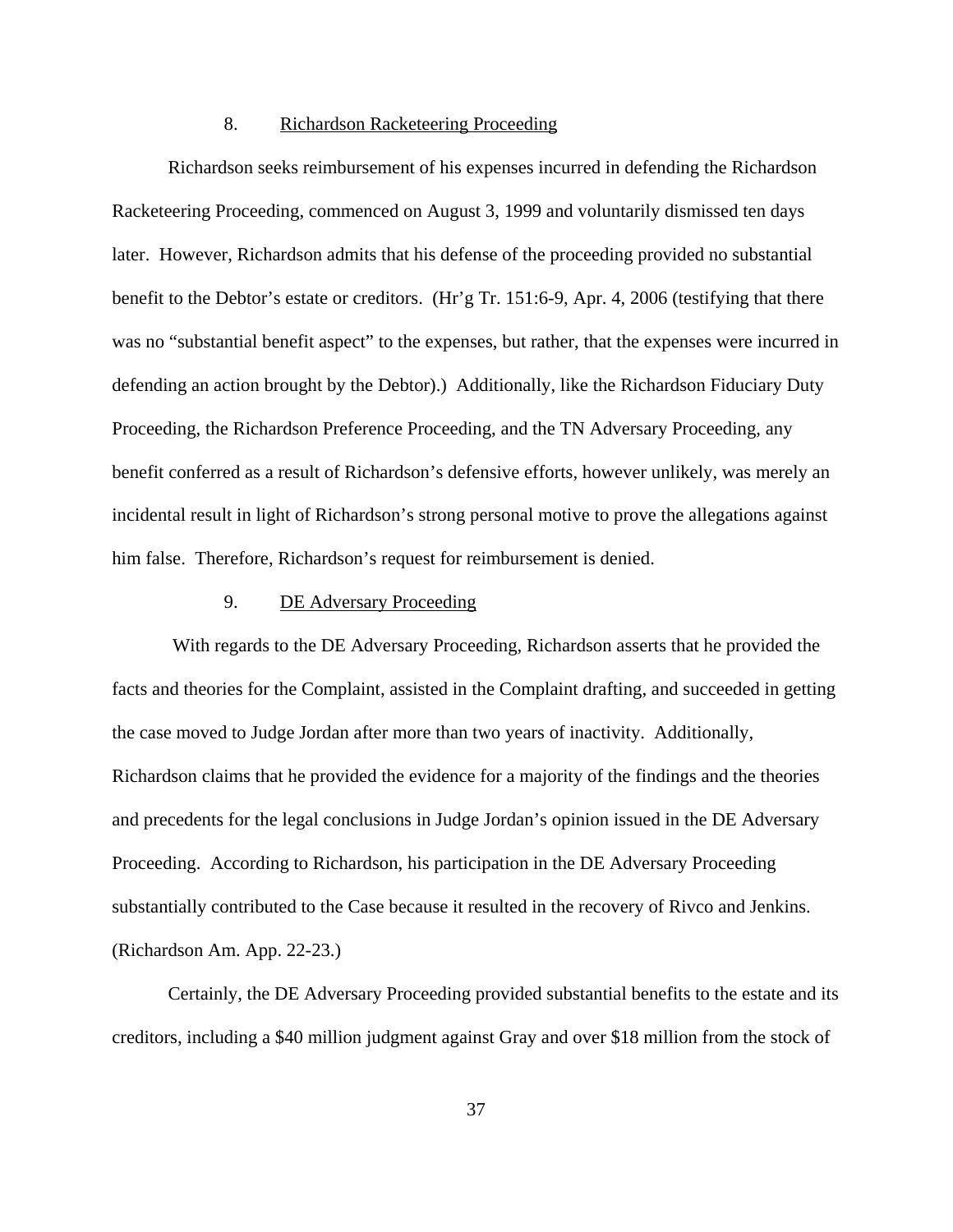Rivco and Jenkins. However, the participation of many led to these results. First, the record is clear that it was Prussin who drafted the Complaint. Richardson reviewed the Complaint and provided comments, but these efforts are not extraordinary. (See, e.g., Supplement Invoice 1/1/99-12/31/00 46, 56 (time records indicating Richardson's review of Prussin's drafts of the Complaint); Hr'g Tr. 200:2-8, Apr. 4, 2006 (Prussin's testimony that he was the "principal draftsman" of the Complaint).) Second, the Complaint's facts and theories originated from multiple sources and did not stem solely from Richardson. Out of the eight causes of action, the first six originated from the NY Shareholder Lawsuits and from the Preliminary Injunction Proceeding. (See, e.g., Hr'g Tr. 125:11-18, Apr. 4, 2006 (Richardson's testimony as to the genesis of the DE Adversary Proceeding's causes of action); Hr'g Tr. 194-208, Apr. 4, 2006 (Prussin's testimony regarding the same). See generally Ex. 22 (Judge Jordan's Post-Trial Findings of Fact & Conclusions of Law detailing the claims asserted in the NY Shareholder Lawsuits and the Preliminary Injunction Proceeding); Ex. 24 (Opinions issued in the Contempt Proceeding and Preliminary Injunction Proceeding).) There has been no evidence presented that it was Richardson who developed the facts and the theories in those proceedings. As to the seventh cause of action -- the corporate opportunity claim -- the record is unclear who developed it. Although Richardson asserts that he developed the claim, he offers no evidence in support of this. Therefore, he has failed to meet his burden of proof. Finally, although Richardson presented no corroborating evidence to support his claim with regard to the first through seventh causes of action, Prussin testified that the eighth cause of action originated solely from Richardson. (Hr'g Tr. 208:18, Apr. 4, 2006.) Because Judge Jordan found in favor of the Debtor on this cause of action, Richardson's efforts in developing this claim increased the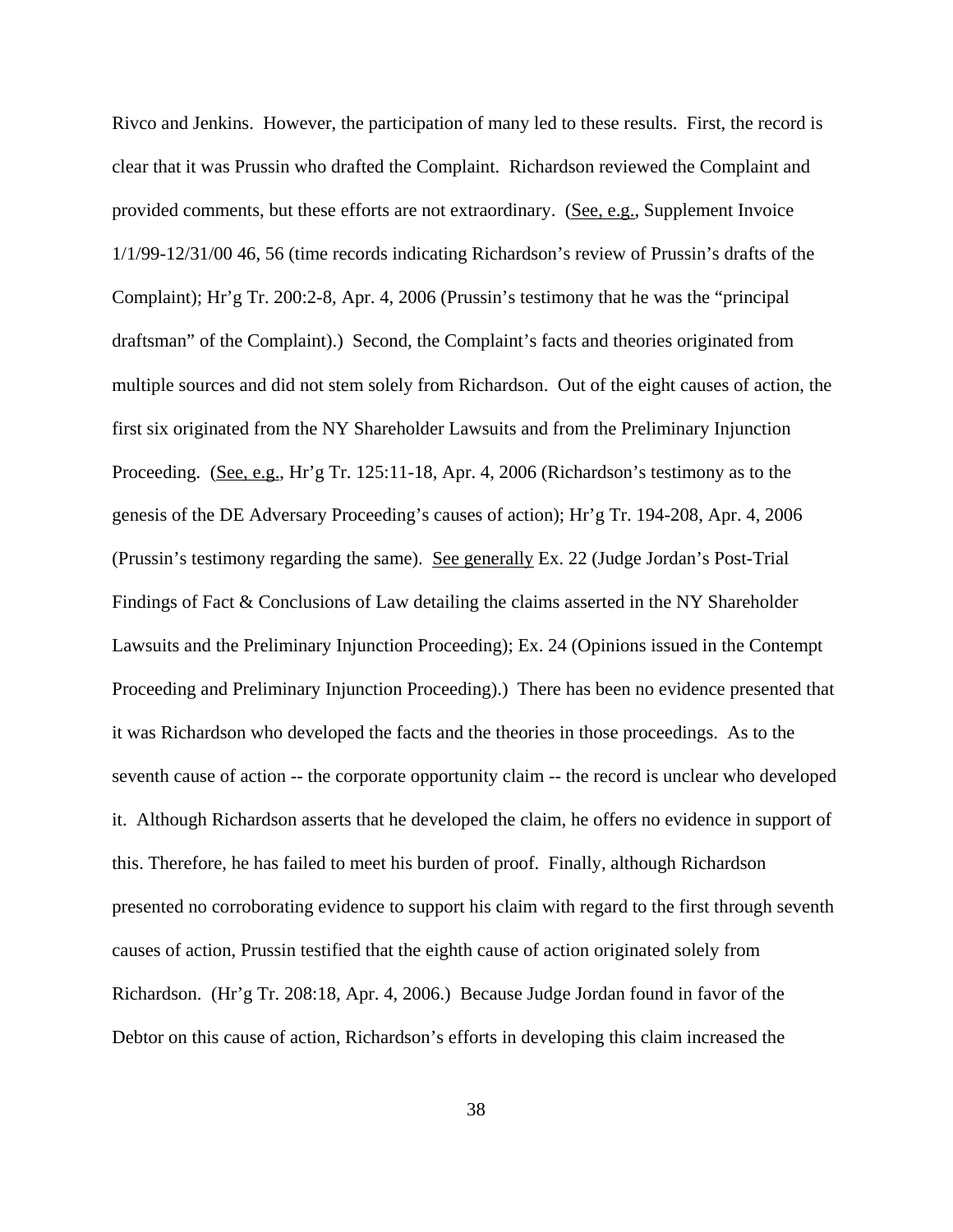money judgment against Gray. As such, any expenses incurred by Richardson in developing this cause of action may be reimbursed. However, the Court has been unable to identify in the record any expenses attributable to these particular efforts and is therefore unable to make any award in connection therewith.

Third, there is no support for Richardson's conclusory statements that he unilaterally provided the evidence upon which the District Court relied. Rather, like so many of the proceedings relevant to this Case, many contributed to the evidence supply. The Committee subpoenaed all the documents produced in connection with the NY Shareholder Lawsuits and fought for their use in the DE Adversary Proceeding. Additionally, they performed their own discovery regarding the allegations in the Complaint. (Exs. 517-22 (requests for the production of documents and subpoenas duces tecum issued by the Committee).) Although Richardson may have obtained important evidence supporting the corporate opportunity claims from the Richardson Preference Proceeding, the benefit to the estate was merely incidental as Richardson's purpose in acquiring the documents was personal. Additionally, a majority of the supporting testimony came from Kelly, without whom, Richardson testified, "it would have been impossible to go to trial . . . ." (Hr'g Tr. 252:11-12, Apr. 4, 2006.)

Finally, like many of Richardson's assertions, he has failed to provide any supporting evidence that his complaint to the Court of Appeals for the Third Circuit regarding the stagnant DE Adversary Proceeding caused the case to be re-assigned to Judge Jordan. Moreover, even if evidence existed, the transfer did not result in the successful outcome of the DE Adversary Proceeding. Rather, the success stemmed from the evidence and presentation of the parties.

## 10. This Case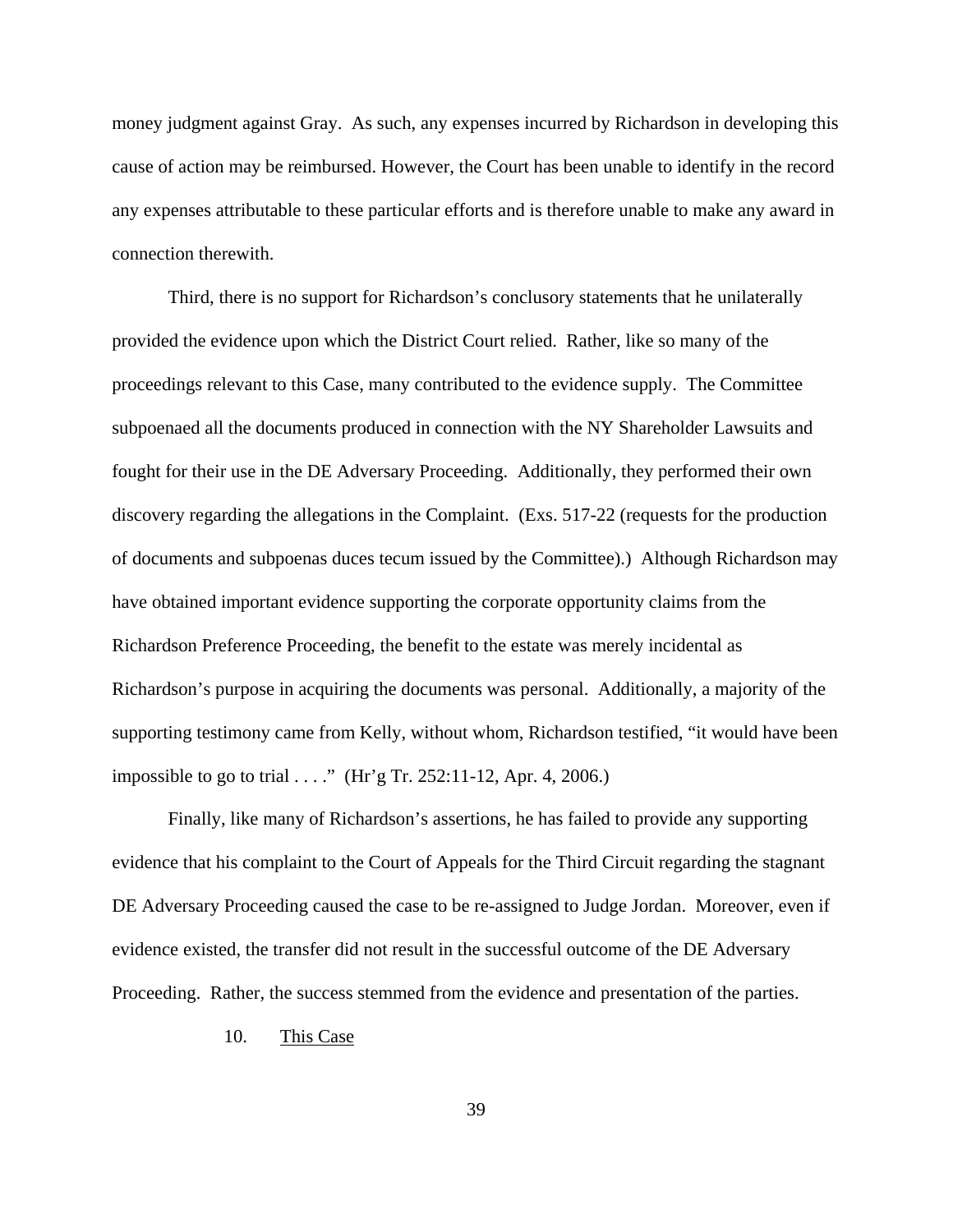Finally, Richardson asserts that his efforts in this Case entitle him to the reimbursement of expenses because he: (i) was instrumental in forming the Committee, in hiring Prussin as counsel, and in obtaining the authority for the Committee to prosecute claims against Gray; (ii) helped prevent this Case from staying the Contempt Proceeding; (iii) objected first to the conversion of the Case to chapter 7; (iv) helped educate the Court as to the background of the relevant proceedings and the basis for claims against Gray; and (v) objected first to the fee requests of Debtor's counsel, thereby preventing a drain on the assets of the estate. (Richardson Am. App. 20-21.)

The Court concludes that Richardson's expenses incurred while performing the abovereferenced activities cannot be reimbursed under section 503(b)(3)(D). First, Richardson argues that he formed the Committee but, as the Objecting Parties correctly argue, the power to form a committee lies with the United States Trustee. Richardson failed to present any evidence to suggest that the United States Trustee failed to do her duty or to explain the nature of Richardson's contributions to the Committee's formation. Moreover, Richardson's expenses incurred while obtaining Committee authority to pursue claims against Gray and while pursuing additional committee counsel are equally non-reimbursable as these efforts are routine duties and powers delineated in section 1103(a) and (c). See Worldwide Direct, 334 B.R. at 124 (denying reimbursement to a committee member under section 503(b)(3)(D) for "fulfilling its fiduciary duties as a Committee member and performing the routine Committee tasks delineated in section 1103(c)"). Additionally, there is no evidence that Richardson acted beyond what is expected from a committee member during these pursuits. (See Ex. 9 (Letter from Richardson to Paul Brenman, Esq. noting that he only had "three minor comments on the draft" Committee motion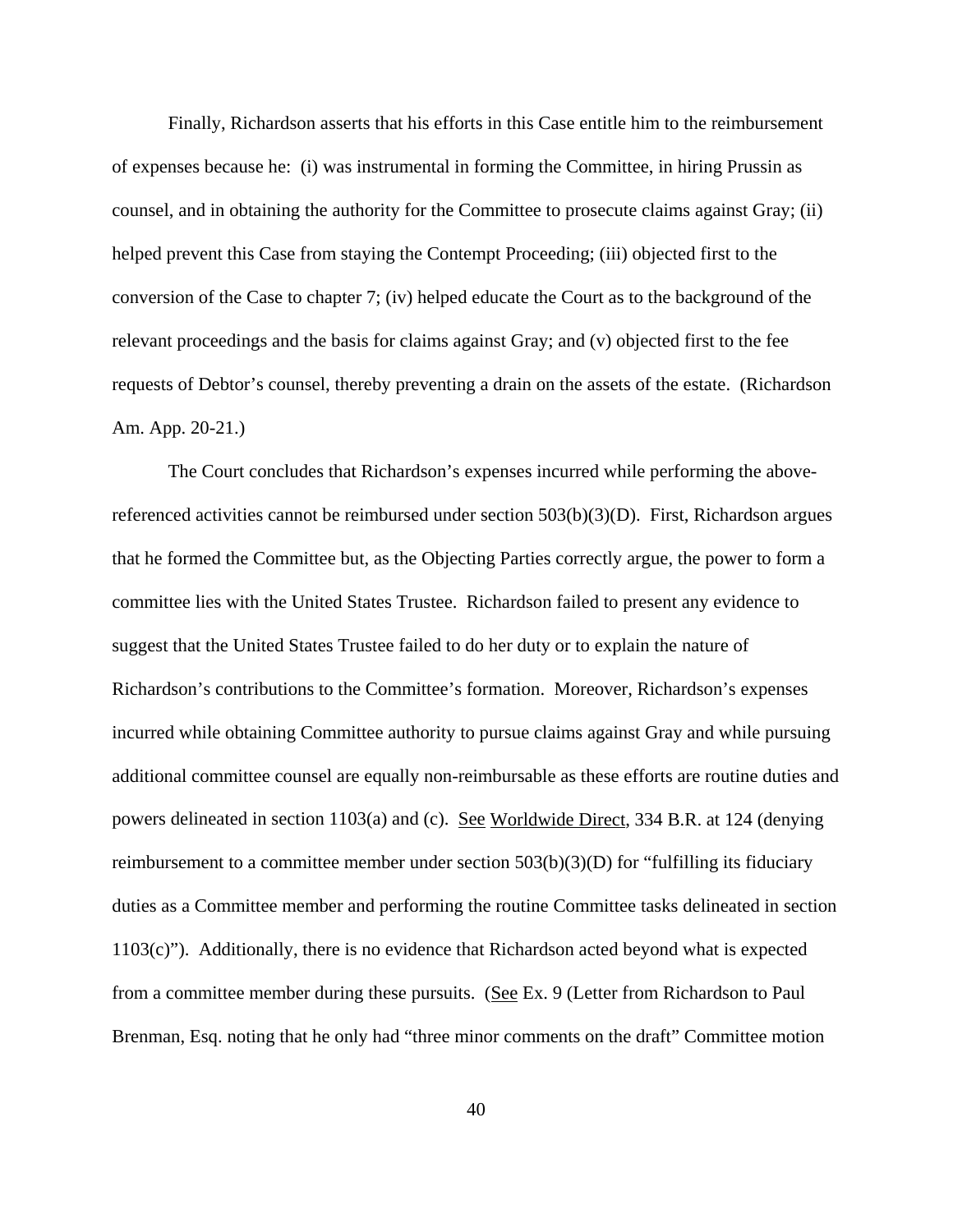to prosecute the Gray claims).) However, while these efforts are not reimbursable under section 503(b)(3)(D), the Court concludes Richardson may receive reimbursement for these expenses pursuant to section  $503(b)(3)(F)$ .

Second, to further support his claim, Richardson relies on his opposition to the Debtor's attempt to stay the Contempt Proceedings. However, again, there is no evidence as to how his particular objection effected the outcome of the Debtor's attempt. Additionally, Richardson's effort was duplicative of that of the Committee, which also opposed the Debtor.

Third, Richardson has argued that his expenses incurred while opposing the Debtor's motion to convert should be reimbursed because the Committee "missed the motion" and failed to respond. (Hr'g Tr. 25:22, Mar. 16, 2006.) This argument fails because the record indicates that the Committee subsequently filed their response on January 9, 2001. (Ex. 504 (Docket Item No. 251).) Thus, because Richardson's efforts were duplicative of those efforts performed by the Committee, his expenses cannot be reimbursed.

Richardson continues his argument by noting how his numerous pleadings "served to educate the Court about the facts and circumstances of the case." (Richardson Am. App. 21.) Although Richardson's pleadings may have served to educate the Court more quickly as to the relevant proceedings and Gray's background, the Court cannot conclude that his actions were extraordinary. See Psychiatric Hosps. of Hernando County, Inc., 228 B.R. 764, 767 (Bankr. M.D. Fla. 1998) ("Administrative expense compensation based on a substantial benefit to a bankruptcy estate must be strictly limited to extraordinary creditor actions that led directly to tangible benefits to the creditors, the debtor, or the estate.").

Finally, according to Richardson's speculation, his objection to the final fee application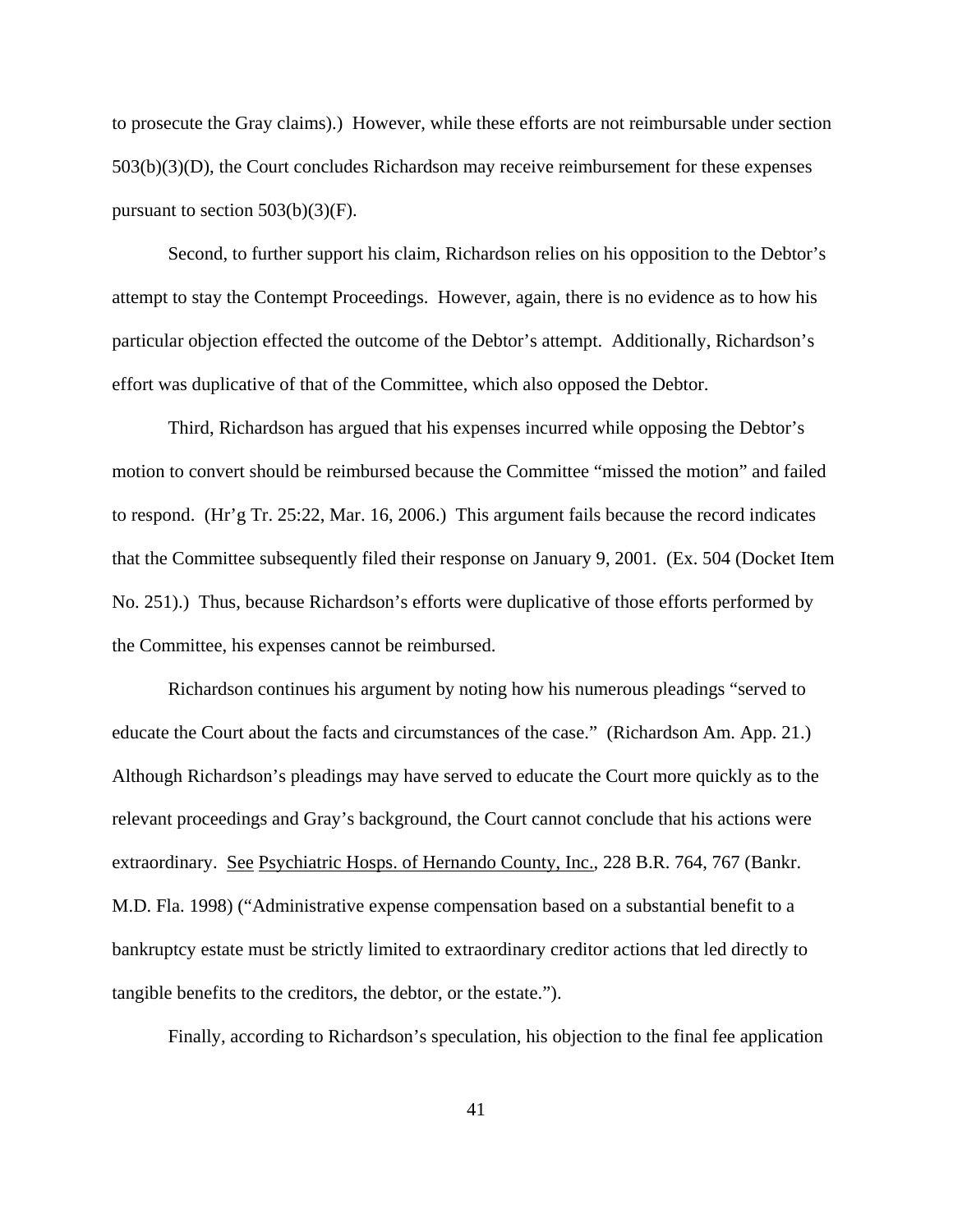of Debtor's counsel, Klehr Harrison Harvey Branzburg & Ellers LLP ("Klehr Harrison"), stopped the flow of funds to them and caused Debtor's counsel to get "kind of discouraged about [not acting in the best interest of the estate]." (Hr'g Tr. 26:2-4, Mar. 16, 2006; see also Hr'g Tr. 52:15-17, Apr. 4, 2006 (Q: How did [the objection] benefit the estate? [Richardson's] A: Well, I think it did stop the – you know, the payment of fees to Klehr Harrison which were then deferred.").) While it is true that Klehr Harrison subsequently reduced its final fee allowance by \$100,000, the Court cannot conclude that Richardson's objection was the cause. The Trustee also filed an objection seeking a reduction in Klehr Harrison's fee allowance. (Docket Item No. 420 (Objection of the Chapter 11 Trustee of Summit Metals, Inc. to the Tenth and Final Application of Klehr Harrison Harvey Branzburg & Ellers LLP for Compensation and Reimbursement of Expenses as Counsel to the Debtor Pursuant to 11 U.S.C. § 330); Docket Item No. 441 (Revised Objection of the Chapter 11 Trustee).) On August 2, 2005, the Trustee and Klehr Harrison entered into a stipulation reducing Klehr Harrison's fees and resolving the Trustee's objection. (See Docket Item No. 510 (Certification of Counsel Regarding the Order Approving the Final Application of Klehr Harrison Harvey Branzburg & Ellers LLP for Allowance of Compensation and for Reimbursement of Expenses).) Richardson was not a party to this stipulation and the record fails to indicate how his objection contributed to the resolution.

#### E. Section  $503(b)(3)(F)$

Despite the Court's denial of Richardson's request for administrative expense claims under sections  $503(b)(1)(A)$ ,  $503(b)(3)(C)$  and  $(D)$ , and  $503(b)(4)$ , the Court will award Richardson reimbursement for his expenses "incurred in the performance of" Committee duties.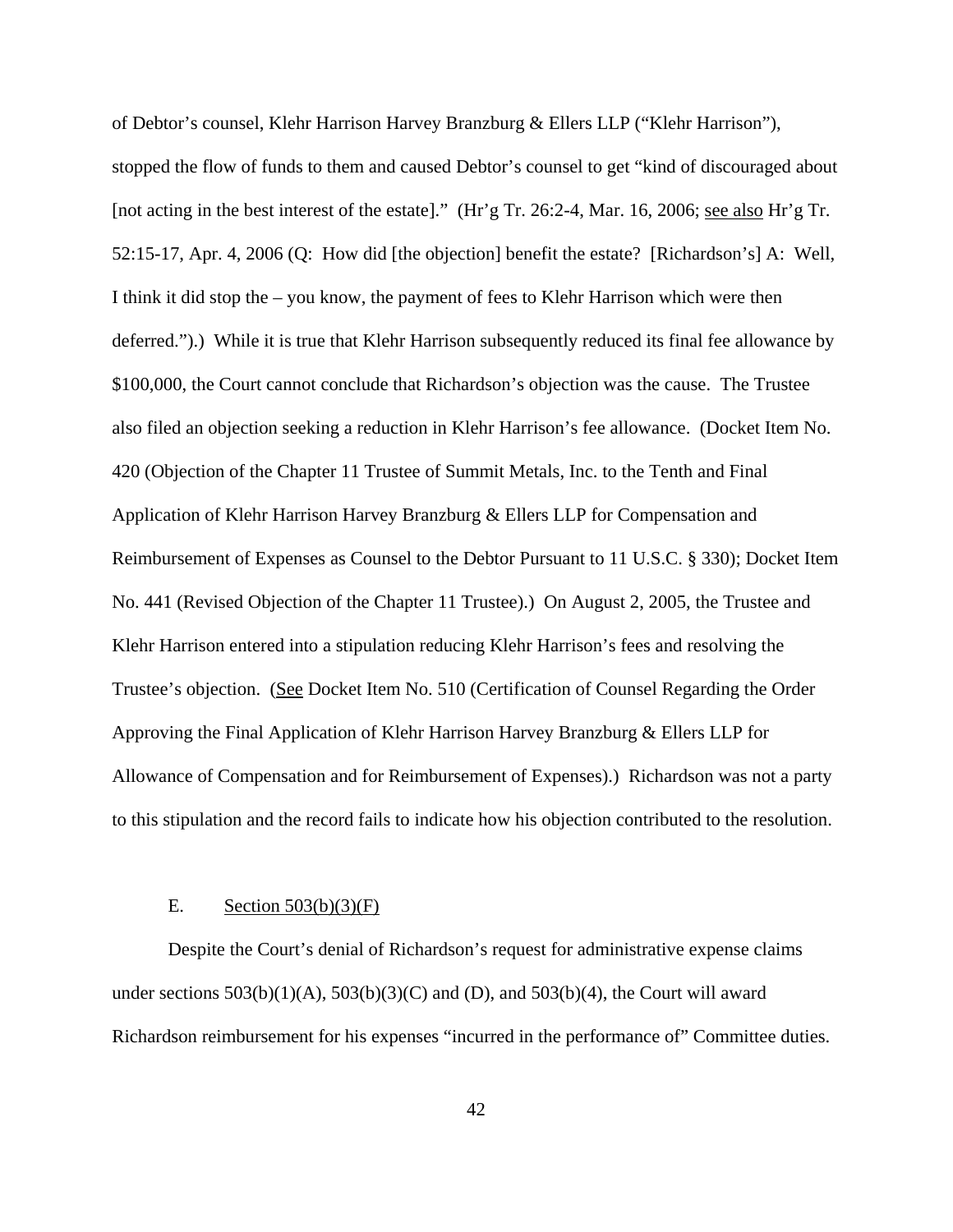11 U.S.C. § 503(b)(3)(F). Expenses that qualify for reimbursement under this section include travel, lodging, and meal expenses incurred while attending committee meetings or court hearings. See In re Worldwide Direct, Inc., 259 B.R. 56, 63 (Bankr. D. Del. 2001) ("Travel expenses for committee members to attend committee meetings or court hearings are necessary for the functioning of the committee and are normally reimbursable."). Therefore, the Court will allow an administrative expense claim totaling \$2,533.65. Details of the allowed expenses, derived from the Supplement, are set forth on Exhibit A attached hereto.

#### III. Conclusion

For the reasons set forth above, Jepsco's request for the allowance of its fees and expenses as administrative expenses pursuant to section 503(b)(3)(D) is denied. Richardson's request for the allowance of his fees as an administrative expense is also denied. However, the Court will allow an administrative expense claim totaling \$2,533.65 for Richardson's incurred expenses. Appropriate Orders follow.

IV. Epilogue

The function of the Court as gatekeeper of the expenditure of estate resources is among the most important responsibilities conferred upon it. The purpose behind establishing the demanding threshold to recovery under § 503 is obvious. But despite the applicants' inability to meet the rigorous standard set by the Bankruptcy Code, no one should infer that the efforts of Messrs. Richardson and Kelly are unappreciated by the Court or the parties. There was here no challenge to their skill, diligence or dedication in connection with their respective roles, official or otherwise, in this Case. Their participation was certainly helpful and should not be viewed as lacking what was, at least in part, their effort "to do the right thing" in connection with this Case.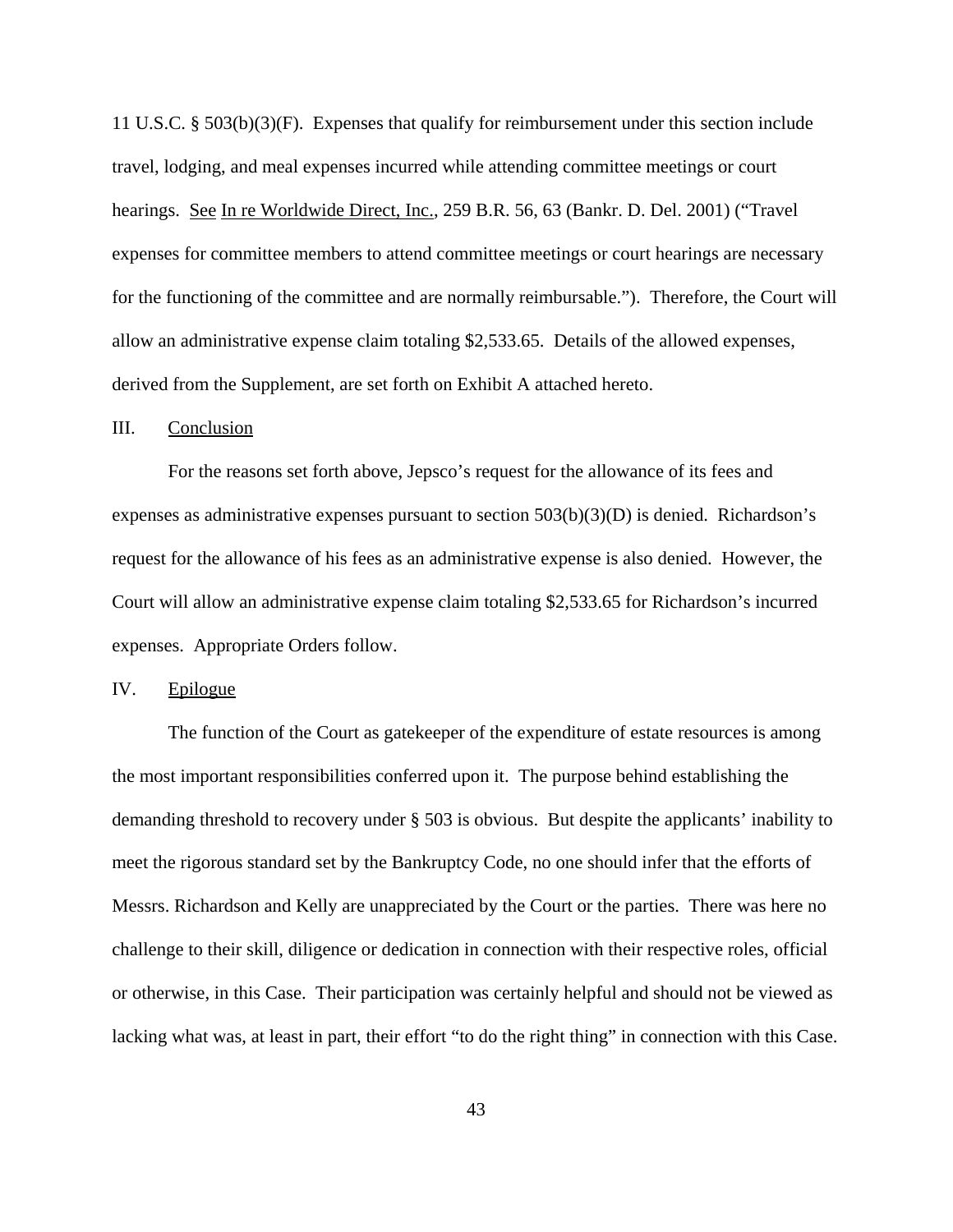



Dated: December 4, 2007 KEVIN J. CAREY

UNITED STATES BANKRUPTCY JUDGE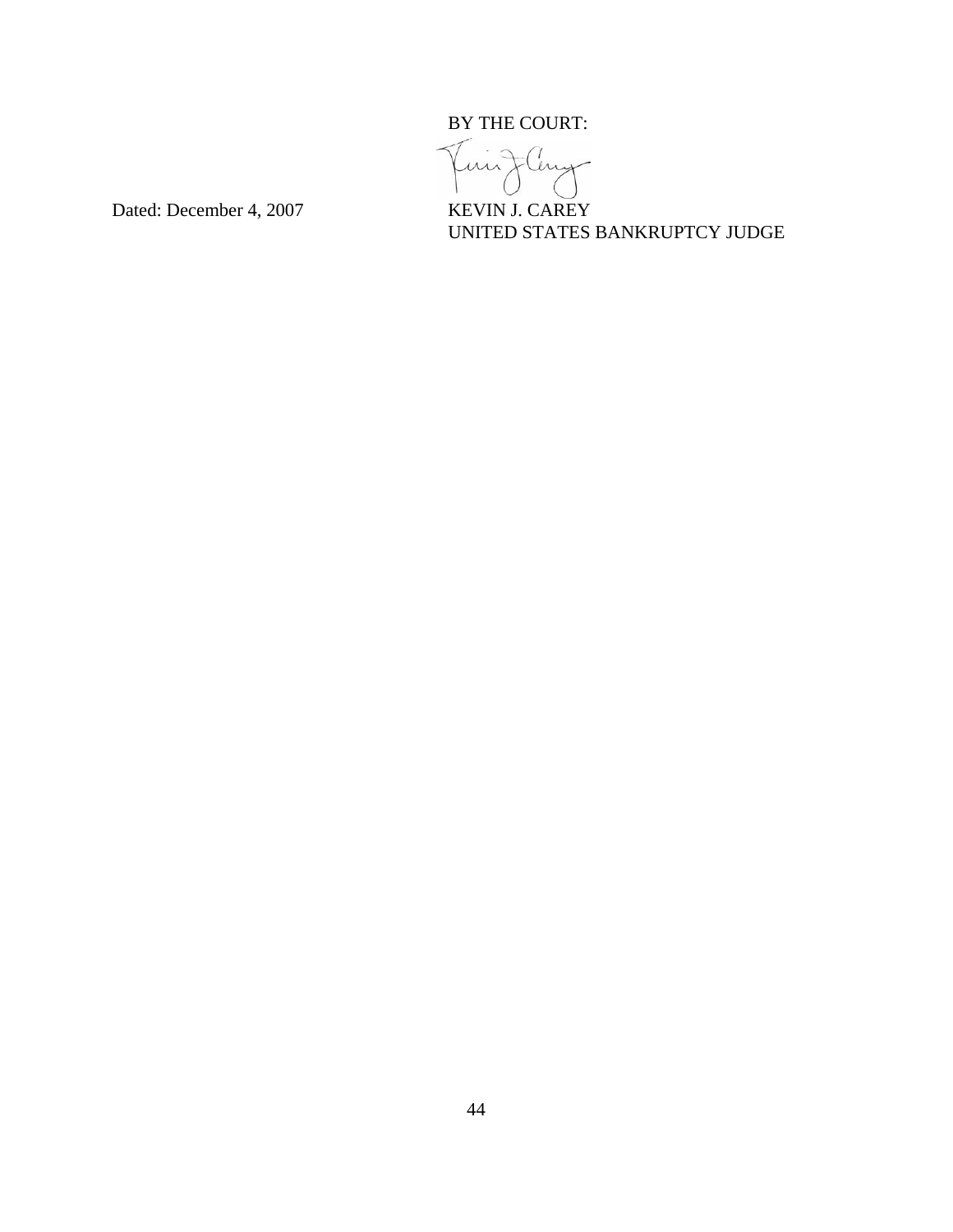## **EXHIBIT A**

| <b>DATE</b>                 | <b>DESCRIPTION</b>                                      | <b>LOCATION IN</b><br><b>SUPPLEMENT</b> | <b>COST</b> |
|-----------------------------|---------------------------------------------------------|-----------------------------------------|-------------|
| 1/11/99                     | Train and taxis to creditors meeting                    | Invoice 1/1/99-12/31/00<br>p.94         | \$97.00     |
| 3/25/99                     | Metroliner to Wilmington                                | 95                                      | 75.00       |
| 3/25/99                     | Train to Wilmington                                     | 95                                      | 152.00      |
| 5/27/99                     | Metroliner to Wilmington                                | 95                                      | 150.00      |
| 6/25/99                     | Tvl to Wilmington                                       | 96                                      | 126.00      |
| 8/10/99                     | Train to Wilmington                                     | 96                                      | 152.00      |
| 8/27/99                     | Tvl to Wilmington                                       | 97                                      | 152.00      |
| 2/22/00                     | Train to Wilmington                                     | 98                                      | 132.00      |
| 4/27/00                     | Metroliner to Wilmington                                | 99                                      | 158.00      |
| 1/11/01                     | Metroliner and reserved train to and from<br>Wilmington | Invoice 1/1/01-8/31/04<br>p.66          | 136.00      |
| 5/31/01                     | Amtrak to Wilmington on 5/1/01                          | 67                                      | 138.00      |
| 6/26/01                     | Train to Wilminton [sic]                                | 67                                      | 138.00      |
| 2/13/04                     | Amtrak to Wilmington on 2/10/04                         | 68                                      | 60.00       |
| 2/13/04                     | Hotel in Wilmington $1/10 - 1/14$                       | 68                                      | 867.65      |
| <b>TOTAL AMOUNT ALLOWED</b> |                                                         | \$2,533.65                              |             |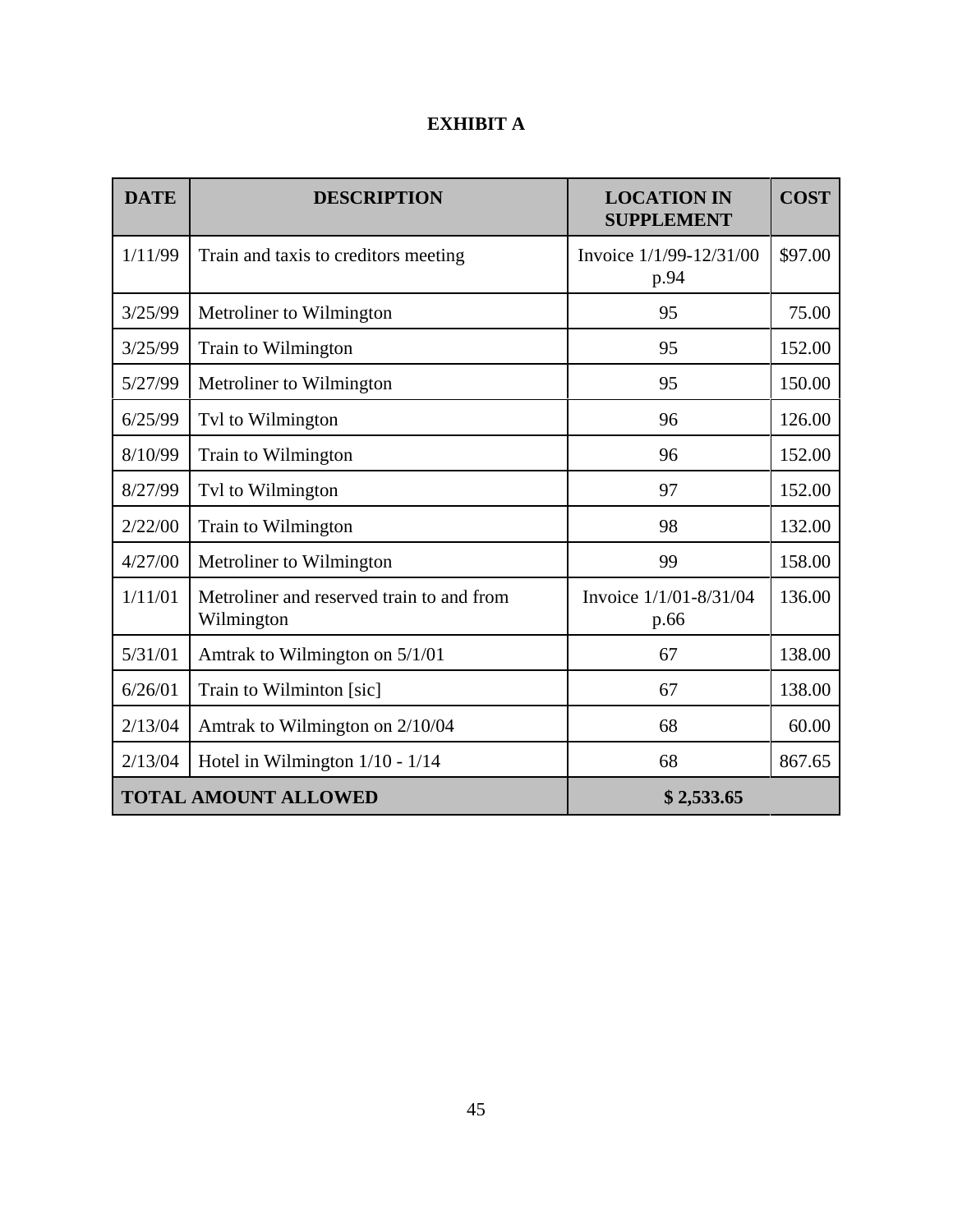## **IN THE UNITED STATES BANKRUPTCY COURT FOR THE DISTRICT OF DELAWARE**

: : : : : :

In re:

Chapter 11

**SUMMIT METALS, INC.,**

Debtor.

\_\_\_\_\_\_\_\_\_\_\_\_\_\_\_\_\_\_\_\_\_\_\_\_\_\_\_**\_\_\_\_\_\_\_**

\_\_\_\_\_\_\_\_\_\_\_\_\_\_\_\_\_\_\_\_\_\_\_\_\_\_\_\_\_\_\_\_\_\_

Case No. 98-2870-KJC

**ORDER**

**AND NOW**, this day of December, 2007, upon consideration of Amended

Application of JEPSCO Ltd. for Compensation and Reimbursement for Administrative Expenses

(Docket No. 451)("Jepsco Application"), objections thereto, after evidentiary hearing thereon

and consistent with the foregoing Opinion, it is hereby

**ORDERED** and **DECREED** that the Jepsco Application is **DENIED**.

BY THE COURT:

Flery

KEVIN J. CAREY UNITED STATES BANKRUPTCY JUDGE

Copies to:

Joanne Bianco Wills, Esquire Klehr Harrison Harvey Branzburg & Ellers 919 N. Market Street, Suite 1000 Wilmington, DE 19801

Steven K. Kortanek, Esquire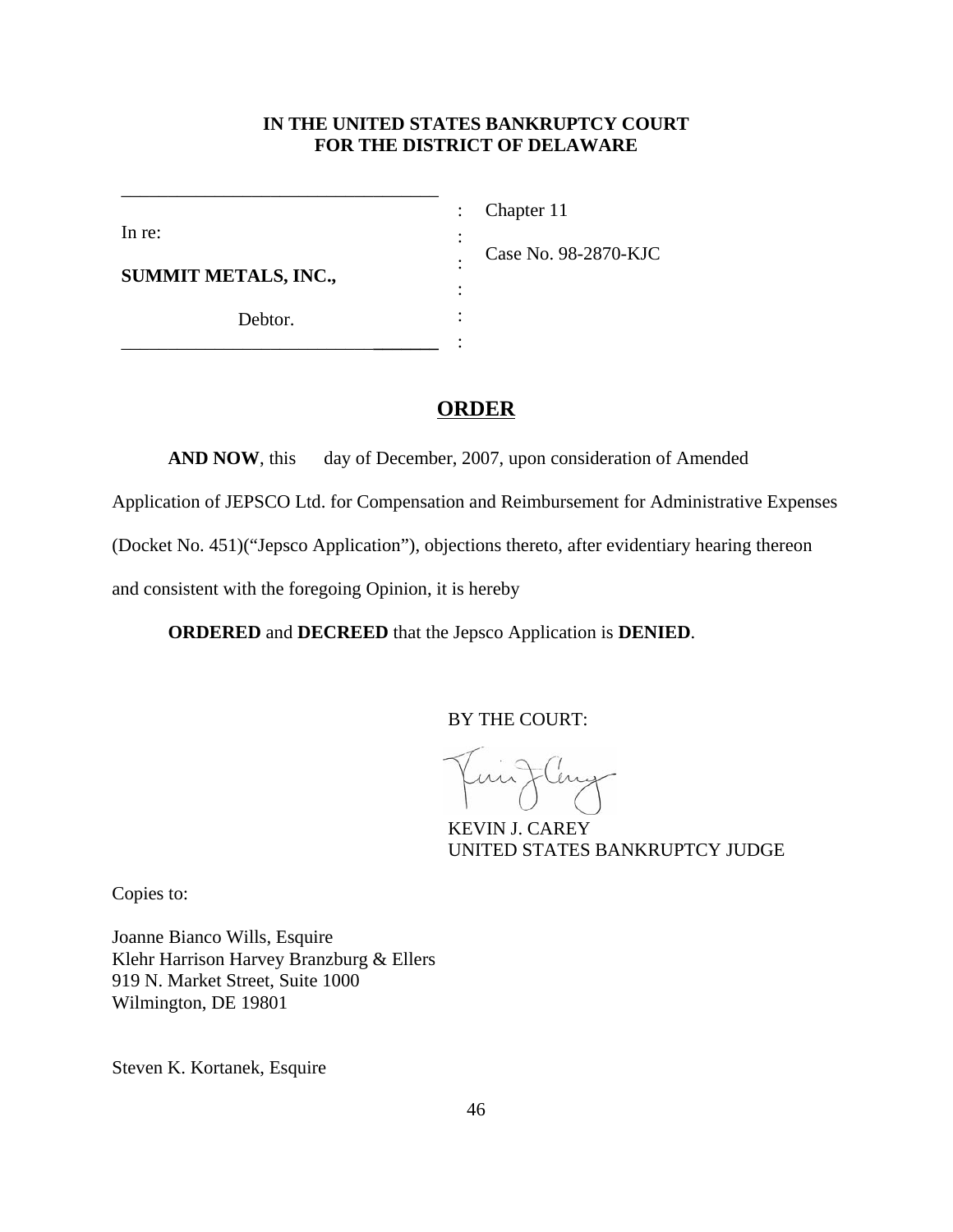Kevin J. Mangan, Esquire Womble Carlyle Sandridge & Rice, PLLC 222 Delaware Avenue, Suite 1501 Wilmington, DE 19801

Joseph J. Bodnar, Esquire Law Offices of Joseph J. Bodnar 2101 North Harrison Street, Suite 101 Wilmington, DE 19802

Adam G. Landis, Esquire Rebecca L. Butcher, Esquire Landis Rath & Cobb, LLP 919 Market Street, Suite 600 Wilmington, DE 19801

"J" Jackson Shrum, Esquire Harvey, Pennington Ltd. 913 Market Street, 7<sup>th</sup> Floor Wilmington, DE 19801

Ambrose M. Richardson, Esquire A. M. Richardson, P.C. 40 Wall Street, 35<sup>th</sup> Floor New York, NY 10005

Barry M. Klayman, Esquire Todd Charles Schiltz, Esquire Wolf, Block, Schorr & Solis-Cohen LLP Wilmington Trust Center 1100 N. Market Street, Suite 1001 Wilmington, DE 19801

H. Adam Prussin, Esquire Pomerantz Haudek block Grossman & Gross 100 Park Avenue,  $26<sup>th</sup>$  Floor New York, NY 10017-5516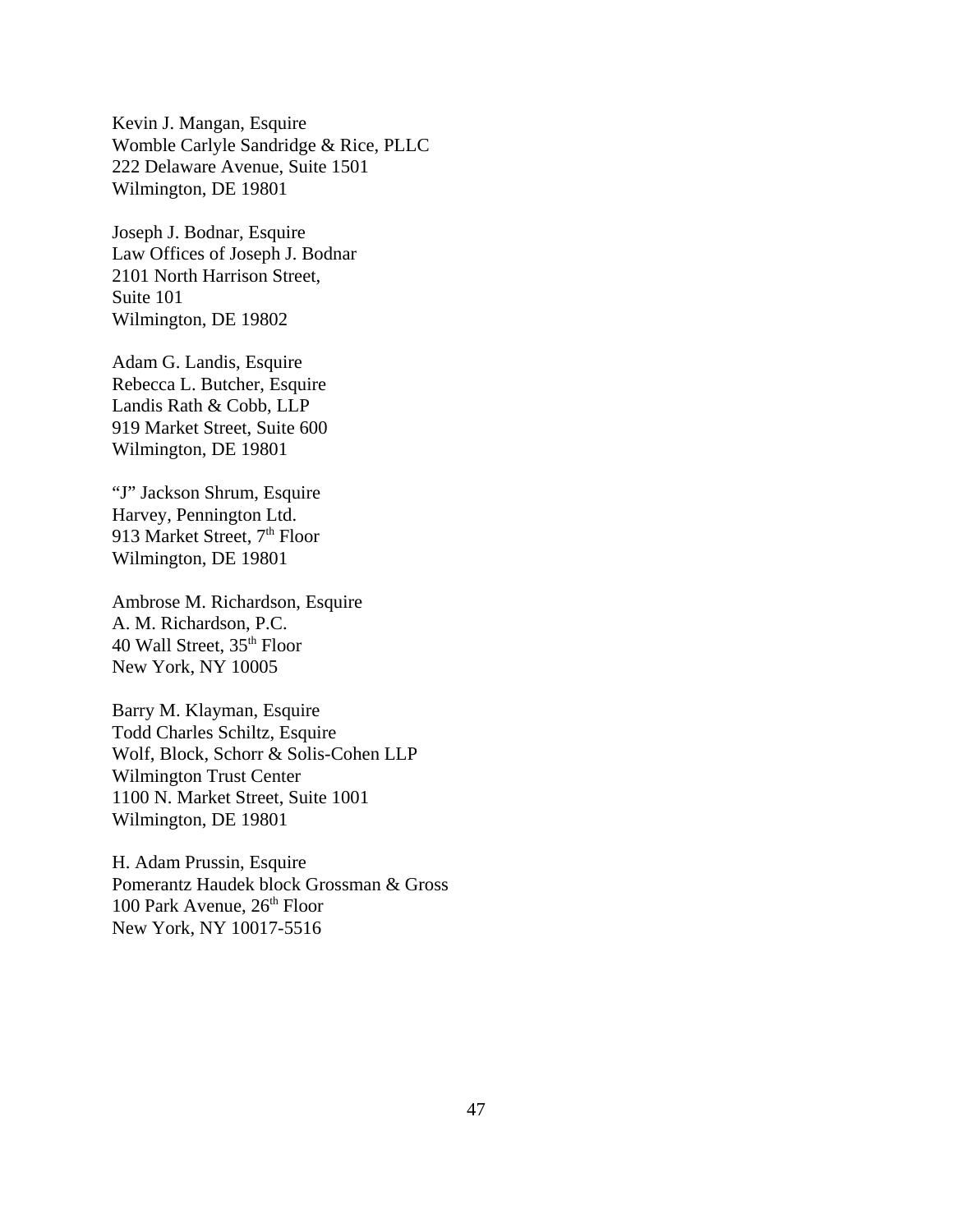## **IN THE UNITED STATES BANKRUPTCY COURT FOR THE DISTRICT OF DELAWARE**

: : : : : :

In re:

Chapter 11

**SUMMIT METALS, INC.,**

Debtor.

\_\_\_\_\_\_\_\_\_\_\_\_\_\_\_\_\_\_\_\_\_\_\_\_\_\_\_**\_\_\_\_\_\_\_**

\_\_\_\_\_\_\_\_\_\_\_\_\_\_\_\_\_\_\_\_\_\_\_\_\_\_\_\_\_\_\_\_\_\_

Case No. 98-2870-KJC

## **ORDER**

**AND NOW**, this day of December, 2007, upon consideration of Amended

Application of Ambrose M. Richardson, Esq. for Compensation as Post-Petition Creditor and as

Creditor Providing Substantial Benefit to the Estate Pursuant to §§ 503(b)(1)(A)(i),

503(b)(3)(B),(C),(D) and (F) and 503(b)(4)(Docket No. 587) ("Richardson Application"),

objections thereto, after evidentiary hearing thereon and consistent with the foregoing Opinion, it is hereby

**ORDERED** and **DECREED** that the Richardson Application is **GRANTED**, in part and **DENIED**, in part. Richardson is awarded an allowed administrative expense in the amount of \$2,533.65.

BY THE COURT:

KEVIN J. CAREY UNITED STATES BANKRUPTCY JUDGE

Copies to: